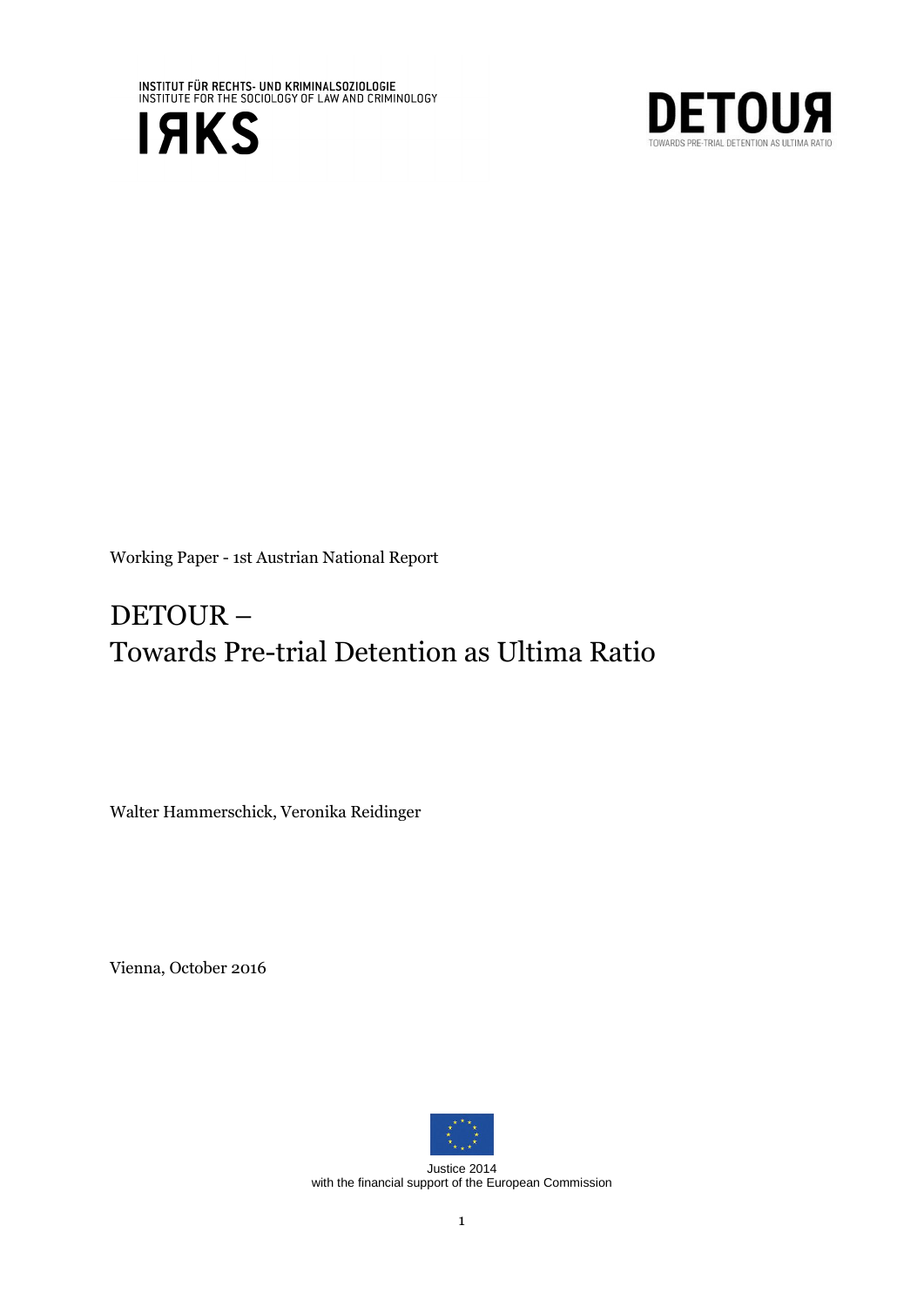## **DETOUR - Towards Pre-trial detention as Ultima Ratio**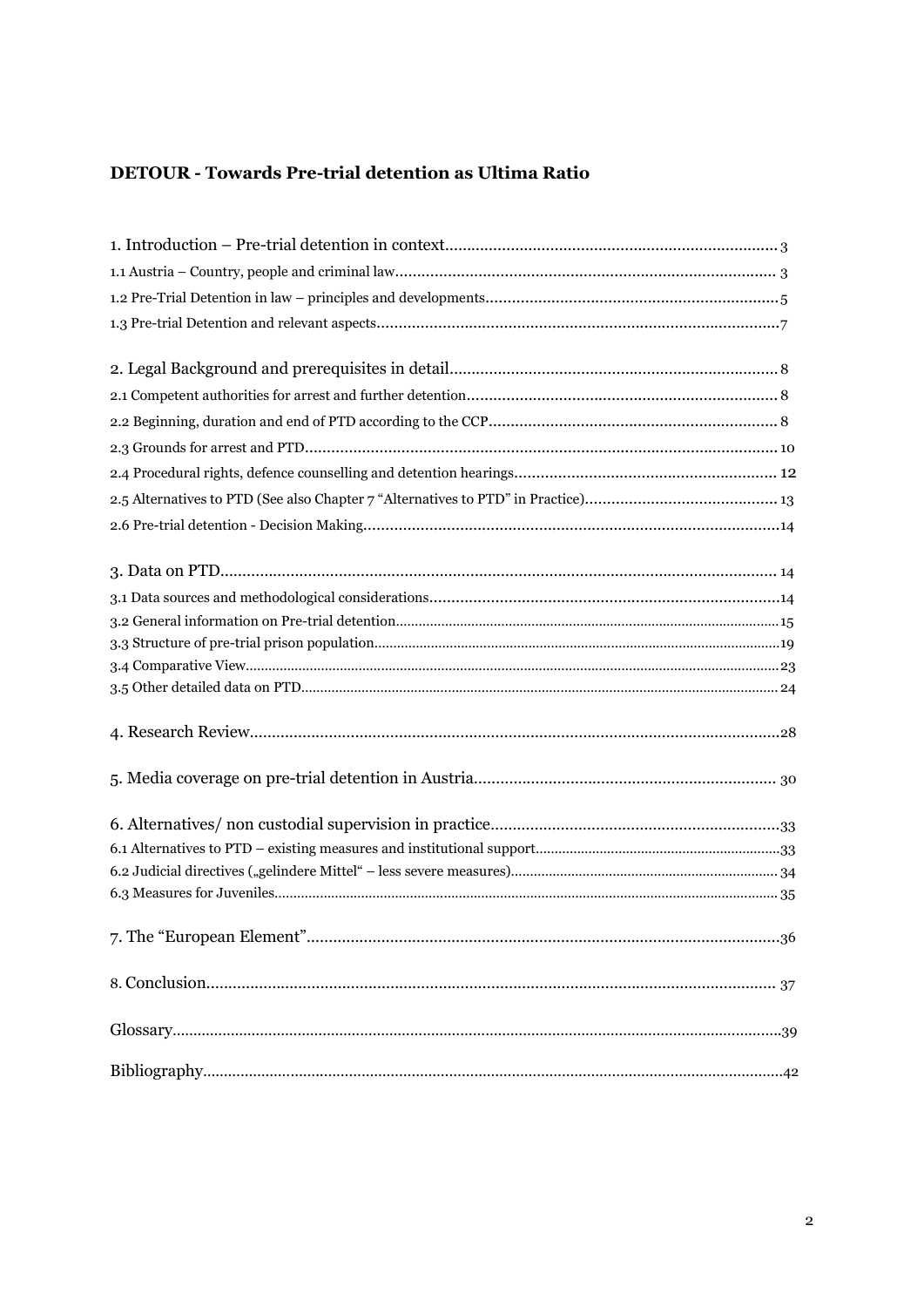## <span id="page-2-0"></span>1. Introduction – Pre-trial detention in context

## <span id="page-2-1"></span>1.1 Austria – Country, people and criminal law

The federal republic of Austria is a landlocked country in Central Europe, bordered by the Czech Republic and Germany to the north, Hungary and Slovakia to the east, Slovenia and Italy to the south, and Switzerland and Liechtenstein to the west. There are nine federal states headed by a governor. In early 2016<sup>1</sup> about 8.700 million inhabitants were reported as well as an increase of the population in comparison to the prior year. While the number of Austrian citizens remained quite stable (about minus 6.000) the number of foreign citizens registered living in Austria increased by about 120.000.<sup>2</sup> Therewith the percentage of foreign citizens increased from 13,3 to 14,6 percent. In bigger cities and above all in Vienna the percentage of foreigners is considerably higher (27%). About half of the foreign citizens (49%) are citizens of the European Union. The biggest groups of foreign nationals in Austria are from Germany (14%), Turkey (9%), Serbia (9%), Bosnia-Hercegovina (7%), Romania (6,5%), Croatia (5,5%) and Hungary (5%).

Based on the Austrian Constitution, Austria is established as a representative democracy with a two chamber parliamentary system, in which the separation of powers principle is recognized. Most legislative power lies with the National Assembly (Nationalrat), which is elected by general federal elections every fourth year. Matters with respect to the criminal law and its execution are federal responsibility. Austria has been a member of the European Union since 1995 and a member of the Council of Europe since 1956. It is also a member of the European Currency Union.

The Austrian legal system has its origins in Roman law and is based on the civil law tradition. All legal provisions have to comply with the provisions of the constitutional laws. Criminal justice is in the hands of the Criminal Courts and their independent judges. The principles of today's Criminal Law and criminal procedures have been coined by the outcomes of the so called "Große Strafrechtsreform" (Big reform of criminal law) which came into effect in 1974. Since then the two central codes are the Austrian Penal Code, which regulates the elements of a crime, and the Austrian Code on Criminal Procedure (CCP), which regulates the procedure for determining whether a suspect has committed a crime and whether a sanction should be imposed on him as a result. The provisions regarding the preliminary criminal proceedings on the imposition of arrest, Pre-trial-Detention (PTD) or on the carrying out of an asset seizure, house search or telephone surveillance are also regulated there. Instruments of secondary legislation supplement these regulations, like for instance the Juvenile Justice Act (JGG) which introduced specific regulations for juveniles and later on also for young adults.

 $1.1.2016$ 

<sup>&</sup>lt;sup>2</sup> Statistik Austria (2016) [<http://www.statistik.at/web\\_de/statistiken/menschen\\_und\\_gesellschaft/](http://www.statistik.at/web_de/statistiken/menschen_und_gesellschaft/%20bevoelkerung/bevoelkerungsstand_und_veraenderung/bevoelkerung_zu_jahres-_quartalsanfang/index.html) [bevoelkerung/bevoelkerungsstand\\_und\\_veraenderung/bevoelkerung\\_zu\\_jahres-\\_quartalsanfang/index.html>](http://www.statistik.at/web_de/statistiken/menschen_und_gesellschaft/%20bevoelkerung/bevoelkerungsstand_und_veraenderung/bevoelkerung_zu_jahres-_quartalsanfang/index.html) accessed 25 October 2016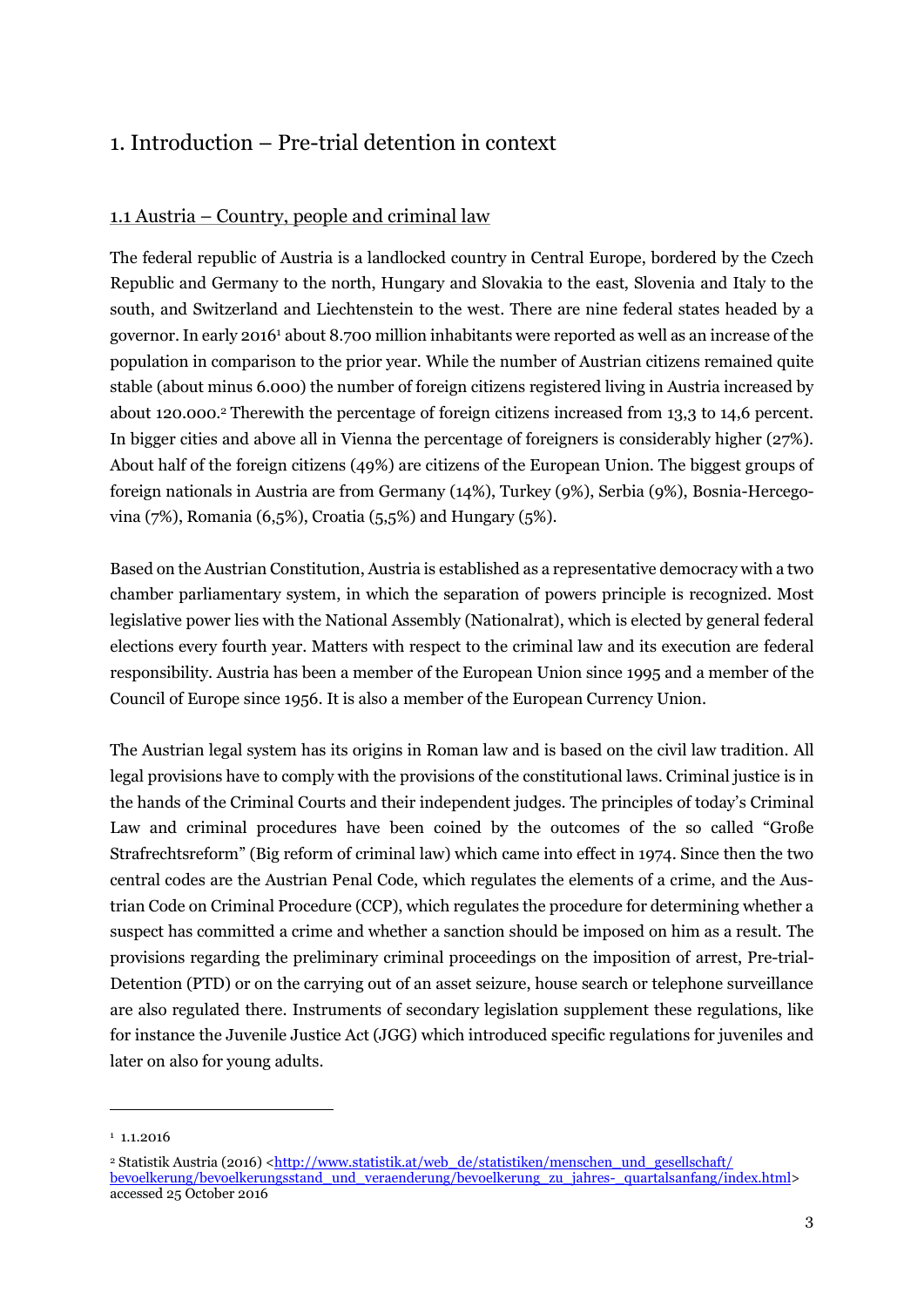The following principles are fundamental to criminal law and its proceedings in Austria:

- $\triangleright$  Nulla poena sine lege (Latin for "no penalty without a law"): One cannot be punished for doing something that is not prohibited by law.
- $\triangleright$  The charge principle (Anklageprinzip): Every criminal procedure will be triggered and defined by the claims of a prosecutor.
- $\triangleright$  The legality principle in criminal matters: It is the duty of the State Prosecutor to prosecute offences of which he becomes aware whilst in office.
- $\triangleright$  The speech principle (Mündlichkeitsprinzip and Unmittelbarkeitsprinzip): Bases for the decision is only what has been presented vocally during the trial and in front of the deciding court (Statements given during the preliminary proceedings are only allowed to be accepted in limited exceptions and under specified conditions)
- $\triangleright$  The public principle: The public can only be excluded from a hearing on important grounds and in cases foreseen by law. This is for instance true for detention hearings.
- $\triangleright$  Establishment of the truth principle: The court must do everything in its power to clarify the state of affairs and should not limit itself to the examination of the claims from the state prosecutor and the defense.
- $\triangleright$  Independent Judgment Principle: The judge has to form his opinion independently without outside interference.
- $\triangleright$  The principle of the presumption of innocence: The accused remains innocent until his guilt is proven.
- $\triangleright$  In dubio pro reo principle: Considering diverse proof, some indicating guilt others indicating the contrary, an accused person has to be acquitted if doubts persist.
- $\triangleright$  The principle of proportionality: The arrest or detention has to be necessary and may not be disproportionate to the aims pursued. Deprivation of liberty is not allowed if other more lenient measures are sufficient to achieve the aims.

Austria has ratified the European Convention on Human Rights and Fundamental Freedoms (ECHR) in 1958 and Protocol No. 6, abolishing the death penalty, in 1984. The ECHR forms a part of the Austrian constitution. Austria is also party to the European Convention for the Prevention of Torture (CPT). The Optional Protocol to the UN Convention for the Elimination of Torture and other Cruel, Inhuman or Degrading Treatment or Punishment (OPCAT) has been realized by an amendment to the Austrian Constitution in 2011. To be highlighted are also the federal Personal Freedom Act of 1988 ("Bundesverfassungsgesetz zum Schutz der persönlichen Freiheit") as well as the Federal Constitution of the Republic of Austria ("Bundes-Verfassungsgesetz, B-VG"), both having constitutional character, which are relevant to the criminal procedure. The Personal Freedom Act emphasises the principle of proportionality, outlines the grounds for arrest and detention as well as further preconditions, expresses the imperative for a speedy procedure, prescribes the need for review of arrest within one week as well as the regular review of detention and guarantees compensation in cases of unlawful arrest or detention.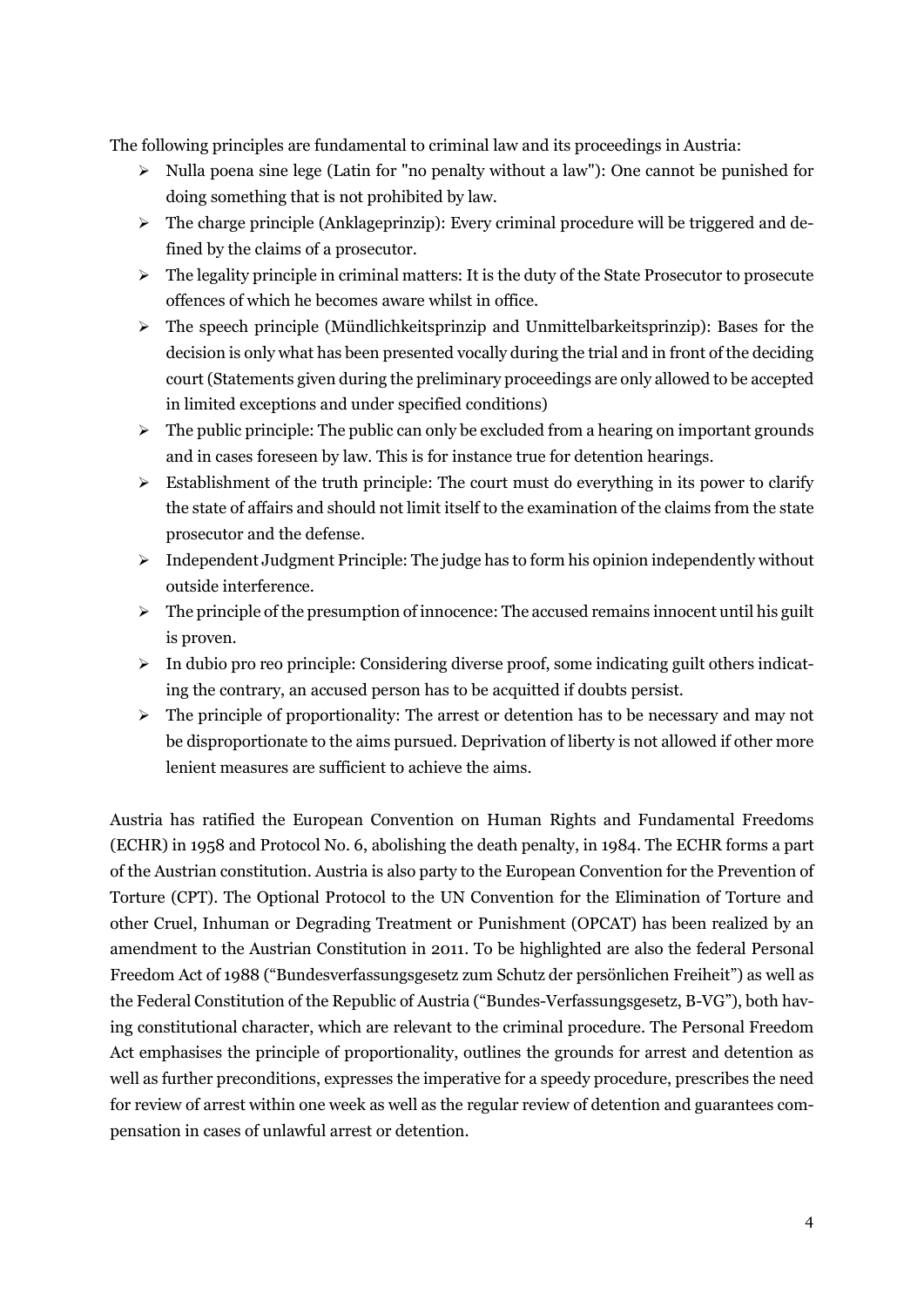Apart from examining the constitutionality of laws passed by Parliament and the legality of regulations by Federal ministers the Constitutional Court also examines alleged infringements of constitutional rights of individuals through acts of the administration (Art. 137 pp. B-VG). Since 1981 Austria also has an Ombudsman Board: the "Volksanwaltschaft" (148a BV-G). It is entrusted with the task of examining all alleged or presumed grievances arising in connection with the public administrative system. The Ombudsman Board may also take up matters without a prior complaint, if it has reasons to suspect an administrative irregularity. Since 2012 the Ombudsman Board and committees of experts installed by it also fulfil the task of the National Prevention Mechanism (NPM). The committees of experts regularly visit and control institutions in which people are deprived of their freedom (OPCAT- Committees).In its annual reports, conditions of detention during Pre-Trial Detention regularly have been subject to complaints. Above all conditions arising with an overcrowding of prisons have been criticized: "Cells occupied by too many people and a small size of cells have to be considered especially disturbing considering the fact that the majority of inmates is not working and hence is restricted to the cells 23 hours a day" (Volksanwaltschaft, 2015, p. 113).<sup>3</sup> The NPM has to be considered a most important institution with respect to improvements of the situation in prisons.

### <span id="page-4-0"></span>1.2 Pre-Trial Detention in law – principles and developments

According to §§ 173 pp CCP Pre-Trial Detention is the deprivation of liberty of an untried or not yet convicted person following a decision by the court. The German term "Untersuchungshaft" literally translated means 'investigating detention' and it actually comprises a longer period than Pre-Trial Detention expresses: Any detention during the pre-trial phase up to the end of an appeals procedure. Before Pre-Trial Detention a suspect may be arrested ("Festnahme" and "Anhaltung") for up to two times 48 hours according to §§ 170-172 CCP. The reasons for arrest a largely the same than the ones for PTD. For arrest however a mere suspicion that the person has committed an offence is sufficient, while for PTD the suspicion has to be urgent. The arrest forms the first step towards a possible PTD and therefore it is of fundamental importance for the steps and developments ahead. Securing the proceedings is the central objective of Pre-Trial Detention expressed in the Personal Freedom Act (Art. 2) as well as in §173 CCP. This includes: Preventing the suspect or accused from absconding, preventing collusion, preventing obscuring of evidence or the obstruction of the "ascertainment of truth" in any other way, as well as prevention of new crimes of a certain gravity similar to the offence under investigation (or of the completion of the alleged offence). According to the prevailing Austrian doctrine, pre-trial detention may never be "anticipated punishment". Of utmost importance is the principle of proportionality which is governing the law and practice of arrest and Pre-Trial Detention. It is stressed in der Personal Freedom Act as well as in the CCP, clearly aiming at the restriction of the use of pre-trial detention to a minimum and only as ultima ratio. The Personal Freedom Act stipulates that the arrest or detention has to be necessary and may not be disproportionate to the aim pursued. This provision makes clear that an adequate relation

<sup>3</sup> Volksanwaltschaft, Bericht der Volksanwaltschaft an den Nationalrat und den Bundesrat 2015 – Präventive Menschenrechtskontrolle (Volksanwaltschaft 2015), [http://volksanwaltschaft.gv.at/downloads/k2ma/PB39pr%C3%A4ventiv.pdf,](http://volksanwaltschaft.gv.at/downloads/k2ma/PB39pr%C3%A4ventiv.pdf) pp. accessed 24th October 2016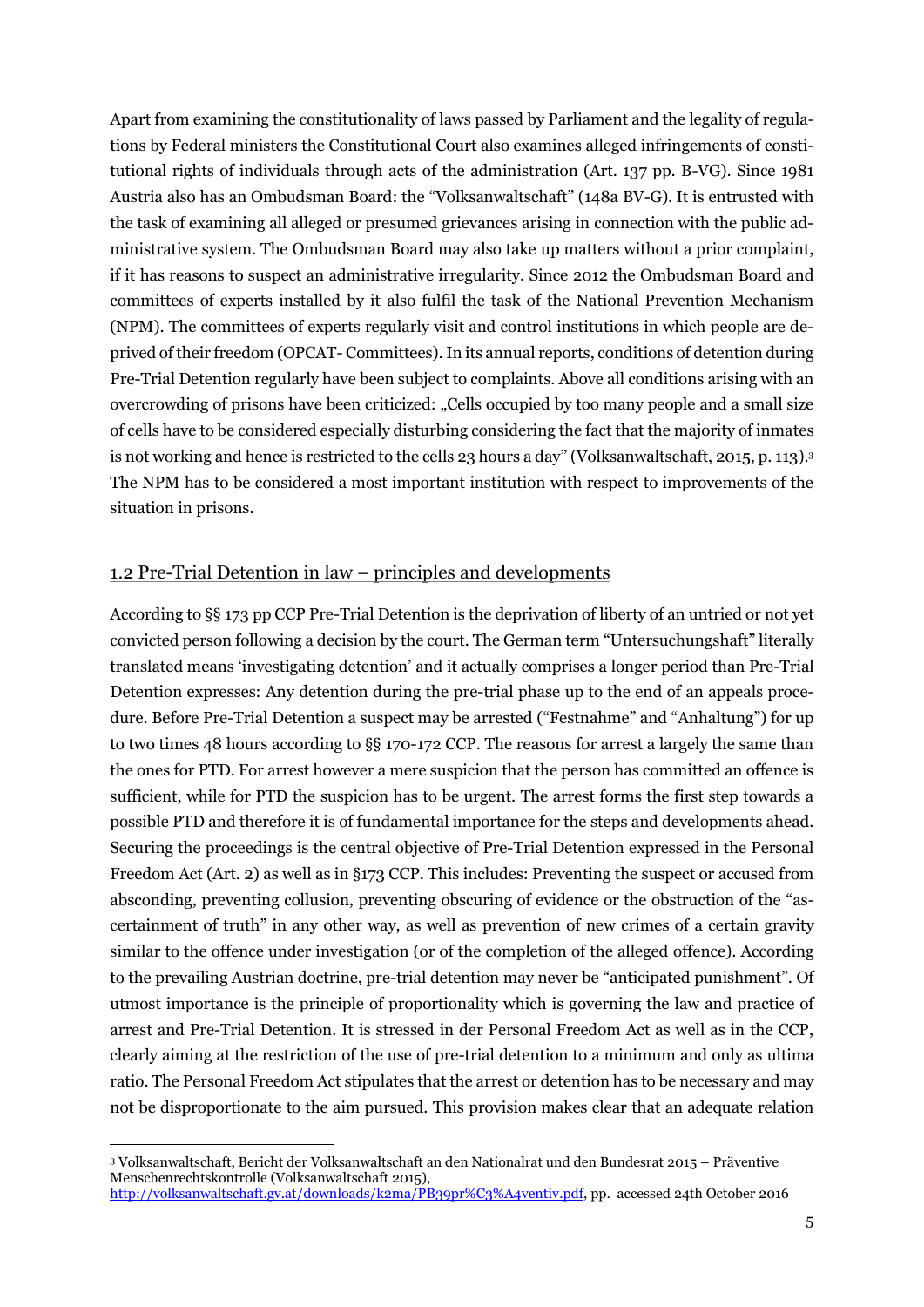between offence and detention has to be secured. Additionally, it also emphasizes that deprivation of liberty is not allowed if other more lenient measures are sufficient to achieve the aims.

The fundamental bases for today's regulations with respect to PTD has been laid out with an amendment to the CCP in 1993. With this amendment the role of the then so called Investigating Judge (Untersuchungsrichter) was strengthened. While his competencies with respect to decisions on detention have been very much restricted before, his new role was defined as the deciding authority also securing legal protection. Connected to this the actions of the involved parties became crucial for the procedures (Parteienprozess). <sup>4</sup> Furthermore this amendment introduced fixed periods within which detention hearings have to take place if the suspect is not released. Following the amendment, the numbers of detainees decreased. Another far-reaching reform to the CCP relevant to the subject was introduced with the Code of Criminal Procedure Reform Act of 2004, which entered into force in January 2008. With this reform the position of the investigating judge was abolished. Since then the competencies and responsibilities of the public prosecutor have been extended and all procedures during the pre-trial phase are driven or initiated by the public prosecutor, while all decisions on matters concerning rights of the suspect are made by a judge now called detention and legal protection judge ("Haft- und Rechtsschutzrichter"). This is of course also true for all matters with respect to arrest and detention.

In 2010 the possibility was introduced that Pre-Trial detainees may spend PTD in house arrest monitored by an electronic monitoring device. Up to now Electronic Monitoring (EM) has hardly been used for PTD (3 to 14 cases a year). It has to be stressed that EM in Austria is not defined as an Alternative the PTD but as a way to serve PTD at one's own place of living. This means that PTD carried out via EM as well hast to be terminated if milder measures secure the aims. Practitioners state that EM can hardly exclude the reasons for PTD. If it does, milder measures regularly can also serve the purpose. <sup>5</sup>

With an amendment to the juvenile Justice Act in 2015 for juveniles and young adults the possibility was introduced to support release from PTD by a so called social network conference. The idea is to take advantage of the social net to create a setting for the juvenile which supports his/her integration and which supports any milder measure. So far this model is only used for young people, above all because of the notion that there is a good chance to pedagogically influence them. An amendment to the Penal Code which came into force with 1st of January 2016 introduced a new definition of commercial purposes of (property) offenses. Up to then judges were very much free to define commercial purposes of offenses. In practice this meant that suspects were regularly charged with this aggravating element if there were indications that the suspect aimed at earning a living by property offences. As a consequence, suspects were often arrested and detained in PTD because of rather petty offences which were aggravated by this specific suspicion. With the amendment the

<sup>4</sup> W. Stangl and I. Karazman-Morawetz, 'Die Praxis der Untersuchungshaft im Jahre 1996' (The Practice of Pre-trial Detention in 1996, Research Paper, Institute for the Sociology of Law and Criminology, Vienna, 1998)

<sup>5</sup> W. Hammerschick et alii, 'Evaluation des Elektronisch Überwachten Hausarrests' (Evaluation of the electronic monitored curfew, Research Paper, Institute for the Sociology of Law and Criminology, Vienna, 2012)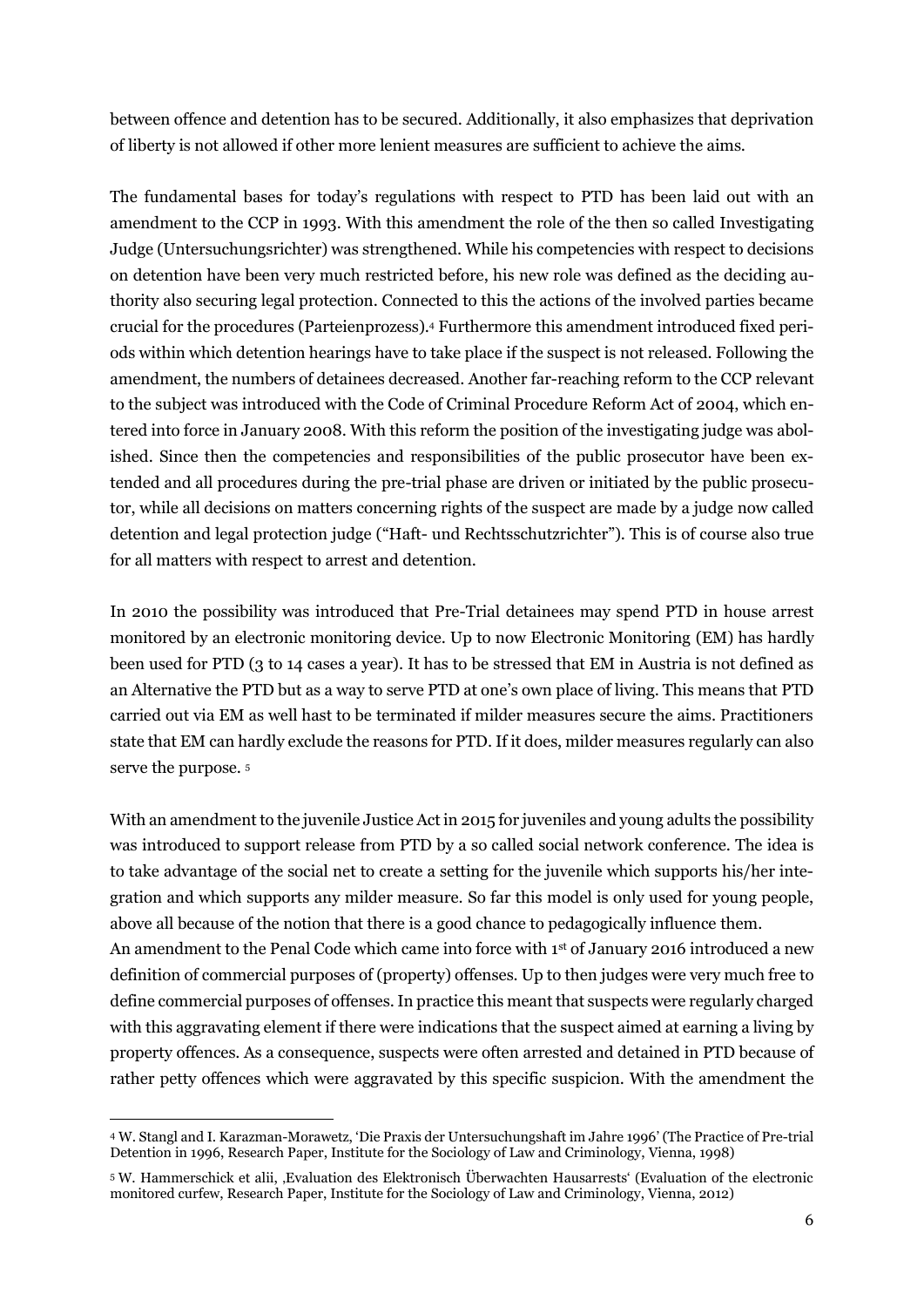definition of commercial purposes has been regulated more precisely, excluding petty advantages and thereby excluding PTD in many of these cases. Police heavily criticized this amendment, arguing that they would lose an important means to fight drug dealing in the streets and on public places. The solution to this problem agreed on by politics introduced a new offence via an amendment to the drugs law. The offence "Dealing drugs on public places" again allows to arrest and detain drug dealers more easily (§ 27 Abs. 2a and 3 SMG -Narcotic Substances Act). Empirical information on the effects of these recent developments are not existing yet.

#### <span id="page-6-0"></span>1.3 Pre-trial Detention and relevant aspects

PTD is executed at the 16 Austrian Court Prisons. The use of PTD is regularly discussed in connection with the problem of prison overcrowding. From 2000 to 2007 the overall prison population in Austria increased heavily from an average level between 6.500 and about 6.900 inmates during most of the nineties up to about 9.000 in 2007. After a decrease in 2008 the average number of prisoners in recent years has been quite constantly on a high level of about 8.900. In recent years Pre-Trial detainees on an average represented about one fifth of the total prison population. This means that PTD considerably adds to the prison overcrowding. The increase and the high number of prisoners create severe problems for the prison administration which in the end leads to deficits with respect to the conditions of live and the treatment of prisoners. The situation of Pre-Trial detainees often is particularly difficult. On the one hand they are allowed to have private things in their cells and to wear private clothes. On the other hand, they however very often spend up to 23 hours a day in their cells with little or no contacts to the outside world. If there are no substantial reasons (eg. Influencing witnesses) the judge may allow a Pre-Trial detainee to work in prison, but in fact mostly there is no work available to them. Repeatedly there is critique that PTD is used to often and lasts to long.<sup>6</sup> In fact according to official data the duration has considerably increased from an average of about 64 days in 2003 to 80 days in 2015.<sup>7</sup>

The increase of the prison population has to be viewed in the context of migration movements during the nineties and above all since 2000. As will be shown in more detail below the increase of the number of sentenced prisoners as well as the increase of the number of pre-trial detainees is due to considerably increased numbers of foreigners in both groups, while in fact the number of Austrians in PTD as well as serving prison sentences has decreased slightly. In 2015 more than half of the total prison population and 75% of the pre-trial detainees were no Austrian citizens. There has been a considerable increase of foreign suspects and convicts during the mentioned period. Foreigners in fact however also have a higher likelihood to be kept in PTD as well as to face a prison sentence. In 2015 foreigners represented 37 percent of all suspects, but 75 percent of the entrances to PTD. One may assume that non Austrians are above all more likely to be kept in PTD because of the often

<sup>&</sup>lt;sup>6</sup> For instance Univ. Prof. Dr. Helmut Fuchs in an interview for the daily newspaper "Die Presse" (Vienna, 23 July 2014) [>http://diepresse.com/home/panorama/wien/3843449/UHaft\\_Zu-oft-und-zu-lange\)](http://diepresse.com/home/panorama/wien/3843449/UHaft_Zu-oft-und-zu-lange)< accessed 30 August 2016; [>http://derstandard.at/2000001932675/Amnesty-sprachlos-ueber-Ermittlungspannen-im-Fall-Josef-S<](http://derstandard.at/2000001932675/Amnesty-sprachlos-ueber-Ermittlungspannen-im-Fall-Josef-S%3c) accessed 22 February 2016;

<sup>7</sup> Security Report 2015 (Ministry of Justice, 2016)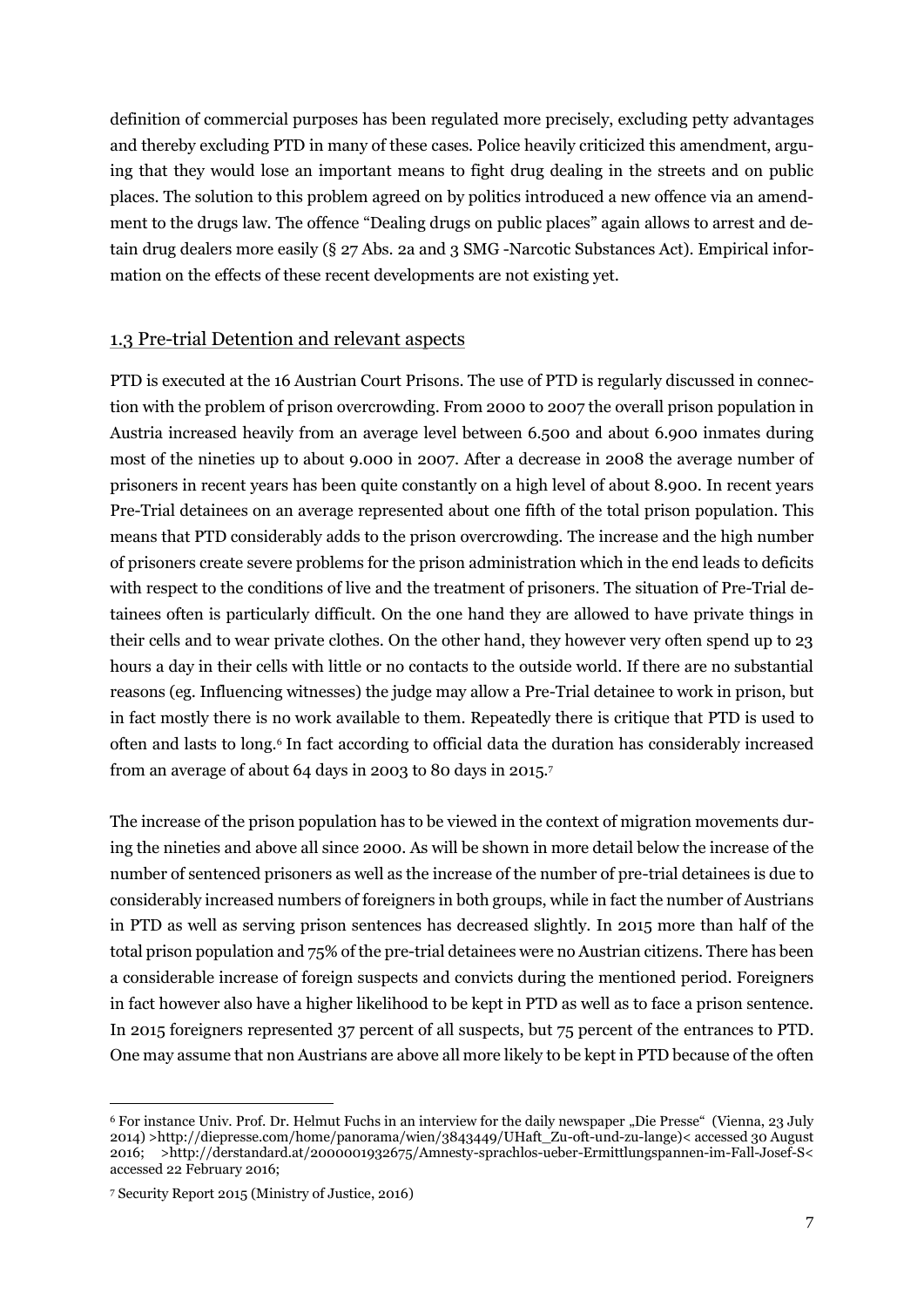missing social integration and because of often observed unfavourable social conditions. There however still remains some suspicion that foreing suspects are treated differently to Austrians.

Like mentioned before PTD is not allowed if other more lenient measures are sufficient to achieve the aims. There are no official data available on the substitution of PTD by more lenient measures, inquiries among practitioners and experts however indicate that those are rarely used.

## <span id="page-7-0"></span>2. Legal Background and prerequisites for PTD in detail

In chapter 1 the definition of PTD was already presented as well as the primary objectives and principles. This chapter will present the legal regulations and prerequisites in detail. The Austrian CCP regulates arrest ("Festnahme") and pre-trial detention ("Untersuchungshaft") in §§ 170-189 CCP. These sections of the law also contain provisions for the enforcement of pre-trial detention.

## <span id="page-7-1"></span>2.1 Competent authorities for arrest and further detention

The police is the authority which regularly carries out the arrests ordered by the prosecutor and approved by a judge. In cases of "imminent danger" the police however are entitled to arrest a suspect without an order by the public prosecutor, if and when a prosecutor cannot be reached in time. Other than that the public prosecutor is always the one who has to initiate each decision which is than to be made by a judge. Each arrest as well as each PTD and each prolongation of PTD has to be based on a request of the prosecutor with the responsible judge (detention and legal protection judge). Without this the judge has no bases for a decision and a suspect has to be released. The judge issues arrest warrants applied for, carries out the obligatory hearing of the detainee after the transfer to prison, is responsible for all decision to further detain suspects and carries out all following detention hearings.

## <span id="page-7-2"></span>2.2 Beginning, duration and end of PTD according to the CCP

Detention begins with the actual arrest ("Festnahme" and "Arrest"). In general the arrest is carried out on the bases of a warrant issued by the prosecutor and approved by the court ( $\S$ § 170(1), 171(1) CCP). The only exceptions are the above already mentioned cases of "imminent danger". The arrest may last up to two times 48 hours. With the arrest legally important periods begin.

- a) Detention at the police (First 48 hours)
	- If apprehended without warrant immediately after arrest:
		- Immediately after arrest written instructions have to be provided on his rights (§ 171(4) CCP). These instructions have to be comprehensive and in a language the suspect is able to understand.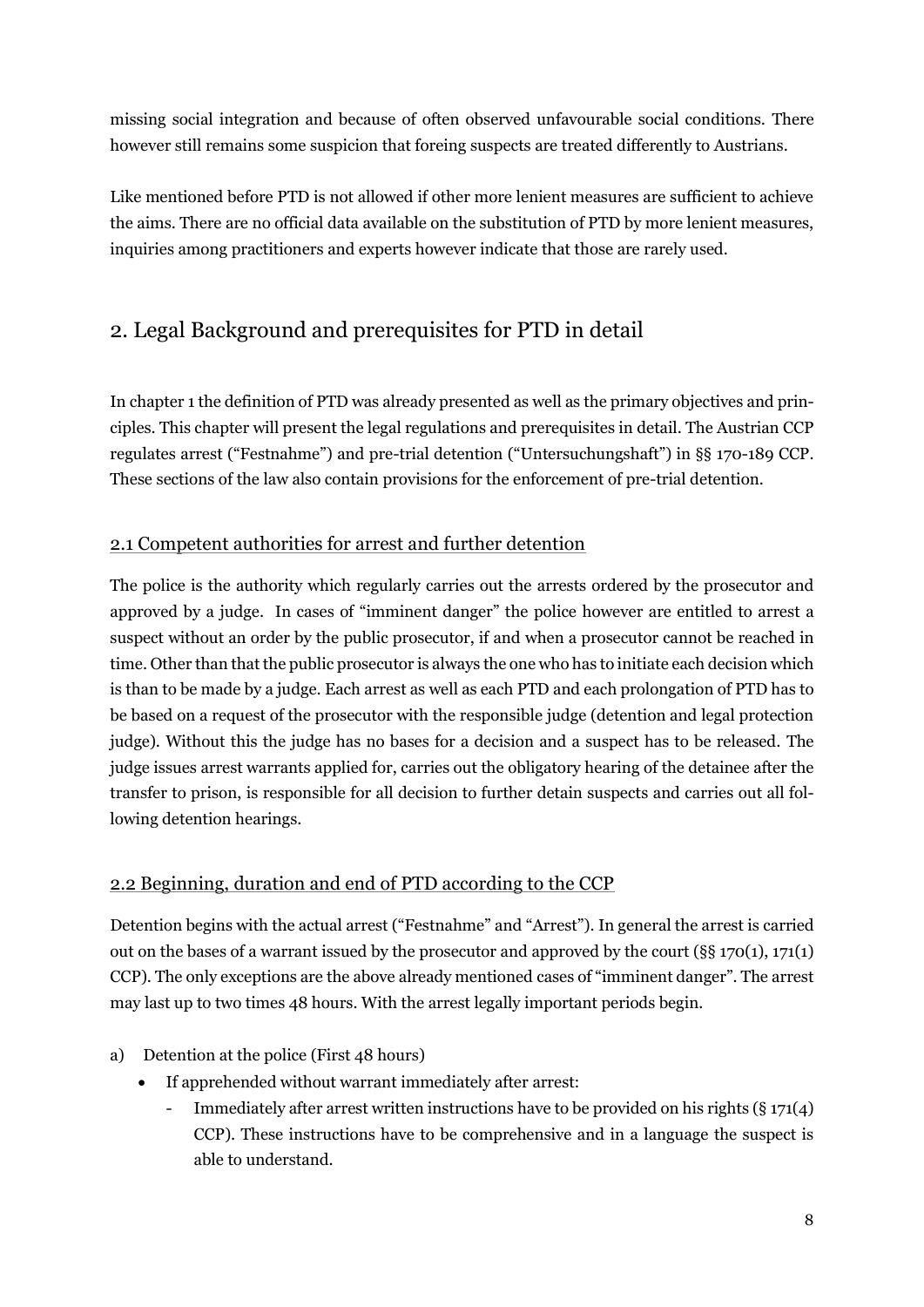- Immediately after arrest hearing on the reasons and requirements for pre-trial detention, on the case and the suspicion
- Delivery of a written and reasoned motivation of the arrest issued by the police (§  $171(3)$ ).
- If the arrest was based on an arrest warrant: delivery of a written arrest warrant issued by the prosecutor and ordered by a judge within 24 hours of arrest (§ 171(3) CCP).
- Within 48 hours transfer of the detained person to the prison or otherwise release ( $\S$  172 CCP). The prosecutor has to be informed about this, if the arrest was carried out by the police without warrant. If he denies to apply for PTD, the suspect has to be released.
- b) Detention at the prison (second 48 hours)
	- Hearing of the detained person by a judge right after arrival at the prison
	- on the reasons and requirements for pre-trial detention
	- Decision to further detain the person or to release him/her; the decision must be communicated orally immediately
	- Delivery of the written decision to all parties involved within 24 hours after the decision
	- The decision on the detention has to contain:
		- the facts on which the suspicion is based on
		- the grounds for the detention and why less restrictive measures are not sufficient
	- Before deciding the judge may carry out investigations or order the police to do so, if it can be expected that the outcomes will have considerable impact on the judgement with respect to the suspicion as well with respect to the grounds for detention. With respect to juveniles and young adults the court may take advantage of the "Gerichtshilfe" (Court Aid) to learn about relevant aspects with respect to the person. For adults no such service is provided.
	- In any case the judge hast to decide within 48 hours, otherwise the suspect is to be released. It should be mentioned again, that a decision for detention always requires a request by the prosecutor.

Every decision to apply detention is linked to a given and exact time limit. If this time has elapsed, the suspect must be released or a detention hearing ("Haftverhandlung") has to be carried out prior to the due date (§ 176CCP). § 175 CCP contains the time limits for pre-trial (in a true sense of the word) detention: a first detention hearing has to take place after fourteen days since the first PTD order has been issued. Detention can then be prolonged by one month, followed by two more months after the second and after each further hearing (and prolongation).

There are however also fixed limits for PTD regulated in § 178 CCP. If the trial does not begin before PTD may not exceed the following time limits:

- 2 months, if detention is ordered only because of the risk of collusion/obscuring of evidence PTD
- 6 months with respect to "Vergehen" (offenses with a maximum penalty of three years)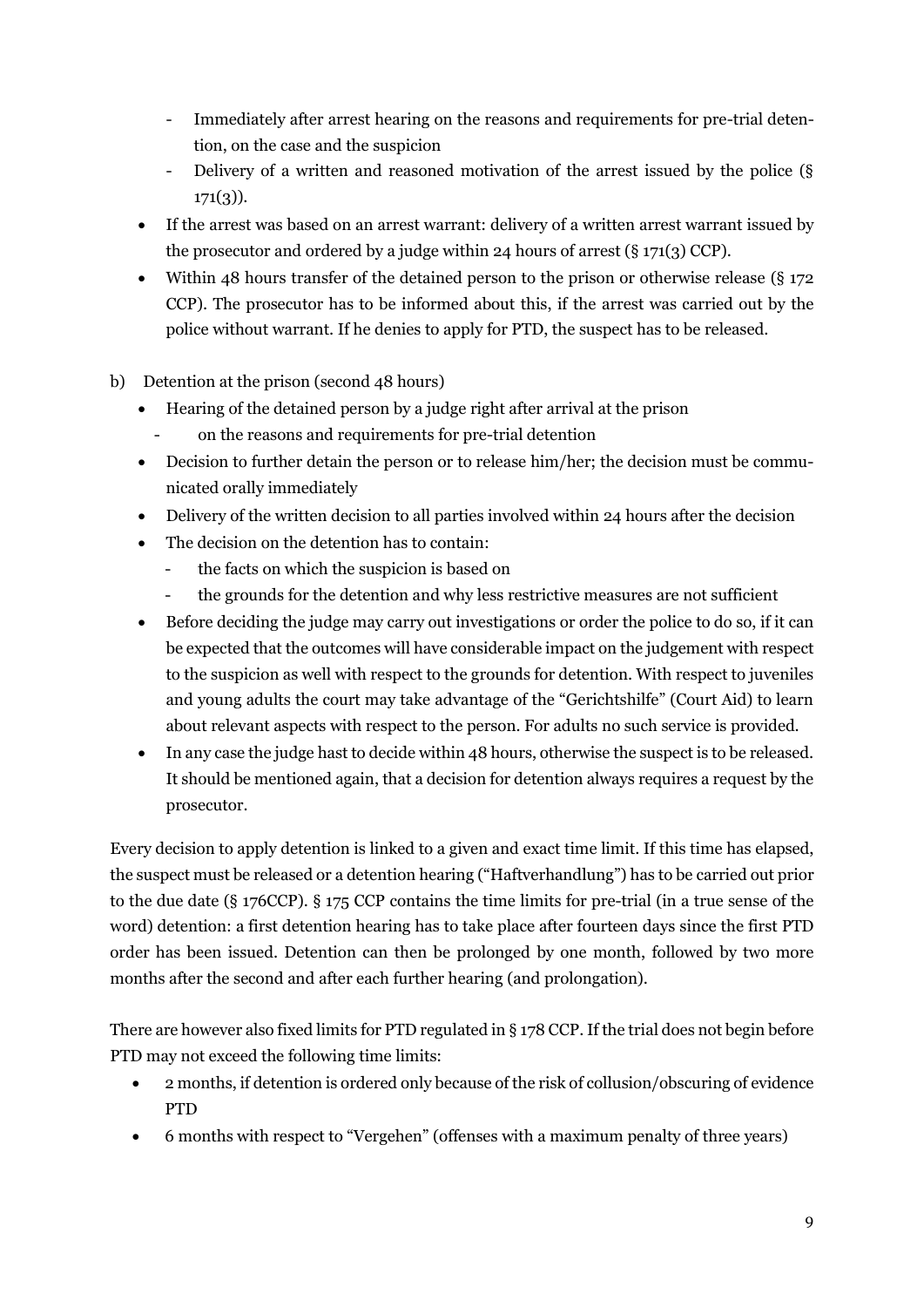- 1 year with respect to "Verbrechen" (crimes that carry a maximum penalty of more than three years), which may be punished with a maximum penalty of more than 3 years but not more than 5.
- 2 years with respect to "Verbrechen" with a maximum penalty of more than 5 years

All extensions over a period of six months have to be necessary because of particular complexities or extent of the investigations, and must be limited to situations where ongoing detention seems to be unavoidable, considering the weight of the ground for detention (§ 178 CCP). Once the bill of indictment has been delivered to the court by the prosecutor, no further explicit time limits apply. Once the trial has started, a person who had to be released during the investigative phase due to the expiry of the legally allowed period, can only be detained again during the trial for six weeks (§178 (3) CCP). However, in principle, this could happen several times. After the indictment no further limits apply. The suspect however can apply for release.

Up to the amendment of the CCP of 1993 Austrian courts were frequently criticized for not properly realizing the imperative of a speedy criminal procedure and overlong detention periods. With the amendment the situation improved (Morgenstern, 2009, p. 137). The data presented above on the developments with respect to the duration of detention however indicates that the duration of PTD again has constantly increased for the last 15 years.

## <span id="page-9-0"></span>2.3 Grounds for arrest and PTD

The detention actually begins with the arrest. The grounds for arrest are largely the same than the grounds for detention, they however still have to be distinguished. Since DETOUR focuses on the PTD we restrict the presentation of the grounds for arrest (§170 CCP) to basic notions and differences in comparison to PTD.

- Different to PTD a ground for arrest may be the fact that someone was caught in the act or immediately after it, or was found with evidence indicating involvement in an offence
- Absconding or hiding
- Tampering with evidence, influencing witnesses
- The person is suspected of an offence threatened with a prison sentence of more than 6 moths and there is a threat of additional similar offences to be carried out by the suspect or that he/she may continue the offence subject of the proceedings.

Different to grounds for PTD for the three grounds for arrest mentioned last a mere suspicion is sufficient. The arrest my not be disproportionate to the importance of the case. If a person is charged with a serious crime which carries a minimum prison sentence of ten years or more (murder, rape with aggravating circumstances, etc.) the suspect has to be arrested unless there are reasons which indicate that the above mentioned grounds for arrest do not apply ("conditional mandatory" ground for detention) .

Grounds for detention are (§173 CCP):

The risk of absconding or hiding ("Fluchtgefahr").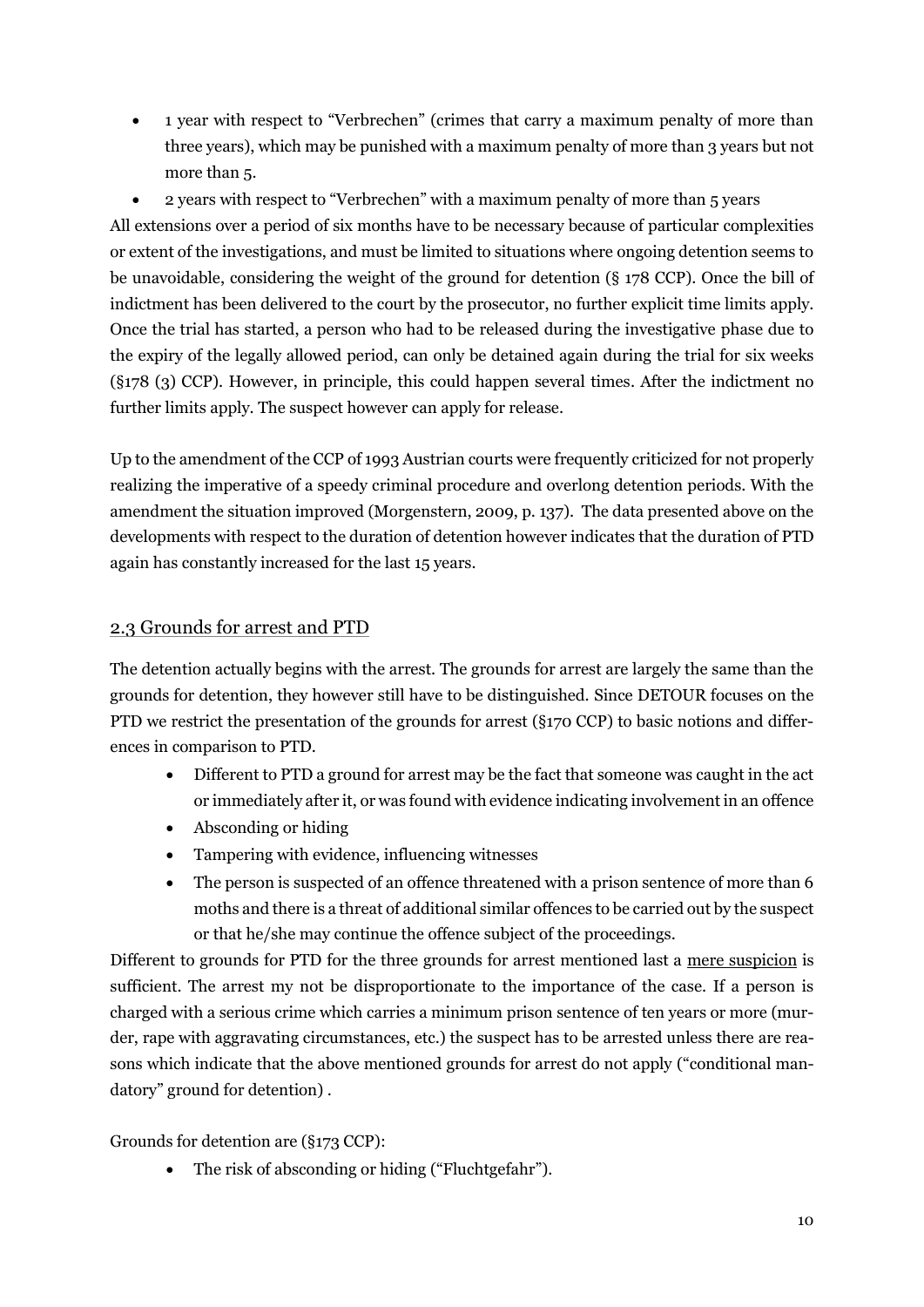- does not apply if a fully integrated person is suspected of a crime that carries a maximum penalty of five years, unless concrete preparations to flee have been made.
- Tampering with evidence ("Verdunklungsgefahr");
- The need to prevent new crimes ("Begehungsgefahr")
	- if the suspect is charged with a crime carrying a penalty of more than six months and
	- there is a substantiated risk of reoffending
		- with respect to an offence with serious consequences or
		- with respect to an offence with more than slight consequences if the suspect was already convicted because of such an offence before or
		- if already convicted because of such an offence twice it is enough that the reoffending is punishable by at least six months
	- if he is charged with repetitive forms of the same offence or
- The need to prevent the continuation of the offence that the suspect is charged with ("Ausführungsgefahr")

Like with arrest with respect to crimes punishable with a minimum of ten years of imprisonment PTD has to be ordered unless there are substantiated reasons which exclude the ground for PTD ( "conditional mandatory" ground for detention).

Different to arrest with respect to PTD the suspicion has to be "urgent" and with all grounds for detention the principle of proportionality has to be considered. In general, detention therefore is not allowed if the objective of PTD, which is mainly securing the proceedings, can be met otherwise. In this respect the Austrian Supreme Court<sup>8</sup> has developed a three-step argumentation that considers the expected sentence to be the crucial aspect:

- $\triangleright$  First, the judge deciding about the detention has to consider character and extent of the sentence that can realistically be expected.
- $\geq$  Secondly, the judge has to consider whether a fine or a conditional (or partly conditional) sentence can be expected, i.e., if the suspect or accused will actually be in prison or not.
- $\triangleright$  Finally, and in particular when it comes to assessing the grounds for extension of detention, the judge has to consider whether or not – and at what point of time – a conditional release would be relevant. "This argumentation is not without risk: The tangible anticipation of the custodial punishment comes close to a violation of the presumption of innocence, and – more concrete – the fact that the judge competent to order pre-trial detention assesses a potential prison sentence, already stipulates the (custodial) outcome of the trial" (Morgenstern, 2009, S 134)

<sup>8</sup> OGH Erk 14 Os 30/94, decision of 8 March 1994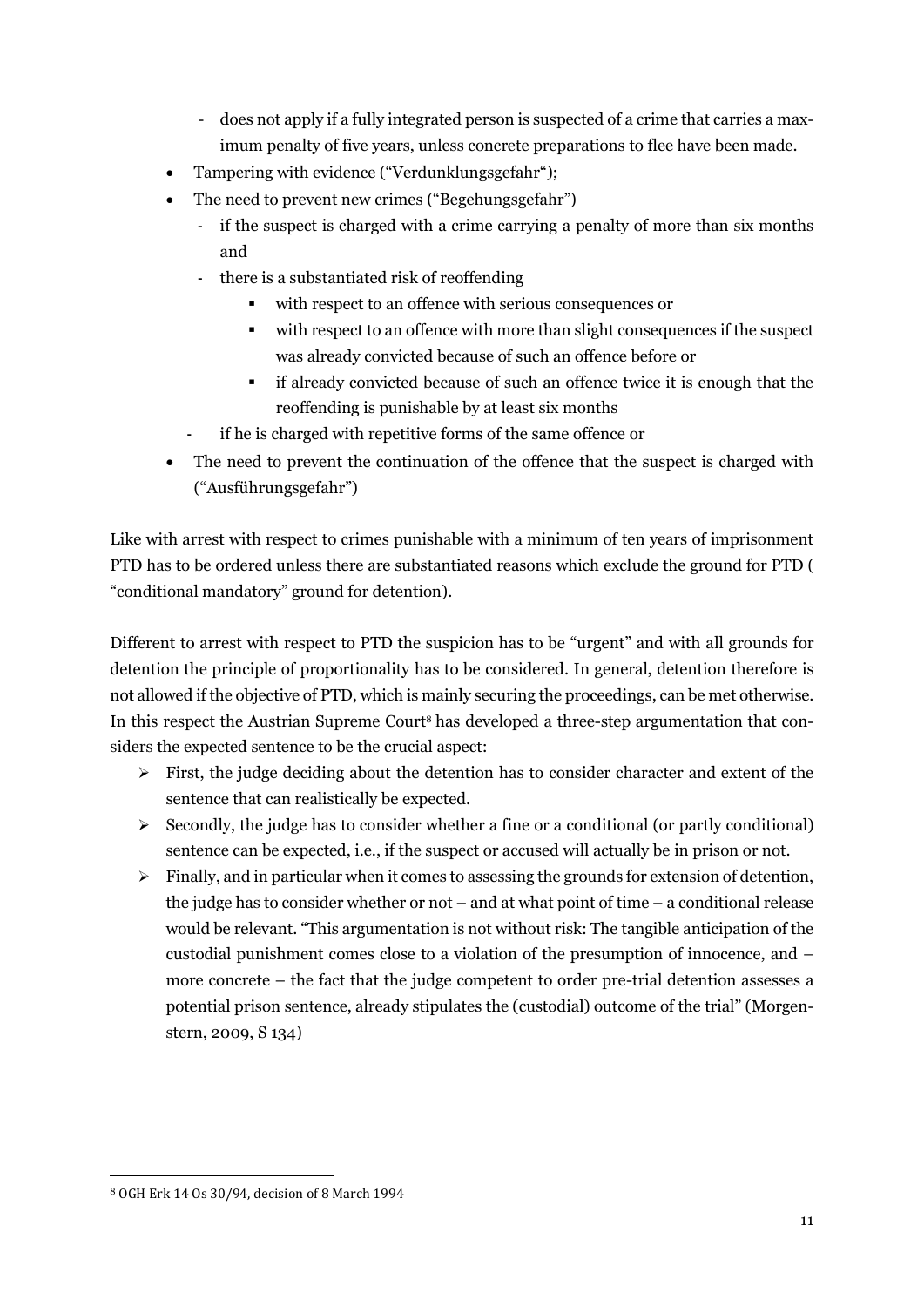## <span id="page-11-0"></span>2.4 Procedural rights, defence counselling and detention hearings

After arrest, the suspect has to be questioned as soon as possible. The rules to be followed in connection with the questioning are always the following: Firstly it has to be checked whether there is a need for translation. The suspect has to be informed about the offence he is charged with, that he has the right to remain silent and that whatever he says may be held against him in a future trial (§164). He has to be told that he can contact a close person and a defence counsel. The questioning has to include facts that refer to the suspicion itself and to the grounds for detention. If the initial ground for the arrest cannot be validated, the suspect has to be released. Already at this stage the suspect also has to be released if the purpose of the arrest can be fulfilled by "milder measures" which are ordered by the prosecutor.

The suspect has the right for presence of counselling during first hearings (§ 164 CCP). Active participation of the counsellor however is restricted at this stage and above all according to § 59 CCP the police may supervise conversations between lawyer and suspect and to restrict this to general legal information if this is deemed necessary to avoid interference with the investigation or with evidence. Supervision may even be extended for up to two months during detention. Critiques consider this regulation in contradiction to Art 6 (1) ECHR (fair trial).9

With the amendment to the CCP of 2004 the suspect and his lawyer have been clearly entitled to see and study all documents in police and court files beginning with PTD. This right however also can be restricted until the end of the pre-trial periods in favour of securing effective investigations which could be obstructed otherwise. This is seen in line with the jurisdiction of the ECHR as long as it does not interfere with the rights of defence to assess the lawfulness of PTD (Morgenstern, 2009, p 133). The procedure for the decision on detention is regulated in §§ 174 pp. The decision to apply detention must contain facts indicating the suspicion and the grounds for detention and why less restrictive measures do not suffice in the case in question. During the detention hearings, which are held to determine the continuation of PTD, the presence of a defence counsel is obligatory.

Before the given limits of PTD expire detention hearings ("Haftverhandlungen") have to be carried out and the judge has to decide on the prosecutor's request to prolong detention. This means that each time the court has to check if the reasons for detention still exist and to decide whether the detention has to be prolonged or the suspect must be released. After the bill of indictment has been delivered to the court, no regular hearings take place anymore. The detained person however can always apply to be released (§ 175 (5) CCP). These hearings are not public.

Each decision of the court on PTD may be appealed ("Beschwerde", §§ 87 pp. CCP) to the Court of Appeals ("Oberlandesgericht") within three days of the decision. Additionally, (after all regular remedies have been used), since 1992, a so called "Grundrechtsbeschwerde" (appeal with respect

<sup>9</sup> E.g. Report on observations of the Austrian chamber of attorneys 2011/ 2012. [http://www.rechtsanwaelte.at/index.php?eID=tx\\_nawsecuredl&u=0&g=0&t=1416259162&hash=d3e38c0beec12](http://www.rechtsanwaelte.at/index.php?eID=tx_nawsecuredl&u=0&g=0&t=1416259162&hash=d3e38c0beec1240325b0bd1d55b3e4ee98b1d8d4&file=uploads/tx_templavoila/Wahrnehmungsbericht_2011_2012_ohne_Unterschrift.pdf) [40325b0bd1d55b3e4ee98b1d8d4&file=uploads/tx\\_templavoila/Wahrnehmungsbericht\\_2011\\_2012\\_ohne\\_Unte](http://www.rechtsanwaelte.at/index.php?eID=tx_nawsecuredl&u=0&g=0&t=1416259162&hash=d3e38c0beec1240325b0bd1d55b3e4ee98b1d8d4&file=uploads/tx_templavoila/Wahrnehmungsbericht_2011_2012_ohne_Unterschrift.pdf) [rschrift.pdf,](http://www.rechtsanwaelte.at/index.php?eID=tx_nawsecuredl&u=0&g=0&t=1416259162&hash=d3e38c0beec1240325b0bd1d55b3e4ee98b1d8d4&file=uploads/tx_templavoila/Wahrnehmungsbericht_2011_2012_ohne_Unterschrift.pdf) p. 23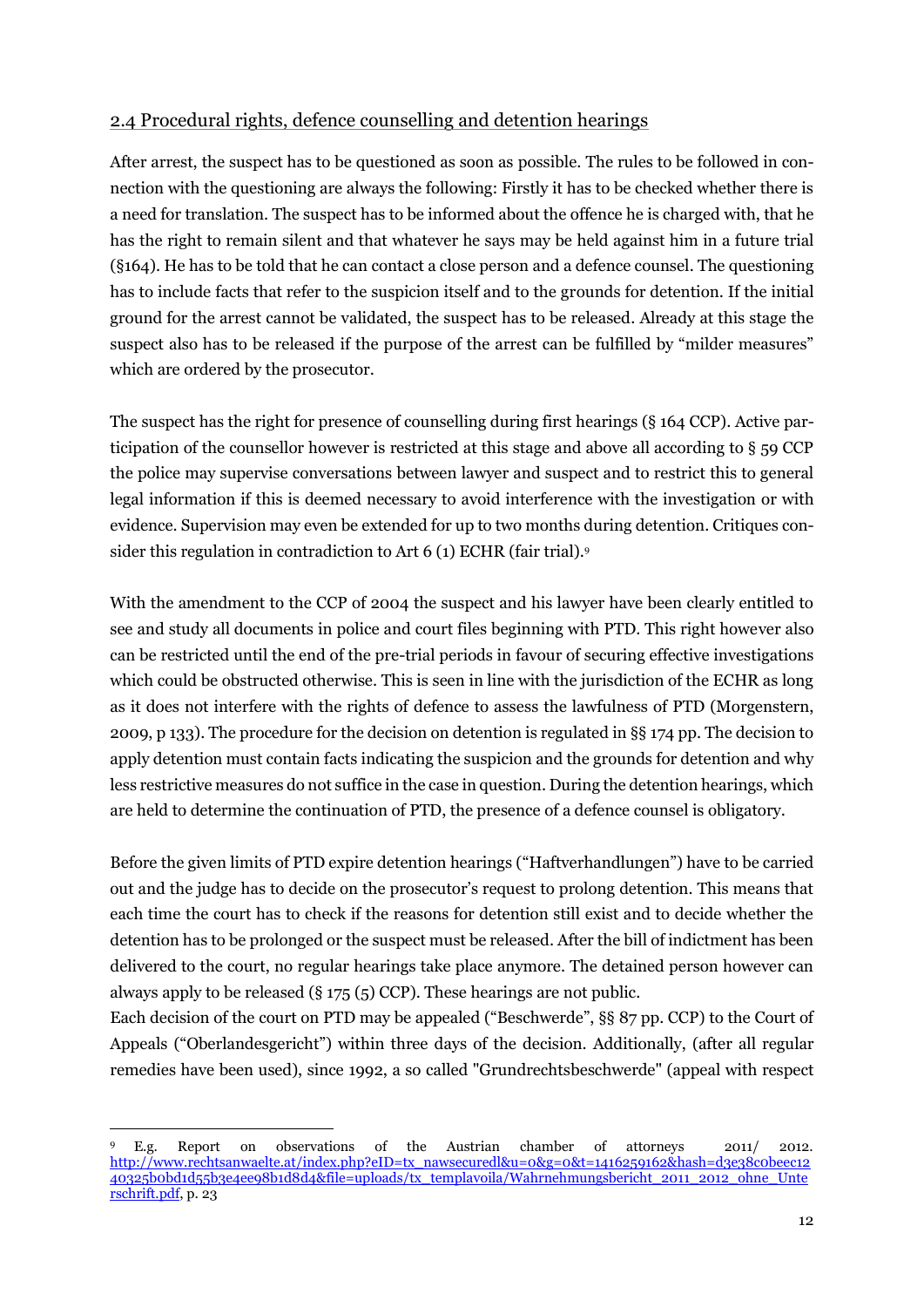to basic rights) can be addressed to the Supreme Court ("Oberster Gerichtshof") against the decision of the Oberlandesgericht. This appeal has to argue that the decision of the Oberlandesgericht infringed the right to freedom.

As already mentioned, since 2010 the prosecutor or the suspect can apply that PTD is executed as a house arrest with Electronic Monitoring if the grounds for detention can be prevented this way and if the suspect is well integrated. Still, PTD with EM can only be imposed if no other milder measures are considered sufficient to secure the proceedings. The rules for PTD also apply for EM with the exemption that detention hearings only take place if applied for. It has to be high lightened that EM is no alternative to PTD but just another way to execute PTD. A suspect in EM can be allowed to leave the house for work and educational reasons. In practice EM is rarely used to substitute PTD. According to § 38 CPP all time spent in arrest or detention prior to the conviction with respect to the same offence has to be taken into account fully when calculating the prospective time of release.

## <span id="page-12-0"></span>2.5 Alternatives to PTD (See also Chapter 6 "Alternatives to PTD" in Practice)

Like stressed before the principle of proportionality requires PTD only to be applied as a last resort. Therefore, alternative measures to PTD always have to be given priority in order to secure proceedings (§173/1 CCP). Consequently prosecutor and court have to establish reasons why alternatives are not implemented. The only exemption to this rule is the above mentioned "conditional mandatory" ground for detention which applies for offences with a minimum sanction of more than ten year of imprisonment.

The list of "milder measures" in the CCP (§173(5)) is exemplary, which means that the judge is free to order any milder measure which seems adequate and does not infringe personal rights unproportionally:

- formal pledge not to leave the place of residence without permission;
- the pledge not to impede the proceedings;
- in cases of domestic violence, the obligation not to contact the victim and/or to leave the house
- compliance with certain orders (e.g. not to drink alcohol);
- compliance with the order to indicate each change of domicile;
- the (preliminary) confiscation of certain documents;
- preliminary probation;
- bail (e.g. has to be ordered if the ground for detention is only the risk of absconding. In fact most often however foreign detainees would not be able to offer adequate bail)
- compliance with order to undergo medical or other treatment (consent).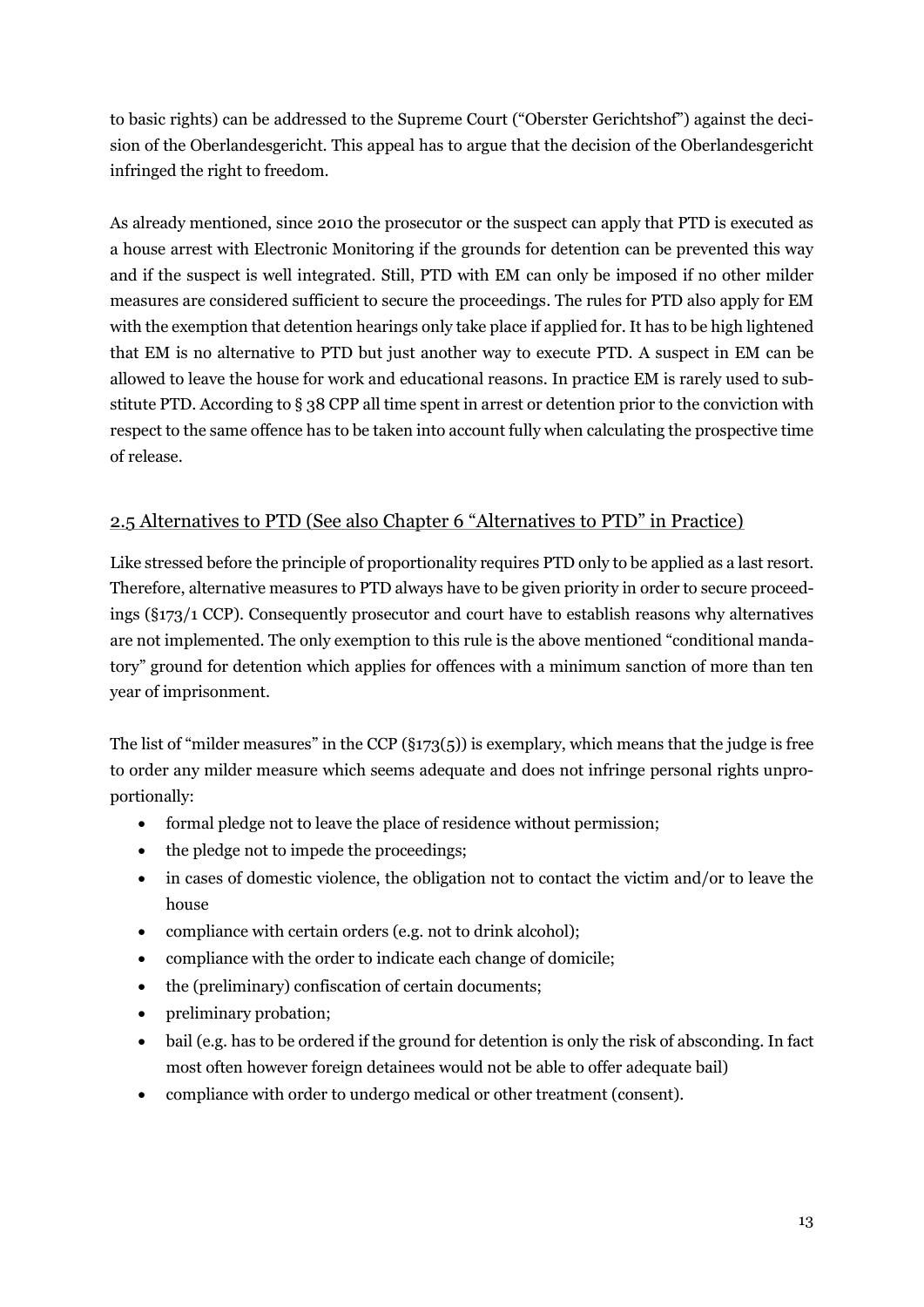## <span id="page-13-0"></span>2.6 Pre-trial detention - Decision Making

Like stressed before all decisions on detention require an application by the public prosecutor. First bases for the decisions are the reports of the police and the outcomes of their investigations. In his applications for detention the prosecutor just refers to the police reports and applies for detention mentioning the ground for detention applicable in the individual case.

Before the first detention decision the judge himself tries to investigate into the aspects relevant for the decision in the run of the hearing with the suspect. The following criterions have to be considered with the decisions:

- The suspicion that the suspect has carried out the offence has to be urgent
- One or more of the grounds for detention have to apply and have to be substantiated by the outcomes of the investigations
- PTD has to be proportionate to the seriousness of the offense, the consequences of the offence and the punishment one may face if convicted
- The principle of proportionality is closely related to the requirement that no deprivation of liberty is allowed if any or some milder measures will be sufficient to achieve the aim of securing the proceedings.

The judge has to address these criterions in each decision on detention. He/she has to substantiate why a criterion applies or why it does not.

## <span id="page-13-1"></span>3. Data on PTD

 $\overline{a}$ 

## <span id="page-13-2"></span>3.1 Data sources and methodological considerations

Statistics on the prison population and, more specific, data on pre-trial detention in Austria are provided by various sources. Statistics presented in this chapter are primarily based on national data on pre-trial detention (all provided by the Austrian Ministry of Justice), based on three different sources: 1) the annual published "Security Reports" ("Sicherheitsbericht"), 2) data provided and published on request of a parliamentary query response<sup>10</sup> and 3) until now unpublished data provided by the General-Directorate of the penal system in Austria. Additionally, international data on the prison population, including specific data on pre-trial detainees, will be added (Council of Europe's SPACE I, International Centre for Prison Studies of King's College London - ICPS).

With national data, pre-trial detainees are defined as the number of detainees who have not yet received their final sentence and of those who are sentenced, but who have appealed or who are within the statutory time limit for doing so. Furthermore, national data includes detainees held in prisons *before* the actual decision to apply pre-trial detention has been taken<sup>11</sup>. Thus, detainees who

<sup>10</sup> Query Response: 2252/AB XXV. GP, 03.11.2014, 2364/J

<sup>11</sup> De jure, the status 'pre-trial detention' is conferred by the decision of the judge to impose pre-trial detention.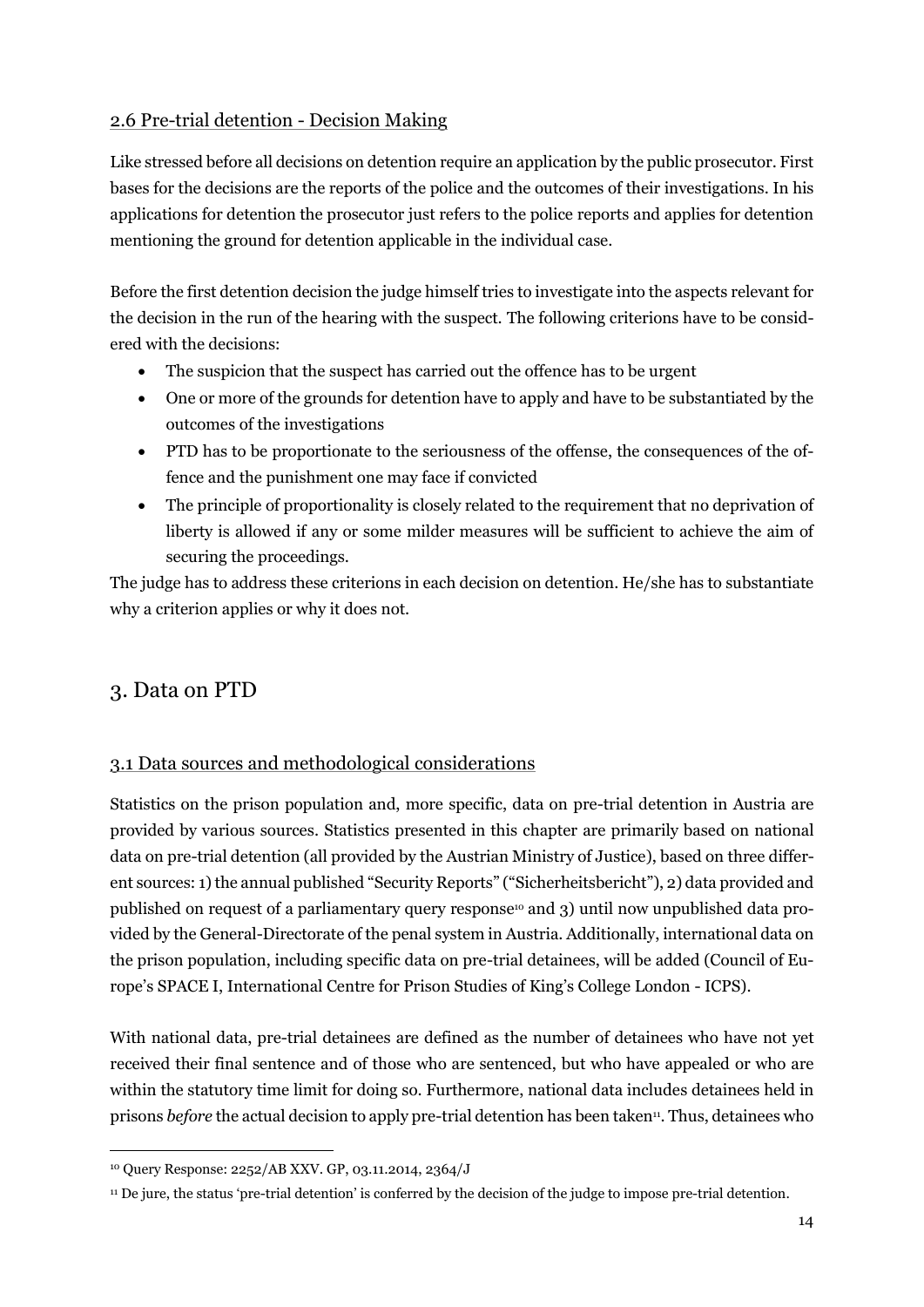are under arrest ("Verwahrungshaft") and awaiting a judges' decision on imposing/rejecting pretrial detention are included.<sup>12</sup> Regarding SPACE I, PTD-data that is published refer to the categories "untried detainees (no court decision has been reached yet)", "sentenced prisoners (final sentence)" and "other cases" (referring mostly to persons held in forensic-psychiatric institutions) only. Therefore, it can be assumed that SPACE I data on the pre-trial prison population are calculated in the same way than the national data. Yet, when comparing data of different sources, one has to be aware of the often differing dates of the queries or the use of annual averages.

## <span id="page-14-0"></span>3.2 General information on Pre-trial detention

 $\overline{a}$ 

In the SPACE I statistics (Survey 2014), the median prison population rate of the European countries is stated with 124 per 100.000 inhabitants. Despite a result below the European Average, with 104,1 Austria is among the countries with rather high prison population rates (more than 100 prisoners per 100.000 inhabitants). Austria is also among those countries with prison population overcrowding (with more than 100 prisoners per 100 places) with 101,1. The situation is similar with respect to the rate of untried detainees: Within European countries, Austria in comparison also shows rather high rates of untried detainees per 100.000 inhabitants with 22,4. The median rate of untried detainees of European countries is expressed with 19,5. The median rate of foreign inmates in European countries according to the SPACE data is 13%.<sup>13</sup> For Austria one of the highest percentages of foreign inmates in European countries is expressed: On September 1st 2014 50,1% of all prisoners had no Austrian citizenship. With 69% foreigners in PTD, the situation is even more extreme there. 14

<sup>12</sup> Persons held in police detention and foreigners held for administrative reasons ('Schubhaft') are not included.

<sup>13</sup> Still, data shows wide differences from a minimum of 0.7% in Poland up to a maximum of 96.4% in Monaco.

<sup>14</sup> Marcelo F. Aebi and M. M. Diago and C. Burkhardt, SPACE I – Council of Europe Annual Penal Statistics: Prison Populations, Survey 2014 (Strasbourg, Council of Europe, 2015) 2.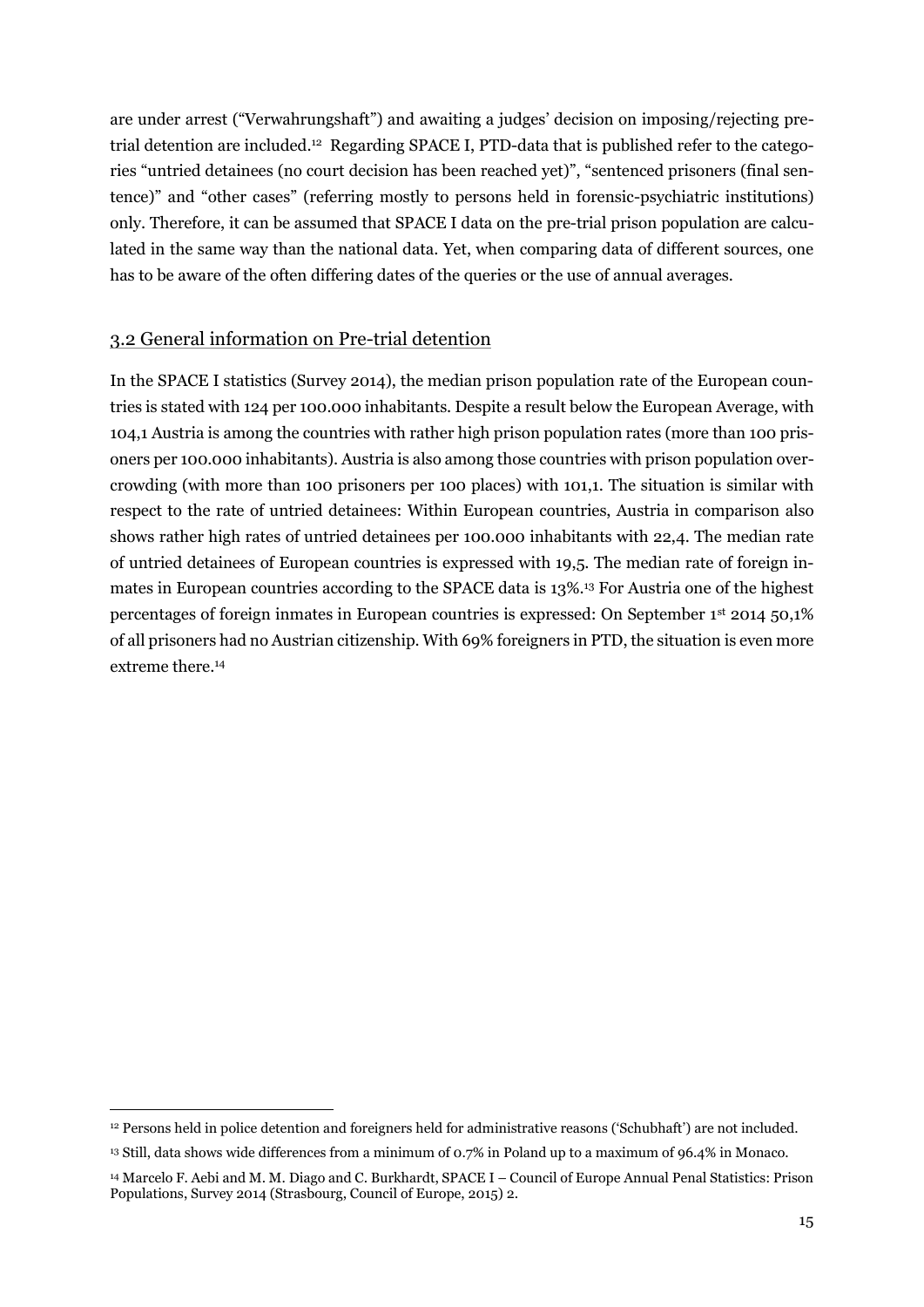**Figure 1: Processing of crime 2015**<sup>15</sup>



Figure 1 shows the processing of crime in 2015, starting with 517.870 reported offences, followed by 250.581 suspects and a slightly higher number of settled court cases in 2015. Yet, only 43.889 verdicts have been reached which shows that the vast majority of court cases are regulated differently (e.g. termination of proceedings, alternative measures etc.). Within the 43.889 verdicts, 33.667 persons got sentenced, but only a small number (9.361) received unconditional prison sentences.



#### **Figure 2: Developments – Prisoners and Prisonrates**<sup>16</sup>

 $\overline{a}$ 

<sup>15</sup> Based on the Crime Statistics 2015 (Ministry of Interior, 2016) and on the Security Report 2015 (Ministry of Justice, 2016)

<sup>16</sup> Based on the Security Report (Ministry of Justice, 2016) and on the Police Criminal Statistics 2015, annual average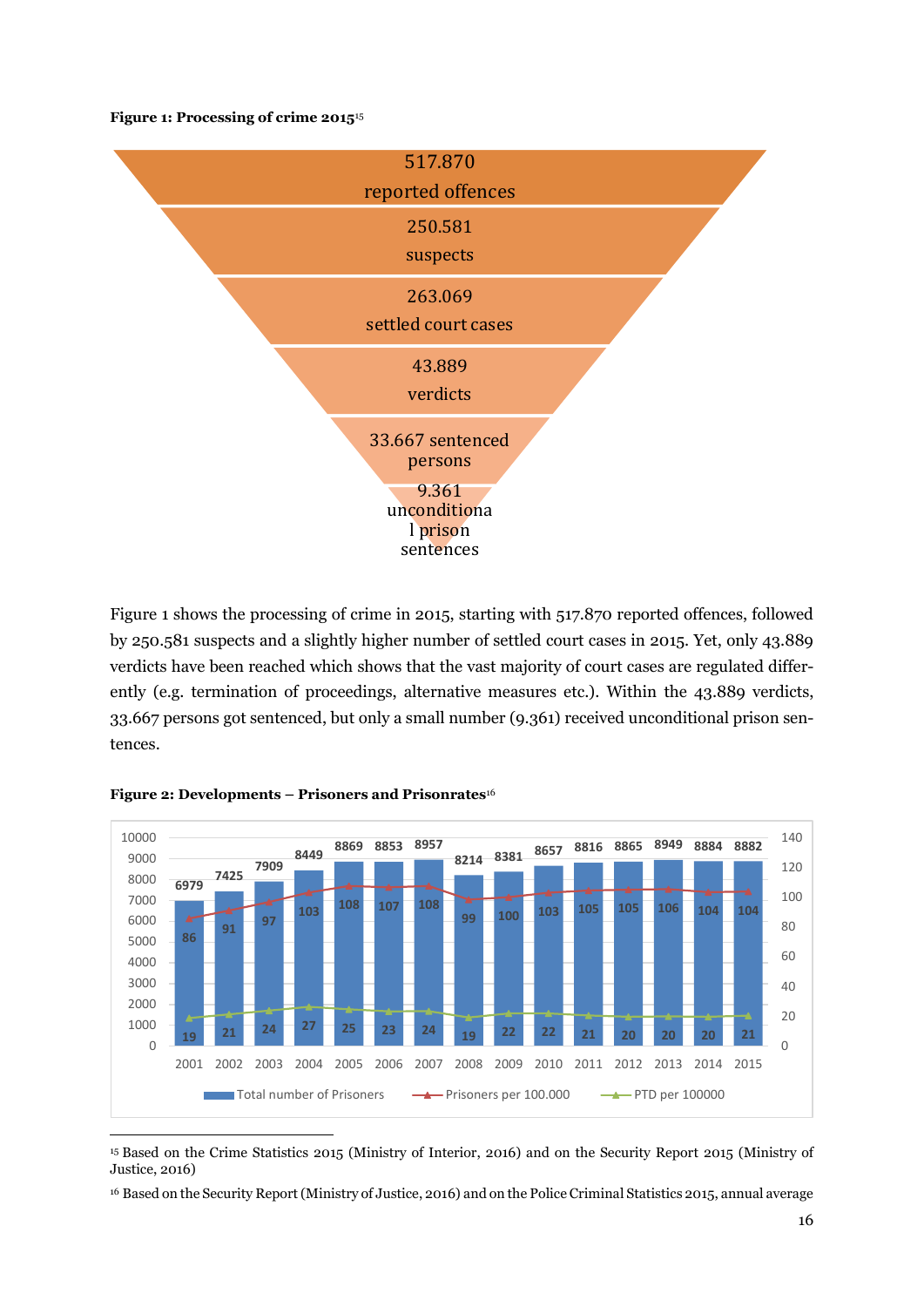In the 1990ies, the prison population was rather stable between about 6.500 and 6.900. Since 2001, the total number as well as the prisoners' rate was on a constant rise until 2007 with a peak of 8.957 detainees then (see Figure 2). After a significant drop from the year 2007 to 2008, which is probably linked to temporary effects of legislative reforms<sup>17</sup>, the numbers rose again slightly and are stated with 8.882 detainees in total in 2015. In recent years, the total prison population has been on a rather constant high level. Considering the prison populations relative share of the Austrian population, the prison population rate follows the rise of the total prison population until 2007 (108 prisoners per 100,000 population), whereas the pre-trial detainees' rate reaches its peak in 2004 with 27 pre-trial detainees per 100,000 population. Since 2009, the total prison rate as well as the pre-trial detention rate stay quite stable, with 104 prisoners and 21 pre-trial detainees per 100,000 in 2015.



**Figure 3: Development of the daily average number of prisoners – different kinds of Imprisonment**<sup>18</sup>

Figure 3 gives an overview of the developments with respect to the numbers of the different kinds of prisoners. The shares of different kinds of imprisonment stay relatively stable in the run of the years. However a quite significant rise of the number of inmates in forensic psychiatric institutions can be observed. In recent years this group formed about 10% of the total prison population. With an average number of close to 1.700 and up to about 1.750 pre-trial detainees this group represents close to 20% of all prisoners in recent years. In the years 2011 to 2015, the number of sentenced prisoners is quoted with numbers between 6.054 (2011) and 6.200 (2014) forming about 70% of the total prison population.

 See chapter 1; see also Christine Morgenstern, 'Austria' in A.M. Kalmthout and M.M. Knapen and C. Morgenstern (eds), *Pre-trial detention in the European Union: An Analysis of Minimum Standards in Pre-trial Detention and the Ground for Regular Review in the Member States of the EU* (Wolf Legal Publishers, 2009) 115-147

Based on the Security Report 2015 (Ministry of Justice, 2016), annual average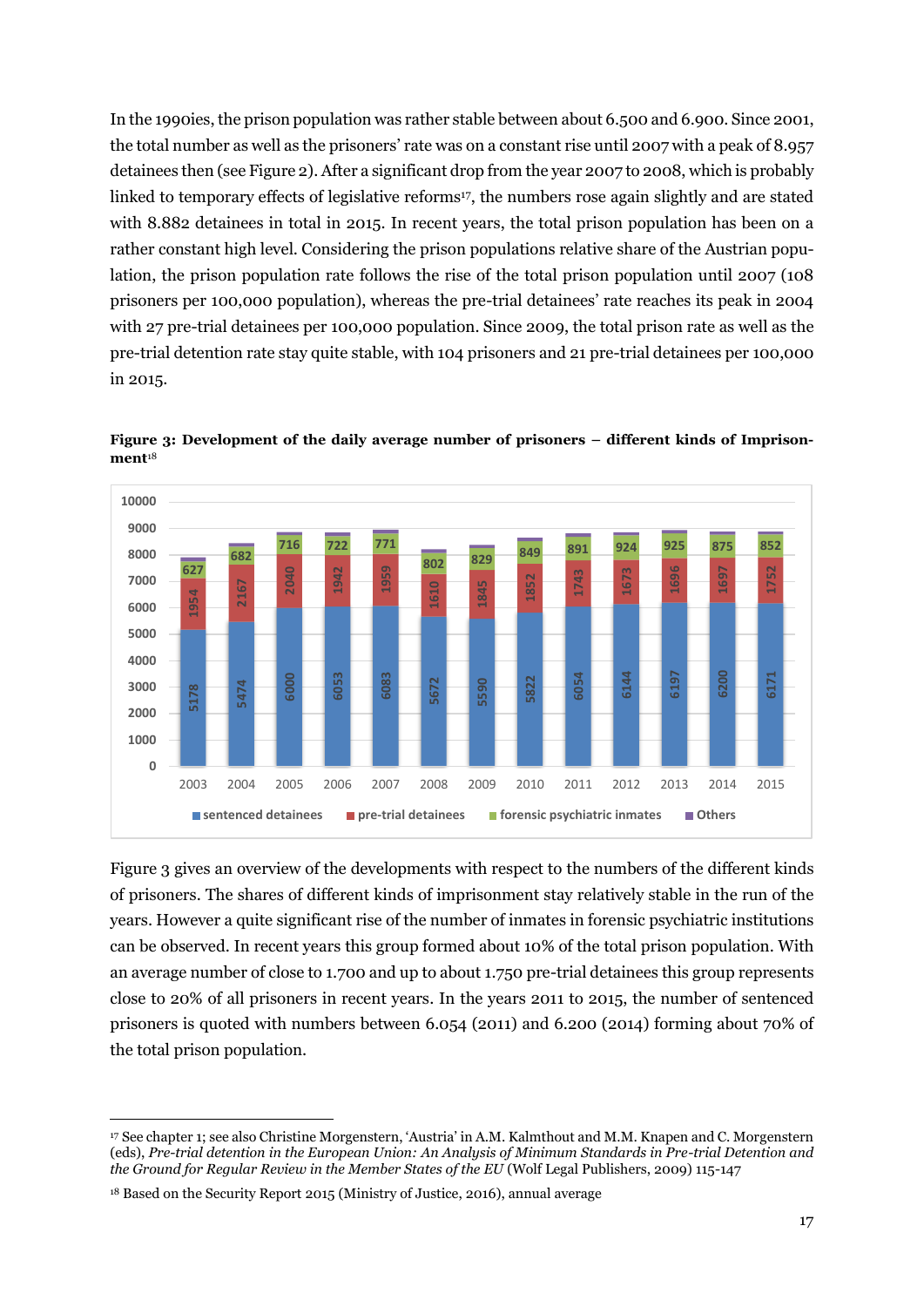

**Figure 4: Developments - Sentenced Prisoners and in PTD (per 100.000 pop., in relation to 2001=100%)**<sup>19</sup>

With a closer look at the developments of the prison population rate (see Figure 4), the peak of the pre-trial detention rate in 2004 is expressed as an increase of 41% since 2001. In 2008, the pretrial detention rate drops to almost the same value as in 2001. After a sharp increase from 2008 to 2009, in 2015 the pre-trial detention rate reaches 114% of the 2001-value. The rate of sentenced prisoners shows a more moderate and slightly different development. Their rates have been increasing until 2007 (an increase of 28% since 2001), followed by a decrease up to 2009 and rising again until in 2015 finally 30% more sentenced prisoners have been reported in comparison to 2001. As will be shown in section 2.3 in detail, the increase of both rates is actually due to the rise of foreign inmates.



## **Figure 5: Regional distribution of PTD-rate in 2013**<sup>20</sup>

<sup>19</sup> ibid.

<sup>20</sup> Based on calculations (number of entries/number of suspects in 2013) from data of the IVV database, provided by the General-Directorate of the penal system in Austria in 2016 and on the Crime Statistics 2013 (Ministry of Interior, 2014).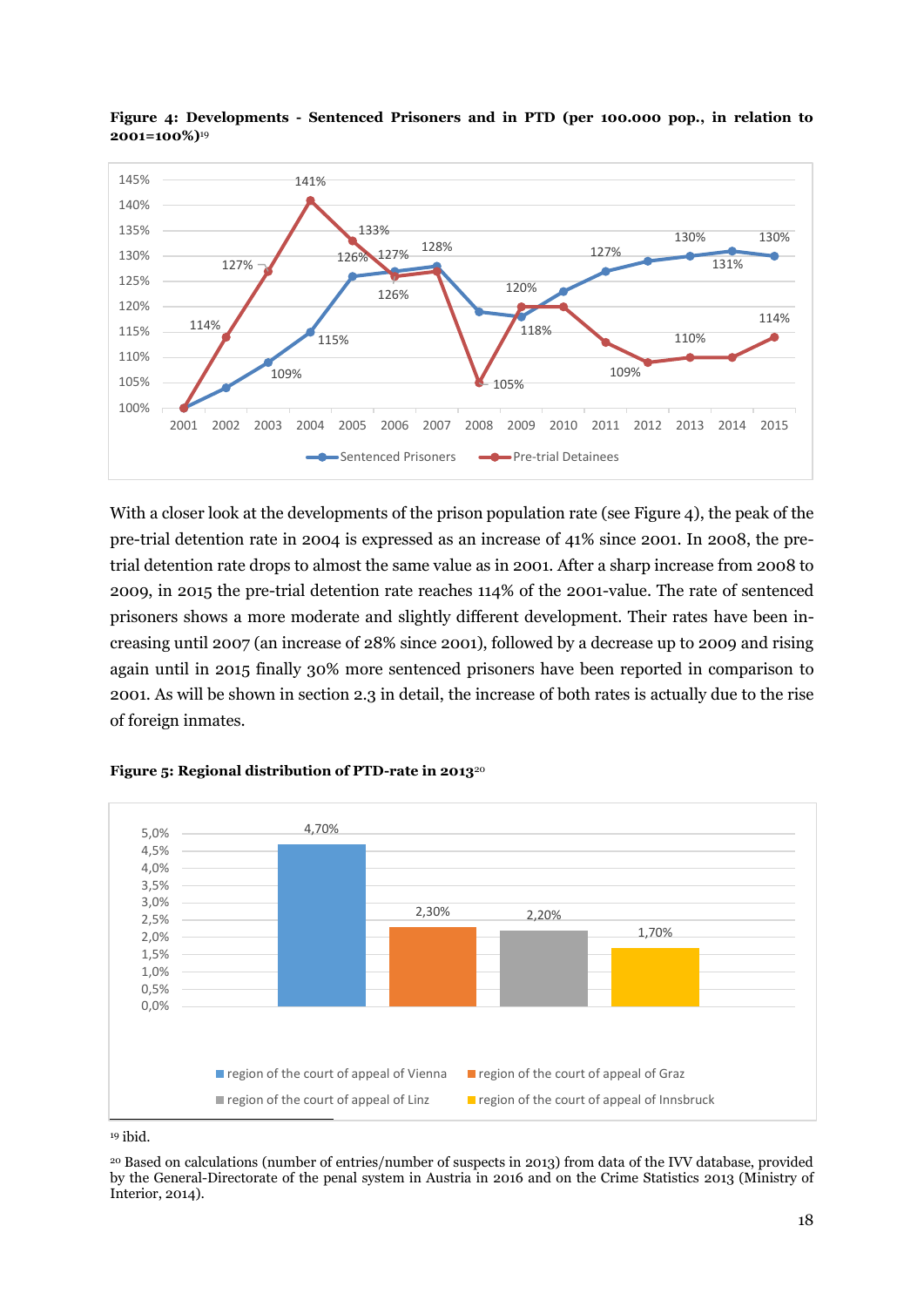Figure 5 shows that the pre-trial detention rates vary considerably in different regions. In particular an east (Vienna) – west (Innsbruck) divide has to be stressed, which has already been observed in the 1990ies (Hanak et. al, 1998). In 2013 an offender in Vienna had a likelihood to go into PTD almost three times as high as an offender in Innsbruck. Yet, it has to be considered that the population and crime structure also show regional differences. In Vienna, slightly more severe crimes<sup>21</sup> are committed and there are also slightly more foreigners among the suspects. These differences however cannot explain the considerable differences with respect to the detention rate.

## <span id="page-18-0"></span>3.3 Structure of pre-trial prison population

 $\overline{a}$ 

Figure 6 shows the development of the age structure of pre-trial detainees. Since 2005 a constant decline of the percentage of juveniles and young adults entering PTD can be observed. From 2005 until 2015 the total number of entries of young adults almost halved (821 entries of young adults in pre-trial detention in 2015, 1.690 entries of young adults in 2005). <sup>22</sup> Considering the fact that young adults only represent a rather small group between the ages of 19 and 21 this age group is still to be found in PTD quite often. It was only with the last amendment to the JGG (Juvenile Justice Act), which came into force in January 2016, that major parts of the specific regulations for juveniles will also be applied with young adults (§ 19 JGG). With respect to juveniles the decreasing numbers between the years 2011 to 2014 are a result of recent efforts to keep juveniles out of PTD.



#### **Figure 6: Pre-trial detainees – entries (Juveniles/young adults and adults)**<sup>23</sup>

There was for instance a pilot project introducing the so called social net conferences to avoid PTD with juveniles (see Chapter 6.3. for details). In 2016 the social net conferences were introduced into

<sup>21</sup> Severe crimes ('Verbrechen') in Austria are considered offences with a possible penalty of more than 3 years

<sup>22</sup> Unless otherwise stated, all data referring to total numbers of entries in pre-trial detention are based on data (from the IVV database) provided by the General-directorate of the penal system in Austria (2016)

<sup>23</sup> Based on data (from the IVV database), provided by the General-Directorate of the penal system in Austria (2016)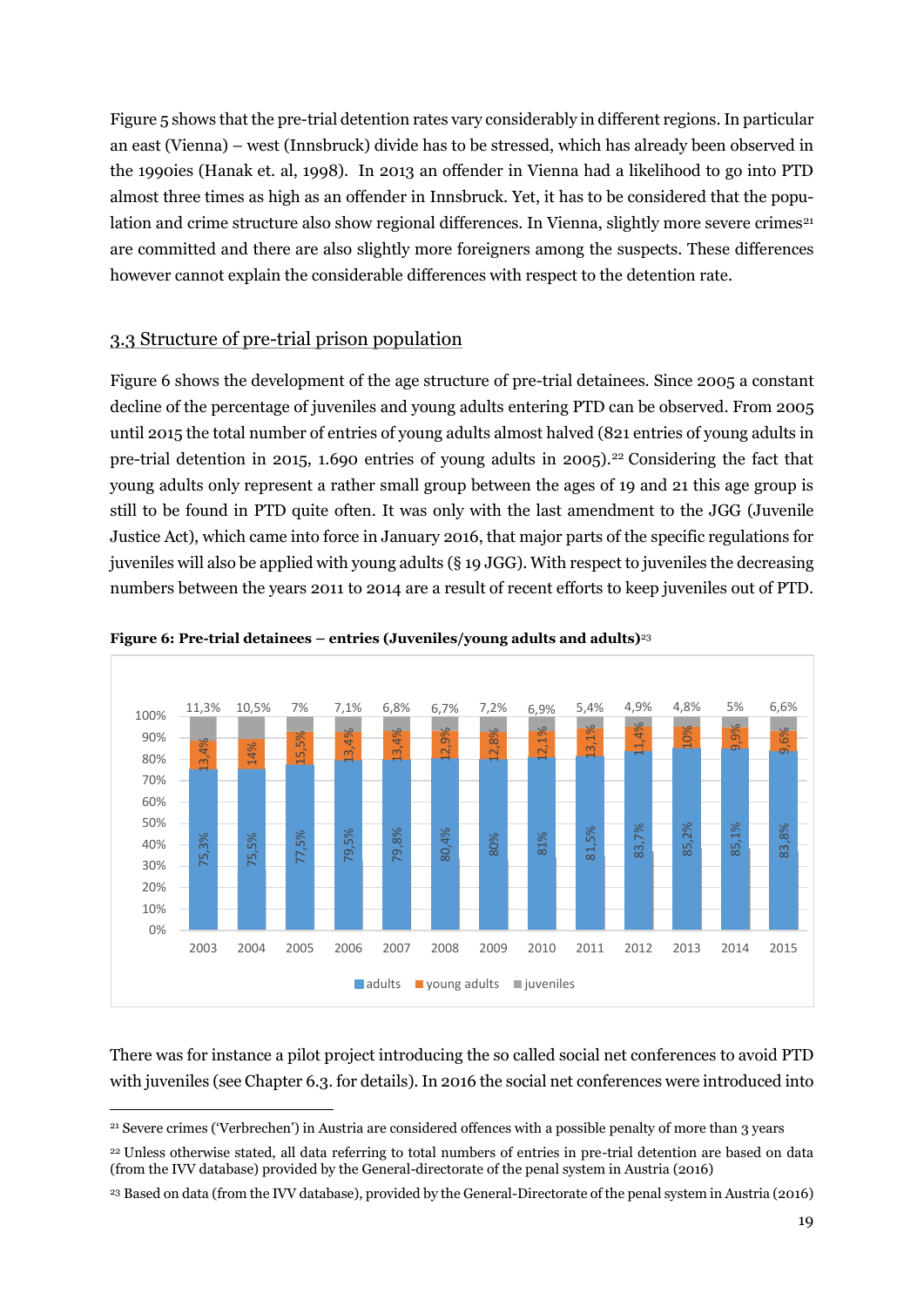the JGG, now also available for young adults. Already in 2015 however again a higher number of juvenile pre-trial detainees was reported. In fact, the again increasing number of juvenile entries into PTD (131 more entries of juveniles in comparison to 2014) seem to be responsible for the general slight increase of the pre-trial detention entries. From 2014 to 2015 the total entries increased from 8.397 to 8.476. Seemingly the efforts spent on reducing the numbers of juvenile pre-trial detainees in recent years lost some momentum.





The development of the gender ratio shown in Figure 7 illustrates a relatively constant development of the female share of entries to pre-trial detention. A peak can be seen in 2011 with a 10% share of female entries (847 in total). Despite a slight increase of the number of total entries in 2015 to 8.476, the percentage of females drops to a low of 7.5% of all entries (total number of 632). Completing the picture with data from the SPACE I Statistics, the percentage of female pre-trial detainees decreased from 2012 (7,2%) to 2014 (6,0%) with a total of 115 female pre-trial detainees on  $1<sup>st</sup>$ of September 2014 in all of Austria. 25

<sup>24</sup> Based on data (from the IVV database), provided by the General-Directorate of the penal system in Austria (2016)

<sup>25</sup> M.F. Aebi and N. Delgrande, *SPACE I – Council of Europe Annual Penal Statistics: Prison Populations, Survey 2012* (Strasbourg, Council of Europe 2014); M.F. Aebi and M.M. Tiago and C. Burkhardt, *SPACE I – Council of Europe Annual Penal Statistics: Prison Populations, Survey 2014* (Strasbourg, Council of Europe, 2015)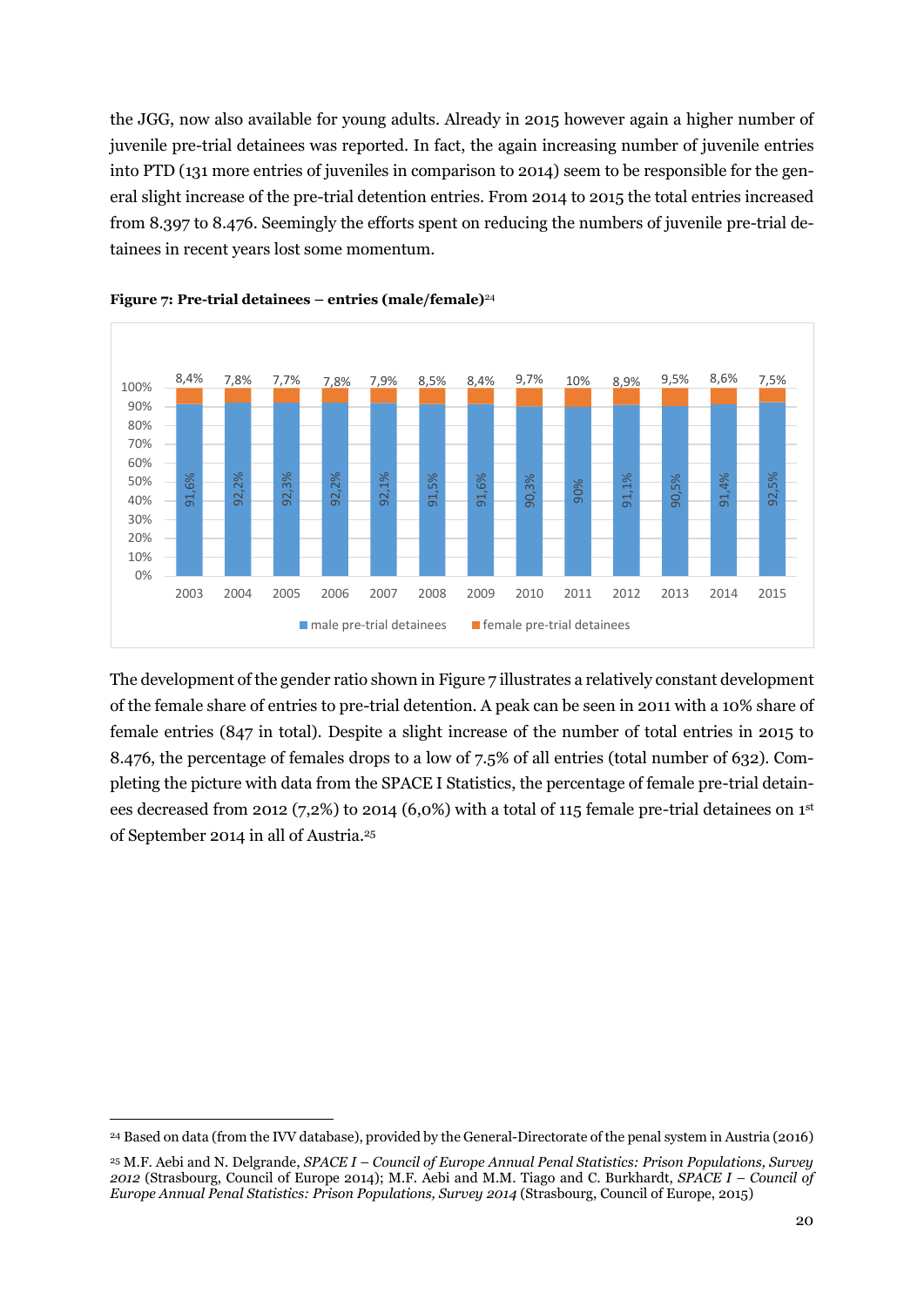



As already mentioned, the increases with respect to the prison population are due to higher numbers of foreigners detained in Austria. Looking at a long-term development, the share of foreigners among all prisoners has been stated with 7% in the early 1980s, it increased in 1989 to 14% and in 1994 to a quarter of the prison population – a development that has been viewed being related to the opening of the eastern borders with the fall of the iron curtain.<sup>27</sup> Figure 8 shows some more detail with respect to the developments since 2001 considering citizenship. The number of detainees with Austrian Citizenship has been constantly decreasing since 2001. This is true for sentenced prisoners as well as for pre-trial detainees, but it is particularly remarkable with respect to pre-trial detainees. In 2015 the number auf Austrians in PTD represented only 55% of the number in 2001. The contrary development can be observed with foreigners: The number of persons without Austrian citizenship in pre-trial detention increased dramatically by 64%, the number of foreigners serving sentences by even 157% in 2015. This is a quite unpleasant development that asks for attention.

<sup>26</sup> Security Report 2015 (Ministry of Justice, 2016) 122.

<sup>27</sup> Security Report 2015 (Ministry of Justice, 2016) 109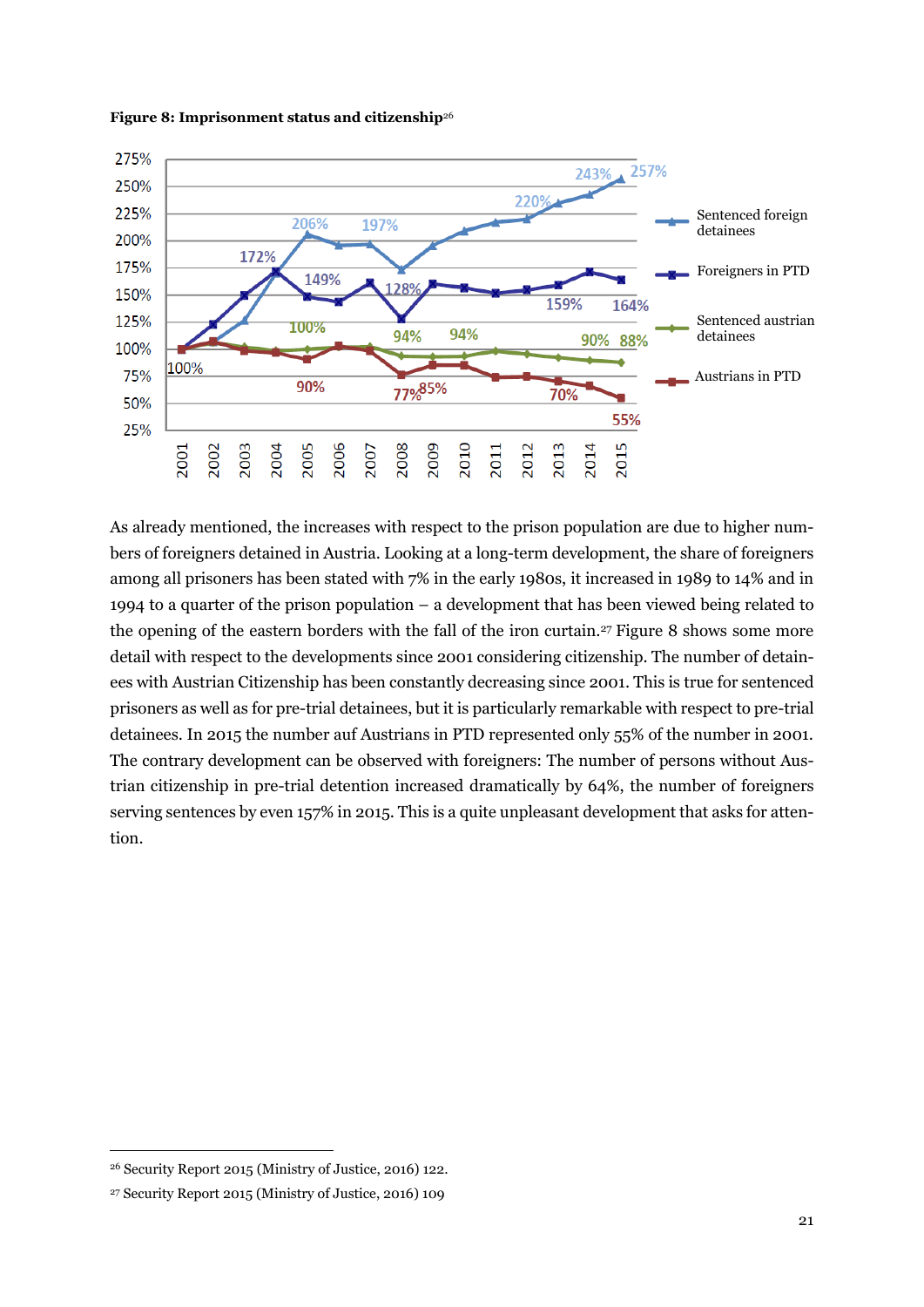#### **Figure 9: Nationality of pre-trial detainees 2015 (percentages of total number of PTD-entries)**<sup>28</sup>



Figure 9 shows that only about 25% of all entries into PTD in 2015 were Austrian citizens. Close to one third of all entries were European citizens, however only 3% of the EU 15, most of them Germans (153 in total). Within the group of the new EU Member States (EU 16-28), Romanians are the nationality most often taken into custody in Austria (950), followed by Hungarians (470) and Slovakian citizens (368). Citizens of third countries represented 42 % of all entries into PTD in Austria. Most entries of this group were Serbian citizens (766), followed by Nigerian (491) and Algerian citizens (405). 29

<sup>&</sup>lt;sup>28</sup> Based on data (from the IVV database), provided by the General-Directorate of the penal system in Austria (2016). The group 'others' includes stateless persons

<sup>29</sup> Security Report 2015 (Ministry of Justice, 2016) 126-127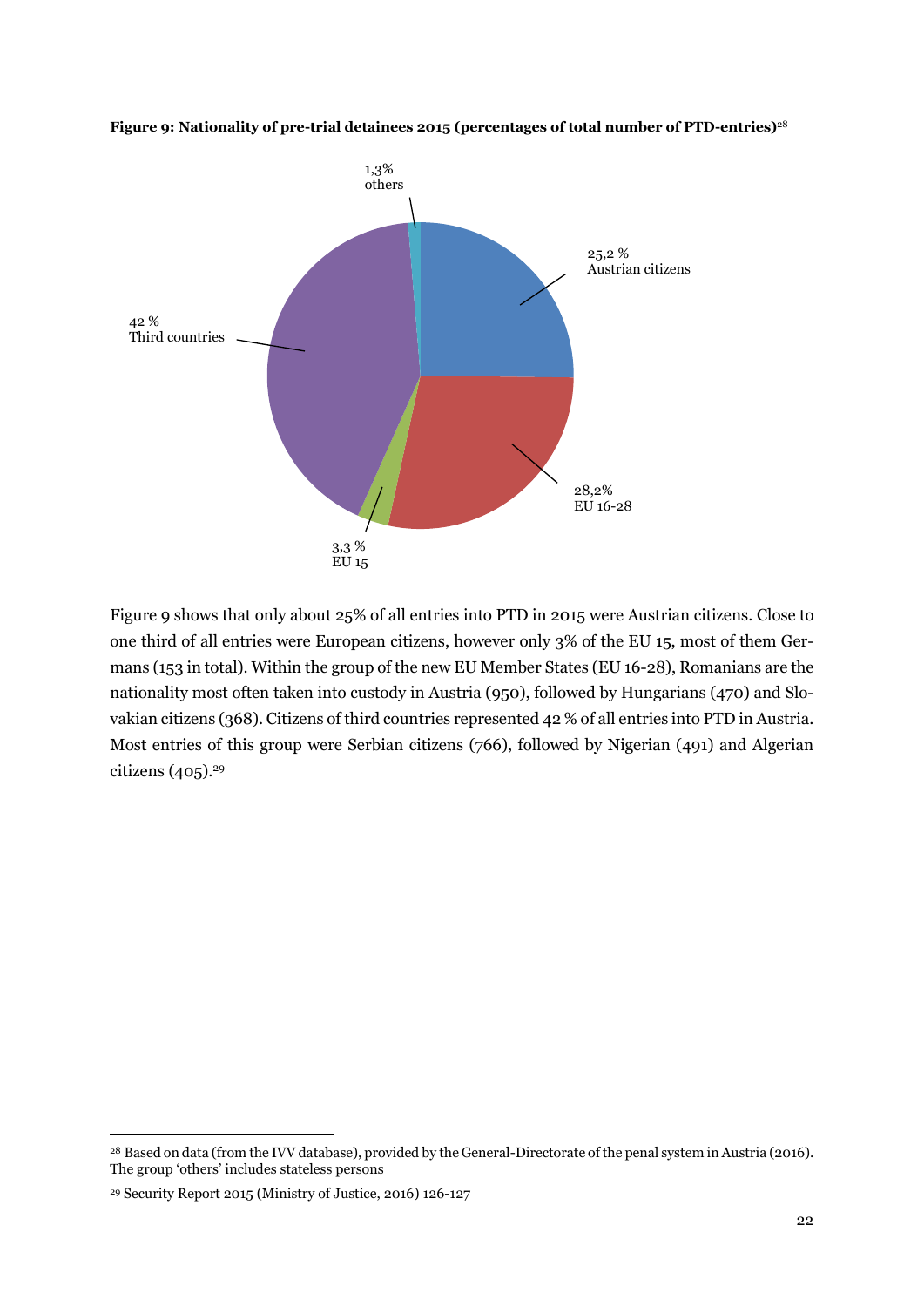### 3.4 Comparative View

<span id="page-22-0"></span> $\overline{a}$ 

#### **Table 1: Prison population (data from different sources)**

| <b>Source</b>                                                                               | Date / average numbers        | <b>Total prison population</b> | Number of pre-trial de-<br>tainees | % of pre-trial detainees<br>of total prison popula-<br>tion | Rate of pre-trial de-<br>tainees per 100,000 |
|---------------------------------------------------------------------------------------------|-------------------------------|--------------------------------|------------------------------------|-------------------------------------------------------------|----------------------------------------------|
| <b>SPACE I</b><br>(Council of Europe) <sup>30</sup>                                         | 1 Sep. 2012                   | 8756                           | 1829                               | 20.9                                                        | 21.8                                         |
|                                                                                             | 1 Sep. 2013                   | 8831                           | 1813                               | 20.5                                                        | 21.5                                         |
|                                                                                             | 1 Sep 2014                    | 8857                           | 1902                               | 21.5                                                        | 22.4                                         |
| ICPS31                                                                                      | 1 Dec 2012                    | $\overline{\phantom{a}}$       | 1754                               | 20.1                                                        | 21                                           |
|                                                                                             | 1 Nov 2014                    | $\overline{\phantom{a}}$       | 1795                               | 21.8                                                        | 21                                           |
| "Sicherheitsbericht" <sup>32</sup><br>National Data published by the<br>Ministry of Justice | 2012 (annual average numbers) | 8865                           | 1673                               | 18.9                                                        | 20                                           |
|                                                                                             | 2013 (annual average numbers) | 8949                           | 1696                               | 19.0                                                        | 20                                           |
|                                                                                             | 2014 (annual average numbers) | 8884                           | 1697                               | 19.1                                                        | 20                                           |
|                                                                                             | 2015 (annual average numbers) | 8882                           | 1752                               | 19.7                                                        | 21                                           |

<sup>30</sup> Based on data of SPACE I – Council of Europe Annual Penal Statistics: Prison Populations, Survey 2012, 2013, 2014 (Strasbourg, Council of Europe)

<sup>31</sup>R. Walmsley, *World Pre-trial/Remand Imprisonment List* (International Centre for Prison Studies, 2nd edn, London, 2014)

[www.prisonstudies.org/sites/default/files/resources/downloads/world\\_pre-trial\\_imprisonment\\_list\\_2nd\\_edition\\_1.pdf](http://www.prisonstudies.org/sites/default/files/resources/downloads/world_pre-trial_imprisonment_list_2nd_edition_1.pdf) accessed 4 April 2016.

<sup>32</sup> Based on data of the Ministry of Justice, Sicherheitsbericht 2012-2015 (Security Reports from the Ministry of Justice)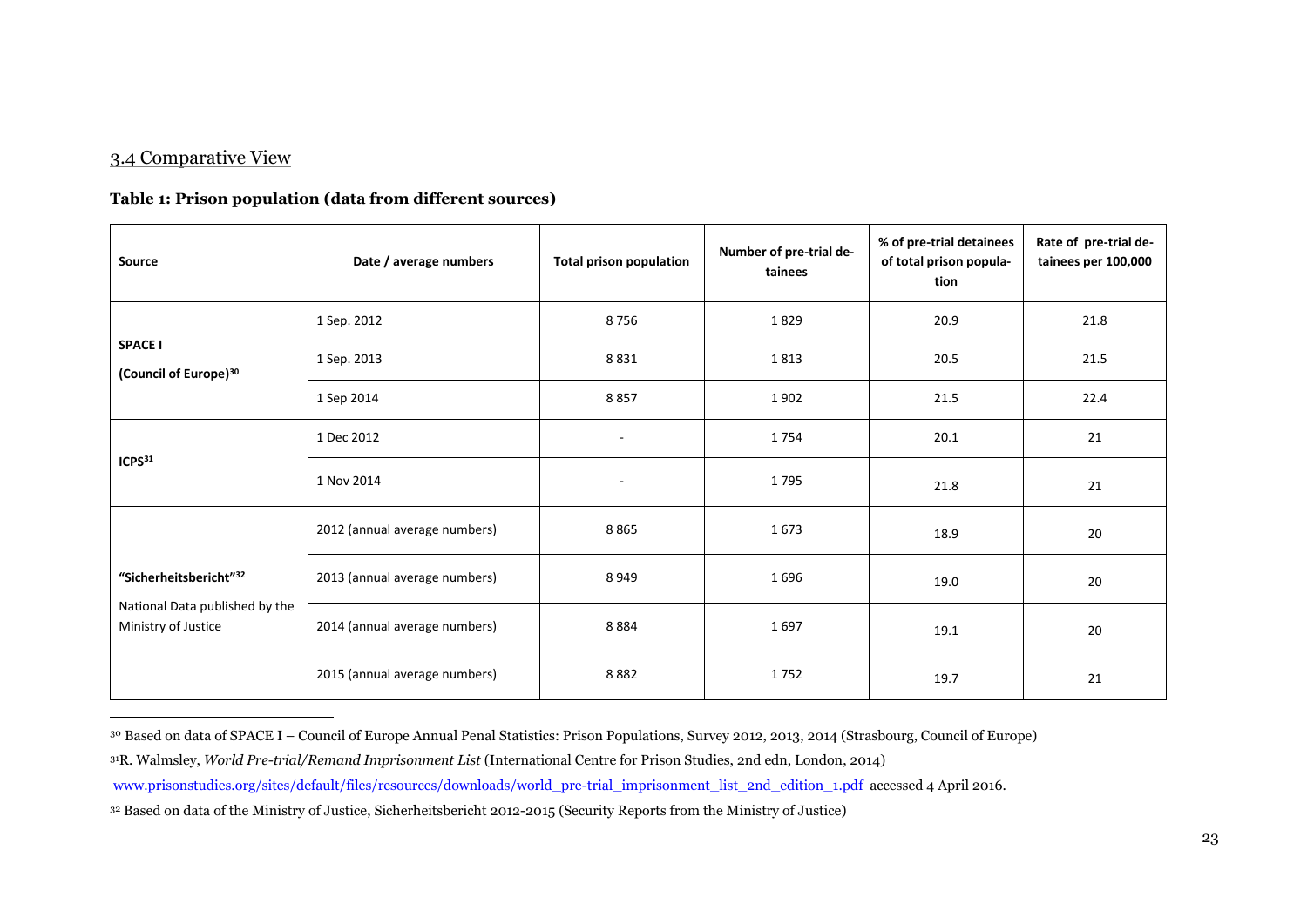In a comparative view of data from different sources we have to be aware of the fact that the numbers of detainees fluctuate on a daily basis. Hence data presented by SPACE, ICPS and the data presented annually by the Austrian Ministry of Justice will always differ to some extent. SPACE regularly refers to data for the 1st of September, ICPS to data for 1st of December or 1st of November and the Ministry of Justice presents annual averages. The comparison of the figures for the total prison population in Table 1 shows only minor differences between the SPACE data and the official data of the Austrian Ministry of Justice (Sicherheitsbericht). The numbers of pre-trial detainees however regularly show larger values on 1<sup>st</sup> of September (SPACE) than the daily average numbers (Ministry of Justice). This difference of course becomes also visible with the percentage pre-trial detainees represent in relation to the total prison population and with respect to the rate of prisoners per 100.000 inhabitants. The rates and percentages presented here by SPACE are higher than the ones presented by the Ministry. The PTD-figures published by the ICPS are lower than the ones for the first of September but still higher than the annual average.

Available data of the Ministry of Justice<sup>33</sup> for the 1<sup>st</sup> of September 2015 shows a very high number of 2.063 pre-trial detainees and 161 more than in the prior year. Both data sets, the annual average and 1st of September, show increasing numbers. Interestingly the difference between the annual average and the figures referring to the first of September is increasing in recent years. This could be due to the slight continuing rise of the number of pre-trial detainees since 2012.



### <span id="page-23-0"></span>3.5 Other detailed data on PTD

 $\overline{a}$ 

**Figure 10: Average Length of PTD (days) 34**

The average length of pre-trial detention increased quite constantly since 2003 as can be seen in Figure 10. In 2015, the average length of PTD was about 13 days longer than in 2003. On 1<sup>st</sup> of

<sup>33</sup> Based on data (from the IVV database), provided by the General-Directorate of the penal system in Austria (2016)

<sup>34</sup> Based on data (from the IVV database), provided by the General-Directorate of the penal system in Austria (2016)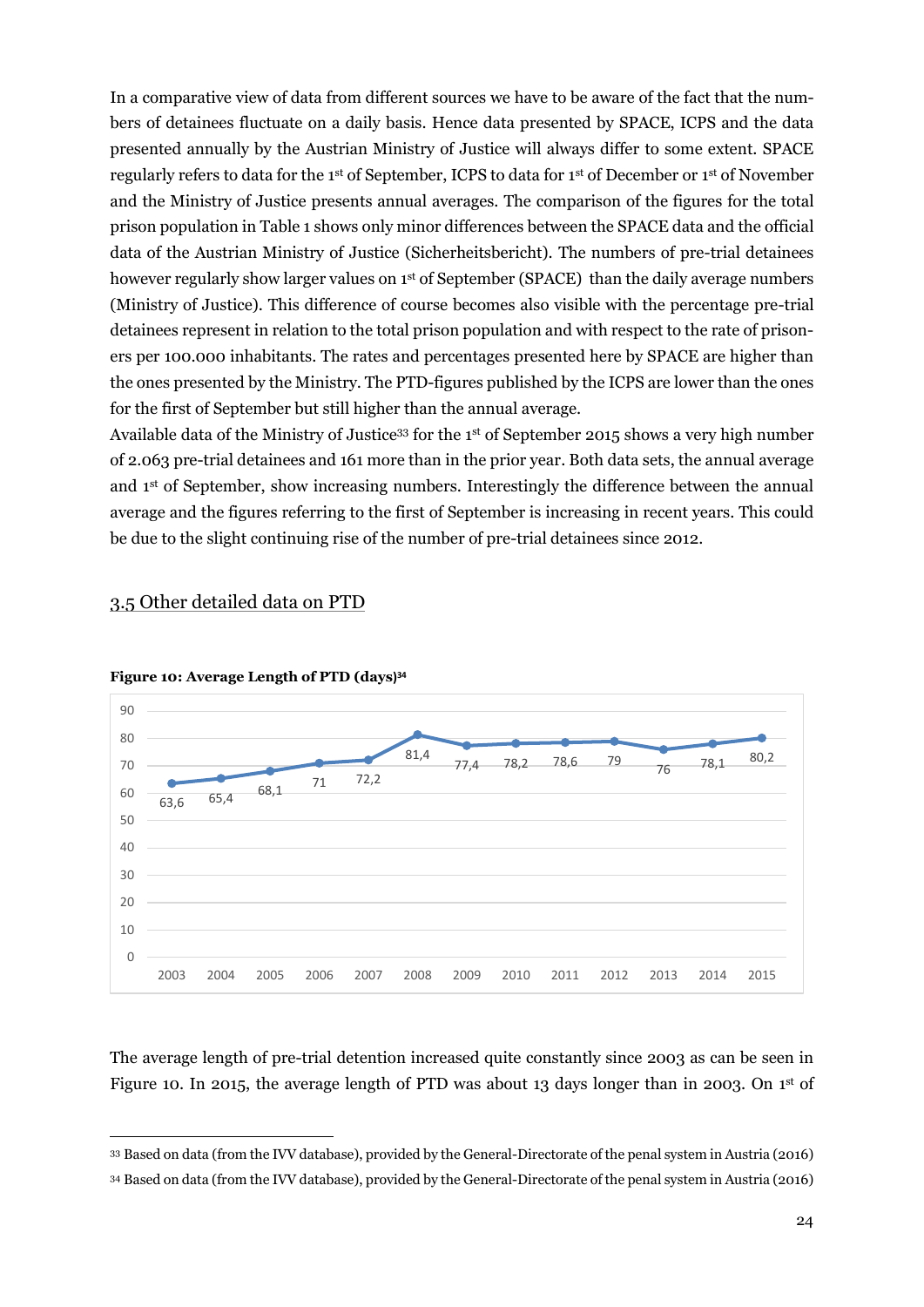September 2014 there were 1.902 people in PTD in Austria. Among them, 258 pre-trial detainees have been detained for more than 6 months<sup>35</sup> - on 1<sup>st</sup> of January 2016 the number of pre-trial detainees held in remand detention for over six months was stated with 292.<sup>36</sup>

**Average daily duration detainees spend in their cells:** Many pre-trial detainees spend 23 hours a day on their cells, only being allowed to go for a walk for one hour. There are however considerable differences between the individual prisons. The range varies between 9 and 23 hours, the first being reported for juveniles. It also depends on the pre-trial detainees' employment status or the employment and leisure opportunities the institution is able to offer.

**House arrest with electronic monitoring:** Electronic monitored curfew does not play a significant role as a specific form of pre-trial detention in Austria as this measure is restricted to only a few individual cases each year (2013:8, 2014:13, 2015:4). 37

**Suicide rate:** Compared to sentenced prisoners, the suicide rate per 100.000 is much higher among pre-trial detainees (176.6 for pre-trial detainees, 32.8 for sentenced prisoners in 2013). This may be seen as an indication for the difficult situation of pre-trial detainees who very often are restricted to the cell for most of the day and who suffer from the uncertainties connected to PTD. However, the suicide rate for both groups was decreasing from 2010 to 2013 (no current data available). In total, 3 persons held in pre-trial detention committed suicide in 2013.

**Compensation**: People who have been in custody may be entitled to compensation if they can prove that their detention was contra legem or that is was not justified (Strafrechtliches Entschädigungsgesetz – StEG 2005 – Compensation law for criminal cases). In 2015 altogether 146 people claimed for compensation with the Minstry of Justice. The claims of 120 people have been acknowledged fully or at least partially. Mostly the claims have been settled by compromise solutions. Since 2006 the number of claims has constantly decreased. With 294 claims in 2006 there were almost twice as many claims then 2015.

<sup>35</sup> Based on data of the Ministry of Justice, *Query response* (2252/AB XXV. GP, 03.11.2014, 2364/J) 6.

<sup>36</sup> Based on data (from the IVV database), provided by the General-Directorate of the penal system in Austria (2016)

<sup>37</sup> Based on data (from the IVV database), provided by the General-Directorate of the penal system in Austria (2016)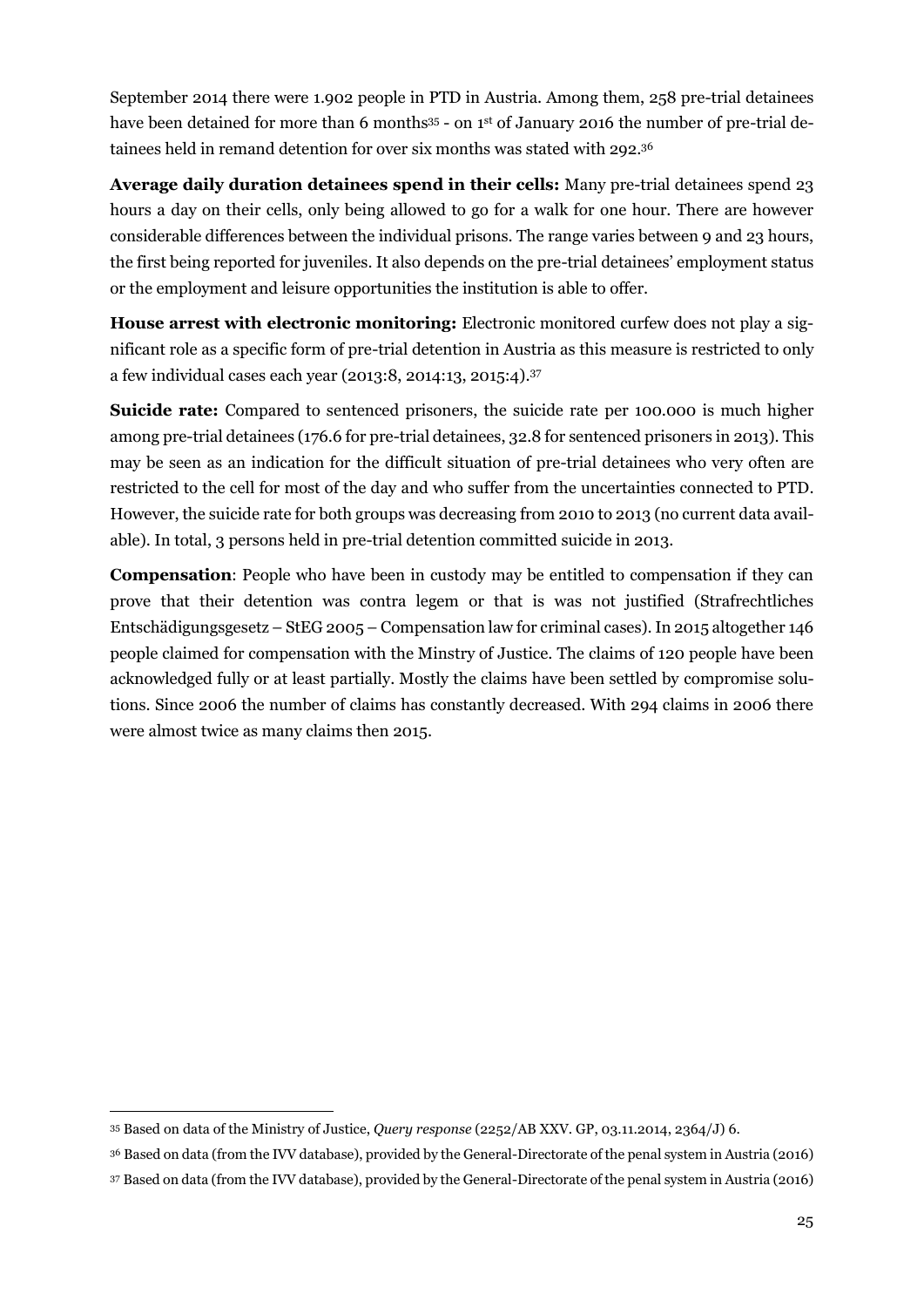

#### **Figure 12: Main offences of pre-trial detainees (based on number of entries)**<sup>38</sup>

-

Based on data (from the IVV database), provided by the General-Directorate of the penal system in Austria (2016)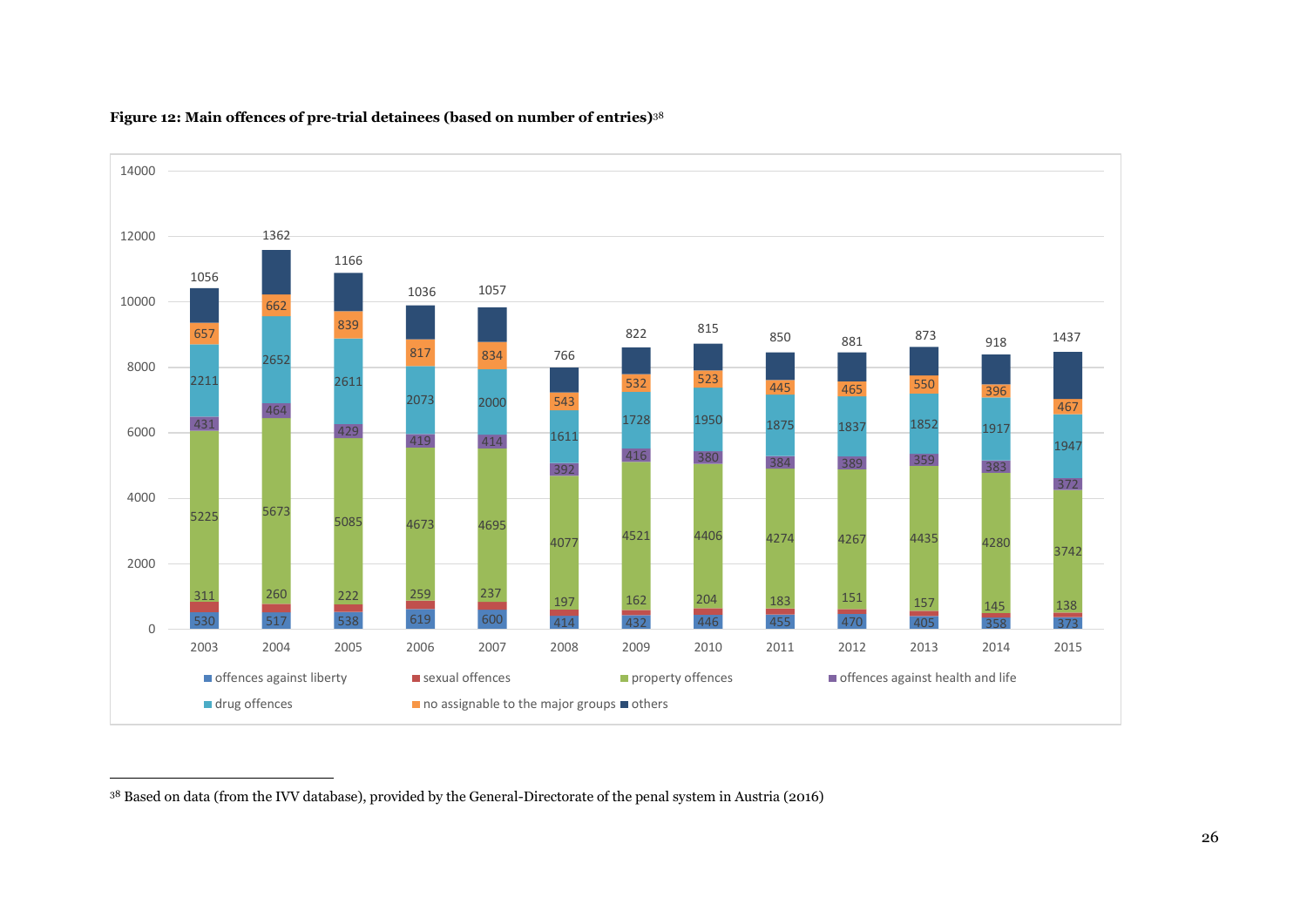As shown in Figure 12, the main offences suspects are held in pre-trial detention for refer to property offences (e.g. theft), followed by drug offences. While drug offences slightly increased, the number of property offences decreased in recent years. The smallest group of entries referring to pre-trial detainees suspected of sexual offences also decreased including 138 entries in 2015. The growing number of "others", particularly in 2015, may be seen as a result of the increasing number of people suspected of "people smuggling" (§114 FPG – Aliens' Police Act), which has been assigned to the category 'others'. As shown in Figure 13, the total number of pre-trial detainees suspected of people smuggling almost tripled within 3 months in fall 2015 and is probably linked to the refugees' movements at this time and tightening laws in this respect (see chapter 5 "Media coverage on pre-trial detention").



**Figure 13: People smuggling – imprisoned and PTD – total number on 1st of each month**<sup>39</sup>

As a recently published research report on the delinquency of Foreigners in Vienna<sup>40</sup> points out, in 2015 the main entries to pre-trial detention of foreigners in Vienna refer to property and drug offences, whereas for Austrian citizens sexual offences and offences against health and life are predominant. In 2015, 82% of the entries for drug offences refer to foreigners (77% to thirdcountry nationals and 'others', 4% to EU nationals), for property offences a slightly lower percentage of entries of foreigners into pre-trial detention in Vienna (72%) has been stated, with

<sup>39</sup> Figure based on data by the Ministry of Justice, cited in [<http://derstandard.at/2000023354047/Jeder](http://derstandard.at/2000023354047/Jeder-fuenfte-U-Haeftling-ist-Schlepperei-Verdaechtiger)[fuenfte-U-Haeftling-ist-Schlepperei-Verdaechtiger>](http://derstandard.at/2000023354047/Jeder-fuenfte-U-Haeftling-ist-Schlepperei-Verdaechtiger) accessed 09 August 2016

<sup>40</sup> A. Pilgram and W. Fuchs and C. Schwarzl, 'Vorarbeiten für eine fortlaufende Beobachtung der Delinquenz ausländischer Staatsangehöriger in Wien und Pilotbeobachtung für das Jahr 2015' ('Preliminary work for a continuous observation regarding the delinquency of foreign nationals in Vienna and pilot observation for 2015', Research Report, Institute for the Sociology of Law and Criminology, July 2016), [<http://www.irks.at/assets/irks/ Publikationen/Forschungsbericht/Ausl%C3%A4nderkriminalit%](http://www.irks.at/assets/irks/%20Publikationen/Forschungsbericht/Ausl%C3%A4nderkriminalit%25%20C3%A4t%202015_Abschlussbericht.pdf)  [C3%A4t%202015\\_Abschlussbericht.pdf>](http://www.irks.at/assets/irks/%20Publikationen/Forschungsbericht/Ausl%C3%A4nderkriminalit%25%20C3%A4t%202015_Abschlussbericht.pdf) accessed 24<sup>th</sup> October 2016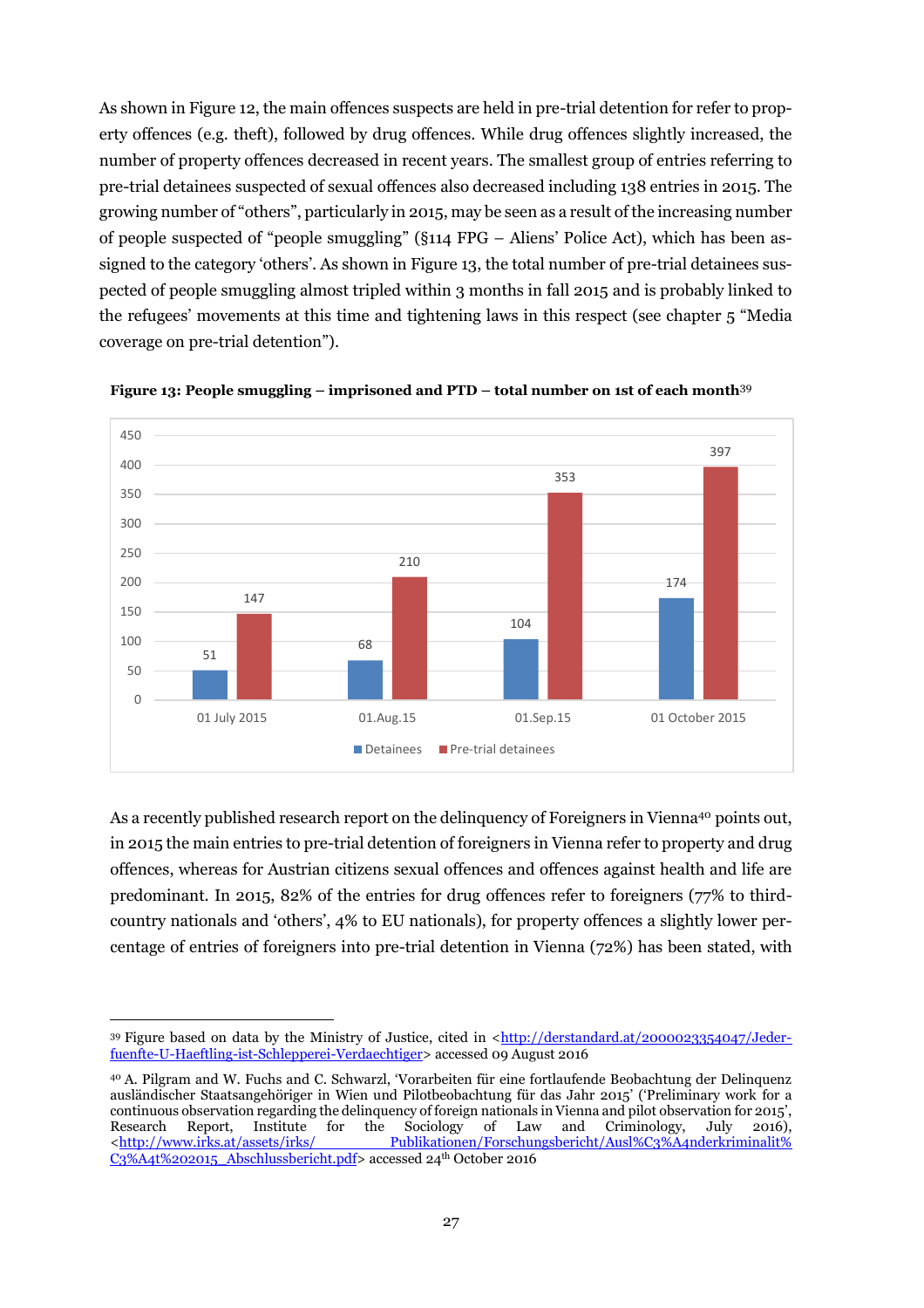almost the same share of third-country nationals (including the category "others") and persons with EU citizenship (each ~35%). 41

The cited research on Vienna additionally highlights a polarised practice of legal sanctions: while 10% of Austrian nationals without a criminal record received a partial or unconditional prison sentence in 2015, the share of foreigners without a criminal record who received the same sanctions has been stated with 46%, which is even slightly higher than for Austrian citizens with a criminal record (40%). For other regions corresponding information is not available, we however can assume that Foreigners are in general mostly taken into custody for property offences and drug offences.

### <span id="page-27-0"></span>4. Research Review

There is little recent literature on PDT in Austria. This is especially true for empirical works. At the Institute for the Sociology of Law and Criminology in the eighties and nineties of the last century some studies were carried out. The most important and the most recent one was the one carried out by Hanak, Karazman and Stangl in 1998. It focused on the effects of the amendment of 1993 which introduced main elements of the regulations of PTD still valid today. The amendment had actually reduced than then reported high rates of PTD. Another focus of the research was on the regional differences. The outcomes showed remarkable differences with respect to the use of PTD especially between eastern and western parts of Austria. Even when considering regional differences with respect to the structure of crime, etc. there remained a phenomenon which in expert circles became well known as the "Ost-West-Gefälle" (East-West-Decline). In the east of Austria offenders have been much more likely to be put into PTD than in the west. The new data we presented suggests that this phenomenon still exists.

Based on an extensive study already in 1999 Venier<sup>42</sup> has shown that the assumed connection between social integration and the risk of absconding may lead to discrimination with regard to poorer persons and to foreigners. The Austrian Upper court has decided in 2008<sup>43</sup> that regular residency in a member country of the European Union does exclude the assumption of the risk of absconding. With the numbers of EU citizens in PTD in Austrian prisons some doubt arises whether this is put into practice consequently. Particularly with suspects not fully integrated e.g.

<sup>41</sup> A. Pilgram and W. Fuchs and C. Schwarzl, 'Vorarbeiten für eine fortlaufende Beobachtung der Delinquenz ausländischer Staatsangehöriger in Wien und Pilotbeobachtung für das Jahr 2015' ('Preliminary work for a continuous observation regarding the delinquency of foreign nationals in Vienna and pilot observation for 2015', Research Report, Institute for the Sociology of Law and Criminology, July 2016) 45-46.

<sup>42</sup> A. Venier, *Das Recht der Untersuchungshaft – Tatverdacht, Haftgründe, Verhältnismäßigkeit* (The law of pre-trial detention – suspicion, grounds on detention, proportionality, Springer Verlag Wien, 1999) 58

<sup>43</sup> 11 Os31/08f; Feb 27th, 2008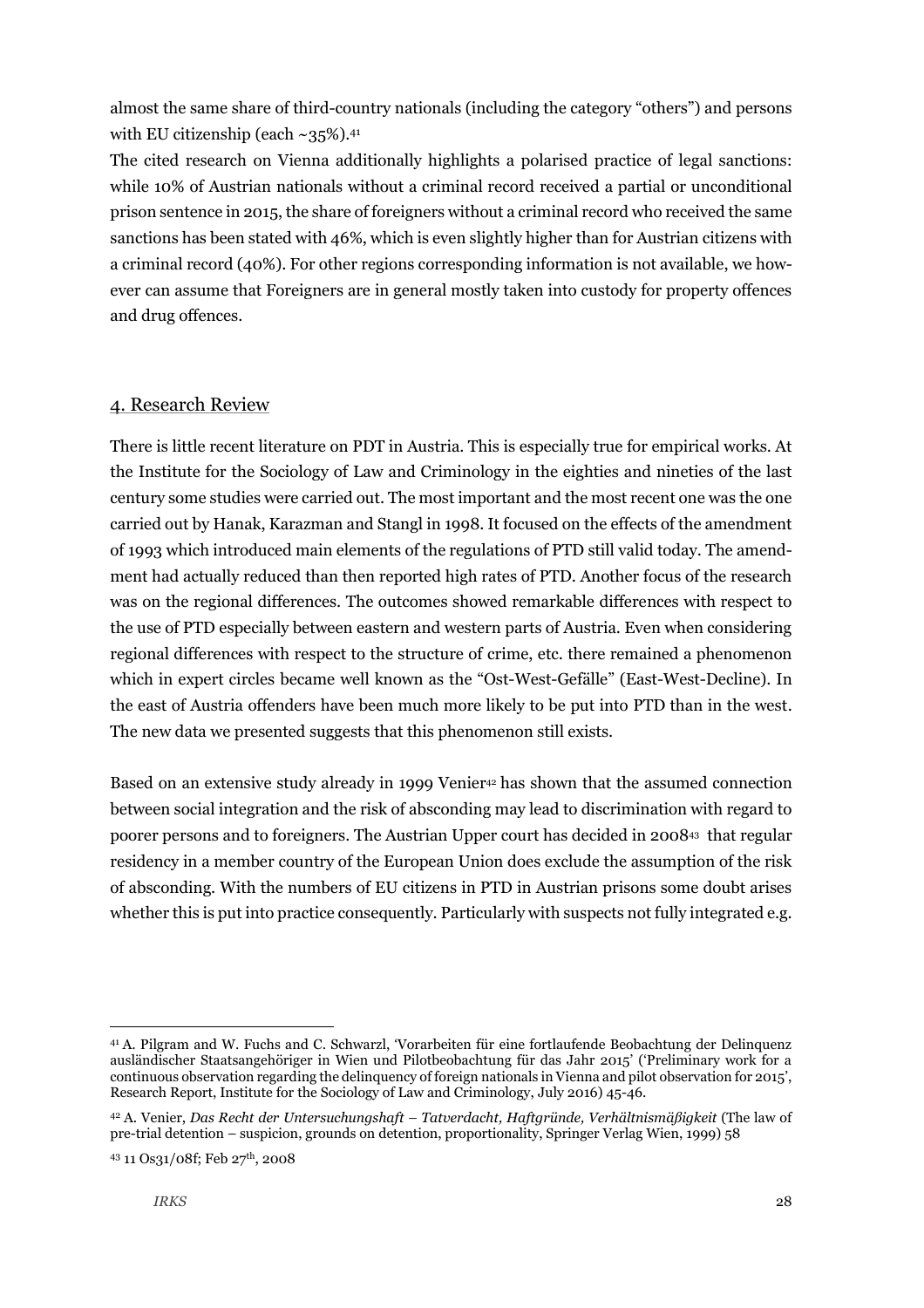also the threat of a long prison sentence often is used as a ground for detention despite the prevailing Austrian doctrine that an expected prison sentence is no sufficient ground. 44

With respect to PTD the already mentioned amendment of the CCP 2004 actually stimulated quite some criticism of scholars.<sup>45</sup> The regulation that it may last up to four days till a judge decides on PTD was said to contradict Art. 5 of the ECHR, which requires an immediate hearing and decision by a judge. <sup>46</sup> Venier (2006) observed "alarming" signals with respect to the new definition of the ground of detention addressing the risk a suspect may commit further crimes of a similar and severe kind.<sup>47</sup> Up to then the formulation of the CCP referred to severe offenses, while the new one referres to offenses punishable with more than 6 months and thereby extending the possible use of detention based on this ground. Thereby also the principle of proportionality was said to be threatened. Szabo (2008) expressed little trust in the work of the police and the prosecutor by expecting further deteriorations with respect to PTD, because the judge now has to decide about the grounds for detention based on the investigations of police and prosecutor.<sup>48</sup> Before the investigating judge himself could take over an active role with respect to the investigations. Eichseneder (2003) criticized that there is too much discretionary power of the authorities.<sup>49</sup>

An extensive research project was carried out in the years 2009 and 2010 on the effects of the amendment to the CCP 2004. <sup>50</sup> Although PTD was no focus it was also addressed. Interesting with respect to DETOUR is the observation that 89% of the (representative) number of cases in PTD have been detained for grounds of the risk that the person might commit further offenses similar to the one being investigated, 70% were detained because of the risk of absconding. The new definition of the different roles brought about that the public prosecutor at least formally became the leader of the investigations. In practice the conclusion of the research was, that the police carry out the investigations with little involvement or guidance of the prosecutor. Arrests were reported to be carried out by the police autonomously in 75% of the investigated cases on the grounds of immediate danger. In the specific literature it had been criticized that certain orders (like the order for arrest) may be prepared and reasoned by the prosecutor in his/her

<sup>44</sup> A. Venier, *Das Recht der Untersuchungshaft – Tatverdacht, Haftgründe, Verhältnismäßigkeit* (The law of pre-trial detention – suspicion, grounds on detention, proportionality, Springer Verlag Wien, 1999) 60-63

<sup>45</sup> This has to be seen as one of the reasons why it took till 2008 that the amendment was actually put into force

<sup>46</sup> C. Bertel, 'Das Strafprozessreformgesetz, das einmal fair sein wollte' (The reform of the code of criminal procedure, that wanted to be fair for once, 2004) (3) ÖIM-Newsletter 155

<sup>47</sup> A. Venier, 'Strafprozessreform und Haftrecht' in Moos R. and Jesionek U. and Müller O.F. (eds), *Strafprozessrecht im Wandel: Festschrift für Roland Miklau zum 65. Geburtstag* (Studienverlag 2006)

<sup>48</sup> L. Szabo, 'Das Vorverfahren im Spannungsfeld zwischen Allgemeininteressen und Grundrechten' in Soyer R. (eds), *Strafverteidigung – Neue Schwerpunkte* (6. Österr. StrafverteidigerInnentag, Linz-Wien-Graz 2008) 94

<sup>49</sup> H. Echseneder, 'Verteidigungspraxis im Vorverfahren und Reformvorhaben' in R. Soyer (ed.) *Strafverteidigung – Realität und Vision* (1. Österreichischer StrafverteidigerInnentag Wien, 21./22. März 2003, Wien/Graz 2003) 26

<sup>50</sup> A. Birklbauer et. alii, 'Projekt zur wissenschaftlichen Evaluation der Umsetzung des Strafprozessreformgesetzes' (unpublished Research Report, 2010)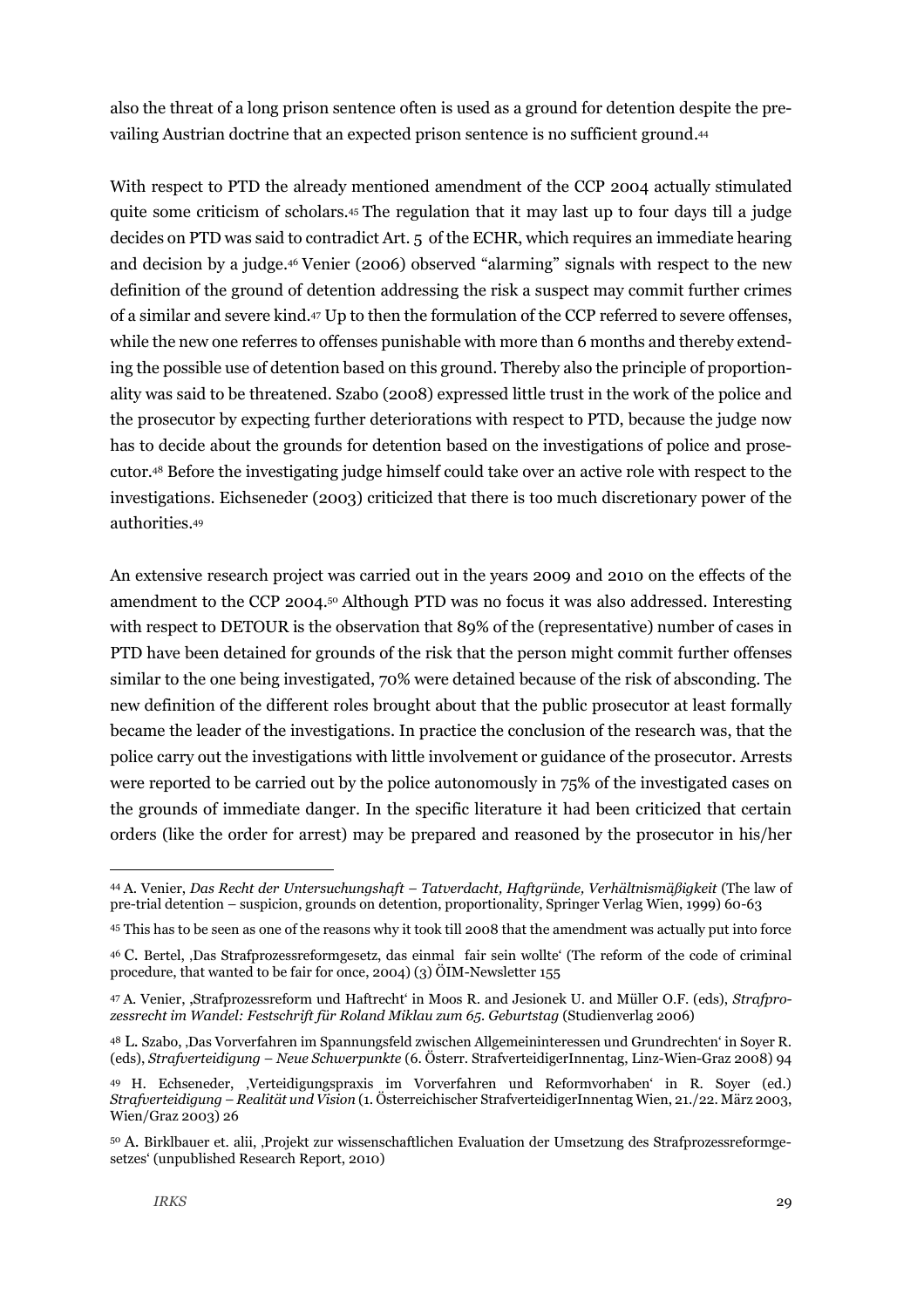application which the judge only approves with a signature and rubberstamp. The assumption was that this would be a quick handling of the case, without much effort on the side of the judge, while a denial of the application would cause much more work, because it asks for explanations. $\mathfrak{s}^{\mathfrak{u}}$ Outcome of the research was that 75% of all arrests and house searches ordered by judges did not use this short solution but elaborated individual reasoning for the cases. The new law brought about that the legal safeguards were somewhat clarified and extended. In practice however the research showed that the means to fight decisions of the courts before the trial stage were hardly used. Attorneys responded that it often would be better to talk to the prosecutor than to formally take advantage of legal safeguards.

Critique has been expressed with respect to the possible supervision of contacts between counsellor and suspect if there is a risk that the investigations will be obstructed (§ 164 CCP). In Lanz vs. Austria the ECHR stated that there have to be very weighty reasons to justify this kind of restriction of Ar. 6 (1) ECHR. Bertel and Venier (2006) stressed that this regulation has to be interpreted very restrictively.<sup>52</sup>

## <span id="page-29-0"></span>5. Media coverage on pre-trial detention in Austria

Pre-trial detention in Austria is mentioned in the media especially in connection with one particular group of suspects: juveniles. The rape of a 14 year old in pre-trial detention by other inmates in 2013 opened a heated debate about young offenders' imprisonment in Austria and the need for alternatives. <sup>53</sup> This led to the establishment of a task force for developing alternatives to pre-trial detention for juveniles<sup>54</sup> and has been followed by a reform of the Juvenile Justice Act which came into force in January 2016 and has been extended to young adults.<sup>55</sup> Since then – among other things – alternatives to pre-trial detention can be developed within a social net conference<sup>56</sup> ("Sozialnetzkonferenz", for further information see chapter 6) and sheltered housing will be financed by public money, if needed. Recent media coverage welcomed the

<sup>&</sup>lt;sup>51</sup> See A. Venier, Probleme der Strafprozessreform' (2008) (3) Juridikum 139

<sup>52</sup> C. Bertel and A. Venier, *Einführung in die neue Strafprozessordnung* (2nd edition, Vienna-New York, Springer 2006)

<sup>53</sup> 'Juveniles in prison: heated political debate' *Oe1* (Vienna, 27 June 2013) [> http://oe1.orf.at/artikel/344259<](http://oe1.orf.at/artikel/344259%3c) accessed 14 June 2016

<sup>54</sup> 'Pre-trial detention for juveniles: 'Task Force' examines every single case' Die Presse (Vienna, 16 July 2013) >[http://diepresse.com/home/panorama/oesterreich/1430717/JugendUHaft\\_Task-Force-pruft-jeden](http://diepresse.com/home/panorama/oesterreich/1430717/JugendUHaft_Task-Force-pruft-jeden-einzelnen-Fall)[einzelnen-Fall<](http://diepresse.com/home/panorama/oesterreich/1430717/JugendUHaft_Task-Force-pruft-jeden-einzelnen-Fall) accessed 14 June 2016

<sup>55</sup> Age 19 to 21

<sup>56</sup> 'Brandstetter wants to prevent judges on imposing pre-trial detention to juveniles' *Derstandard* (Vienna, 12 August 2015) [>http://derstandard.at/20000020617767/Brandstetter-will-Richter-von-U-Haft-fuer-](http://derstandard.at/20000020617767/Brandstetter-will-Richter-von-U-Haft-fuer-Jugendliche-abhalten%3c)[Jugendliche-abhalten<](http://derstandard.at/20000020617767/Brandstetter-will-Richter-von-U-Haft-fuer-Jugendliche-abhalten%3c) accessed 13 April 2016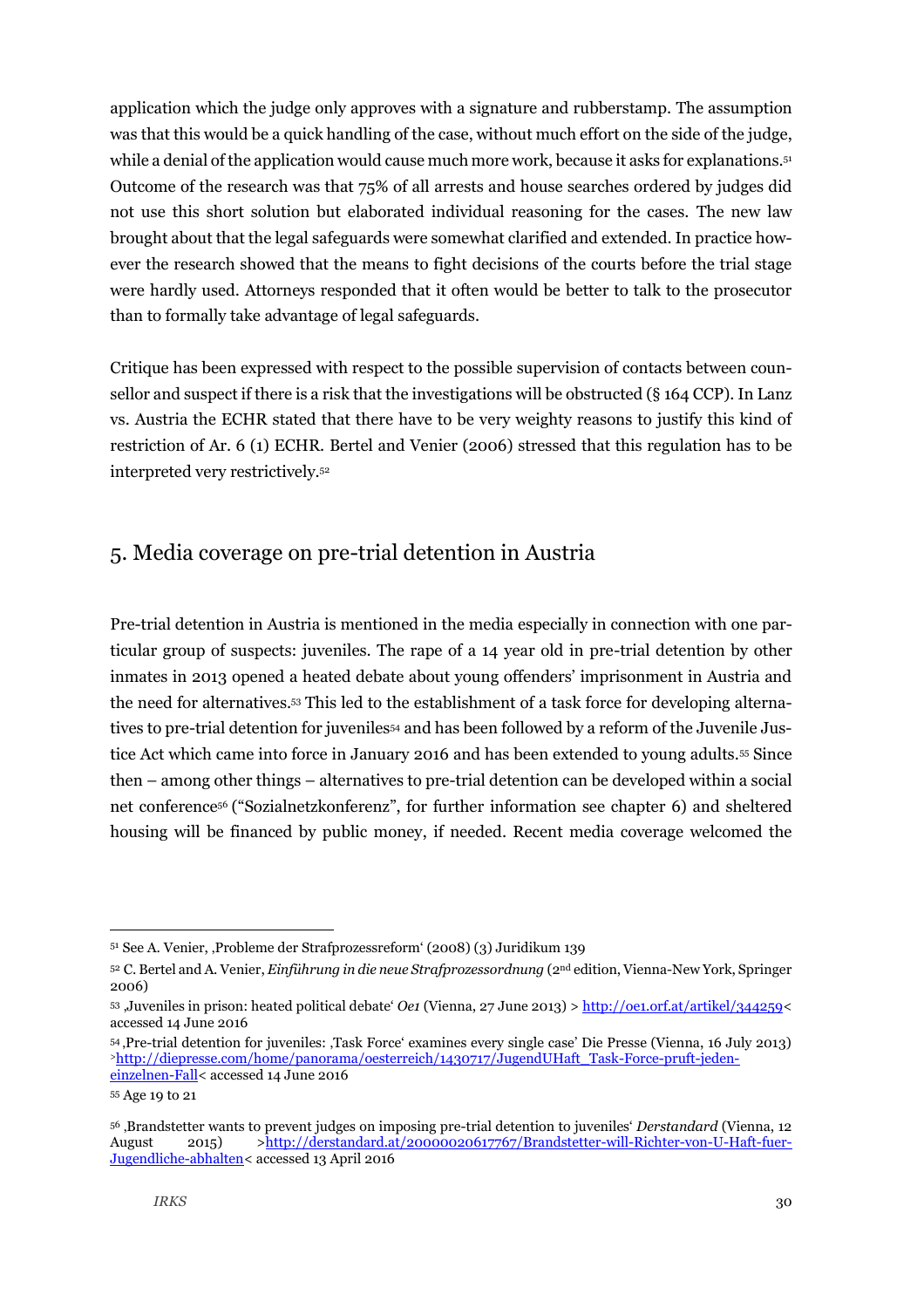strong decline of juvenile pre-trial detainees as an immediate result of the reforms<sup>57</sup>. While there has been a fundamental discussion about the imprisonment of juveniles and young adults followed by the demand of using alternatives to pre-trial detention for this particular group, the media has rarely covered the issue of pre-trial detention for adults. Still, there was a modest number of newspaper articles that followed the case of a German student who had been held in pre-trial detention in Austria for almost 6 months and finally got convicted of breaching the peace ('Landfriedensbruch'), damage to property and personal injury while attending a demonstration. Beyond critique about this specific case, in some articles the interviewees raised the fundamental critique that in Austria people are held in pre-trial detention too often and for too long. 58

In a number of newspaper articles pre-trial detention (for adults) became the subject of discussion in connection with the demand for tighter legislation for specific offences. Partially this has to be seen in connection to the so called "European refugee crisis": in August 2015, after the bodies of 71 refugees were found inside a parked lorry in eastern Austria, there has been a major response in the media followed by the demand of fighting the organised crime of people smuggling. <sup>59</sup> Many articles concentrated on tightening the so called "people smuggling-paragraph" (§114 FPG - Aliens' Police Act), followed by raising the issue of the massive increase of pre-trial detainees accused in this respect (one out of five)  $\circ$  along with stressing overcrowded prisons.  $\circ$ 

Another, most recent event-driven legislation initiative is linked to extensive media coverage about an alleged proliferation of drug trafficking in public spaces (specifically at two hotspots in Vienna) at the beginning of the year 2016. Till then courts frequently assumed even minor offences to be part of more extensive criminal activities of a suspect directed at generating a regular income. This practice was viewed to have a substantial impact on the high numbers of above all foreign pre-trial detainees. With an amendment to the Criminal Code and a restrictive definition of the term "commercial activity" this practice was supposed to be cut back. Now the police complained about this amendment being an obstacle to adequately deal with drug traffick-

<sup>57</sup> 'Juveniles in pre-trial detention: number since october nearly halfed' *Kurier* (Vienna, 05 February 2016) [>http://kurier.at/chronik/oesterreich/jugendliche-in-u-haft-anzahl-seit-oktober-fast-halbiert/179.203.153<](http://kurier.at/chronik/oesterreich/jugendliche-in-u-haft-anzahl-seit-oktober-fast-halbiert/179.203.153%3c) accessed 22 February 2016

<sup>58</sup> Maria Sterkl, 'Amnesty speechless about investigation slip-ups on the causa Josef S.' *Derstandard* (Vienna, 11 June 2014) [>http://derstandard.at/2000001932675/Amnesty-sprachlos-ueber-Ermittlungspannen-im-](http://derstandard.at/2000001932675/Amnesty-sprachlos-ueber-Ermittlungspannen-im-Fall-Josef-S%3c)[Fall-Josef-S<](http://derstandard.at/2000001932675/Amnesty-sprachlos-ueber-Ermittlungspannen-im-Fall-Josef-S%3c) accessed 22 February 2016; Ulrike Weiser, 'Pre-trial detention: 'too often and for too long'' *Die Presse* (Vienna 23 July 2014) [>http://diepresse.com/home/panorama/wien/3843449/UHaft-Zuoft-und-zu](http://diepresse.com/home/panorama/wien/3843449/UHaft-Zuoft-und-zu-lange%3c)[lange<](http://diepresse.com/home/panorama/wien/3843449/UHaft-Zuoft-und-zu-lange%3c) accessed 22 February 2016

<sup>59</sup> Christian Böhmer, 'speedier pre-trial detention for people-smuggler?' *Kurier* (Vienna, 17 August 2015) [>http://kurier.at/politik/eu/schneller-u-haft-fuer-schlepper/147.549.596<](http://kurier.at/politik/eu/schneller-u-haft-fuer-schlepper/147.549.596%3c) accessed 20 April 2016

<sup>60</sup> Maria Sterkl, 'Every fifth pre-trial detainee is suspected of people-smuggling' *Derstandard* (Vienna, 07 October 2015) [>http://derstandard.at/2000023354047/Jeder-fuenfte-U-Haeftling-ist-Schlepperei-](http://derstandard.at/2000023354047/Jeder-fuenfte-U-Haeftling-ist-Schlepperei-Verdaechtiger%3c)[Verdaechtiger<](http://derstandard.at/2000023354047/Jeder-fuenfte-U-Haeftling-ist-Schlepperei-Verdaechtiger%3c) accessed 20 April 2016

<sup>61</sup> 'Bunk beds for people-smuggler in prison' *ORF* (Vienna, 25 September 2015) [>http://wien.orf.at/news/stories/2733620<](http://wien.orf.at/news/stories/2733620%3c) accessed 20 April 2016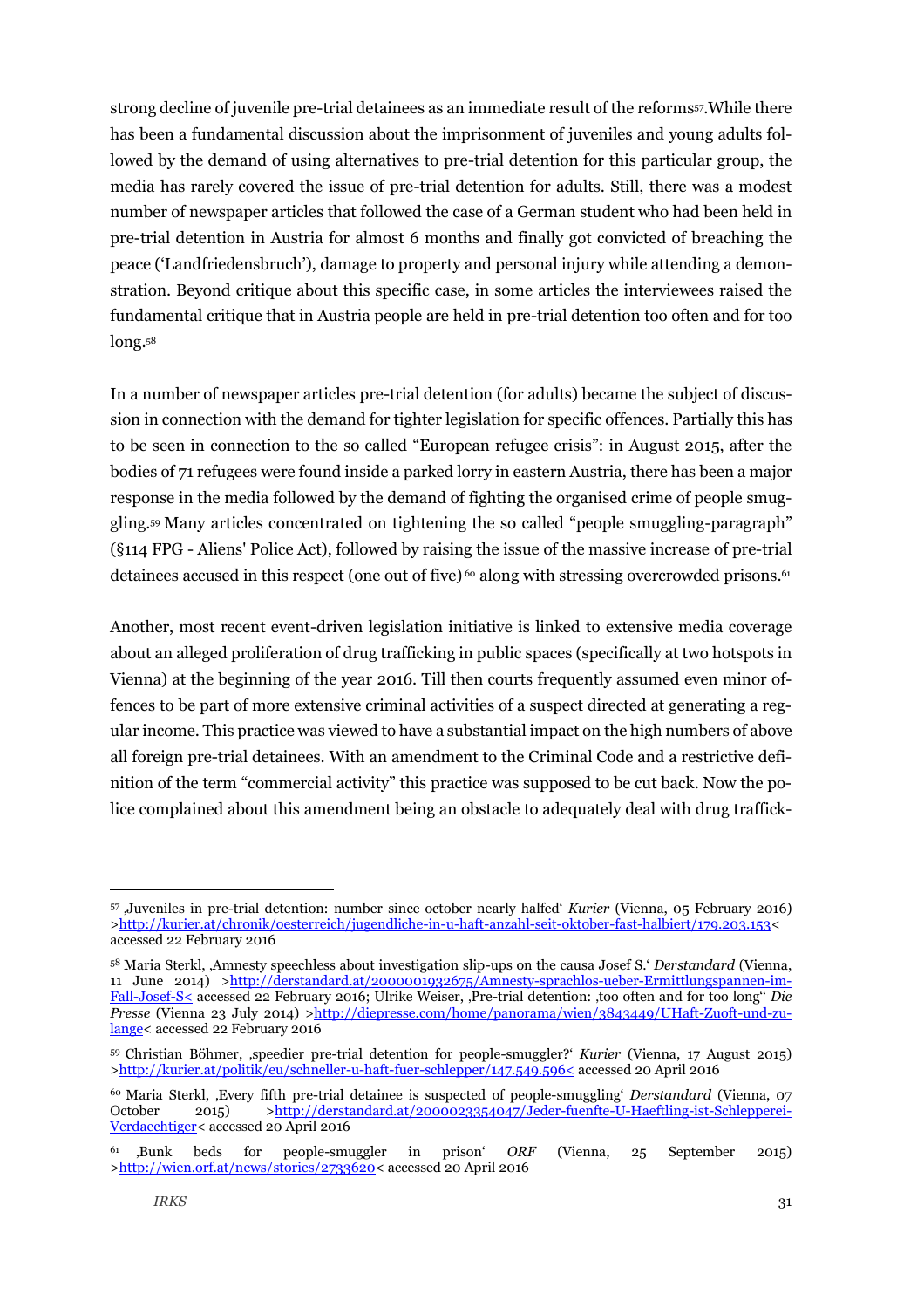ing in public spaces by largely excluding the option to impose pre-trial detention on these suspects. <sup>62</sup> Newspaper articles described an unbearable situation for residents in affected areas and also politicians have been cited to be concerned about the open drug scene and the level it has reached63. Beyond the demand of severe penalties for people-smuggling as mentioned above, the need for a legal basis to take suspects into pre-trial detention earlier and more easily (after the first stop instead of after the third) has been stated explicitly<sup>64</sup> as the new law is hindering the police to get 'drug dealers off the streets'65. On the 1st of June 2016 a new criminal offence for drug trafficking in public spaces came into force $66$ . The media coverage about the developments after the law came into force was divided: some assessed the new law combined with the increased arrests/detentions as a great success for the 'fight against street crime'67, while others condemned the alleged practices of racial profiling by the police68. Further criticisms stated that the new law is more about restoring some feeling of safety in the minds of residents as the visibility of criminal activities decreases, rather than actually combating the drug trafficking scene<sup>69</sup>.

A topic also brought up in the media concerns the over-represented group of foreigners (not only) in pre-trial detention ( $74\%$  per 1<sup>st</sup> of May 2016 in PTD). Due to overcrowded prisons, the Austrian Minister of Justice has been cited that foreigners need to serve their custodial sentence in their home countries (mainly EU-countries) more often, followed by the stated need of the 'consequent deportation of delinquent offenders'. In order to realise this aim, further collaborations with competent authorities in specific EU-countries has been announced<sup>70</sup>.

<sup>62</sup> Michael Jäger, 'New law interferes with the hunting of drug-dealers' *Kurier* (Vienna, 15 January 2016) [>http://kurier.at/chronik/wien/polizei-klagt-neues-gesetz-behindert-jagd-auf-drogendealer/175.064.010<](http://kurier.at/chronik/wien/polizei-klagt-neues-gesetz-behindert-jagd-auf-drogendealer/175.064.010%3c) accessed 13 April 2016

<sup>63</sup> Manfred Seeh, 'In Vienna the open drug trafficking scene is booming' *Die Presse* (Vienna 08 March 2016) [>http://diepresse.com/home/panorama/wien/4935055/In-Wien-bluht-der-offene-Drogenhandel<](http://diepresse.com/home/panorama/wien/4935055/In-Wien-bluht-der-offene-Drogenhandel%3c) accessed 15 June 2016

<sup>64</sup> 'Drug trafficking: tightening will occur' *Die Presse* (Vienna, 05 April 2016) [>http://diepresse.com/home/panorama/wien/4960026/Drogenhandel\\_Verschaerfung-kommt<](http://diepresse.com/home/panorama/wien/4960026/Drogenhandel_Verschaerfung-kommt%3c) accessed 13 April 2016

<sup>65</sup> Michael Berger, 'Drug dealers targeted by politics and police' *Kurier* (Vienna, 06 March 2016) [>http://kurier.at/chronik/oesterreich/dealer-im-visier-von-politik-und-polizei/185.266.526<](http://kurier.at/chronik/oesterreich/dealer-im-visier-von-politik-und-polizei/185.266.526%3c) accessed 15 June 2016

<sup>66</sup> 'Drug dealer: judiciary prepares for the new law' *ORF* (Vienna, 31 May 2016) [>http://wien.orf.at/news/stories/2777329<](http://wien.orf.at/news/stories/2777329%3c) accessed 15 June 2016

<sup>67</sup> '250.000 euros' worth of drugs confiscated by police' *Heute* [>http://www.heute.at/news/oesterreich/wien/Polizei-stellt-Drogen-um-250-000-Euro](http://www.heute.at/news/oesterreich/wien/Polizei-stellt-Drogen-um-250-000-Euro-sicher;art23652,1300655%3c)[sicher;art23652,1300655<](http://www.heute.at/news/oesterreich/wien/Polizei-stellt-Drogen-um-250-000-Euro-sicher;art23652,1300655%3c) accessed 15 June 2016

<sup>68</sup> Solmaz Khorsand, 'The hunting team' *Wiener Zeitung* (Vienna 07 June 2016) [>http://www.wienerzeitung.at/nachrichten/wien/stadtpolitik/823401\\_Die-Jagdgesellschaft.html<](http://www.wienerzeitung.at/nachrichten/wien/stadtpolitik/823401_Die-Jagdgesellschaft.html%3c) accessed 14 June 2016

<sup>69</sup> Thomas Trescher, 'U6 and drug-dealers: A solution, which isn't one' *Kurier* (Vienna 07 June 2016) [>http://kurier.at/chronik/wien/die-u6-und-die-dealer-eine-loesung-die-keine-ist/203.045.190<](http://kurier.at/chronik/wien/die-u6-und-die-dealer-eine-loesung-die-keine-ist/203.045.190%3c) accessed 14 June 2016

<sup>70</sup> Manfred Seeh, 'transferring detainees to their home countries' *Die Presse* (Vienna 26 May 2016) [>http://diepresse.com/home/panorama/oesterreich/4996744/Haeftlinge-in-Heimatlaender-bringen<](http://diepresse.com/home/panorama/oesterreich/4996744/Haeftlinge-in-Heimatlaender-bringen%3c) accessed 16 June 2016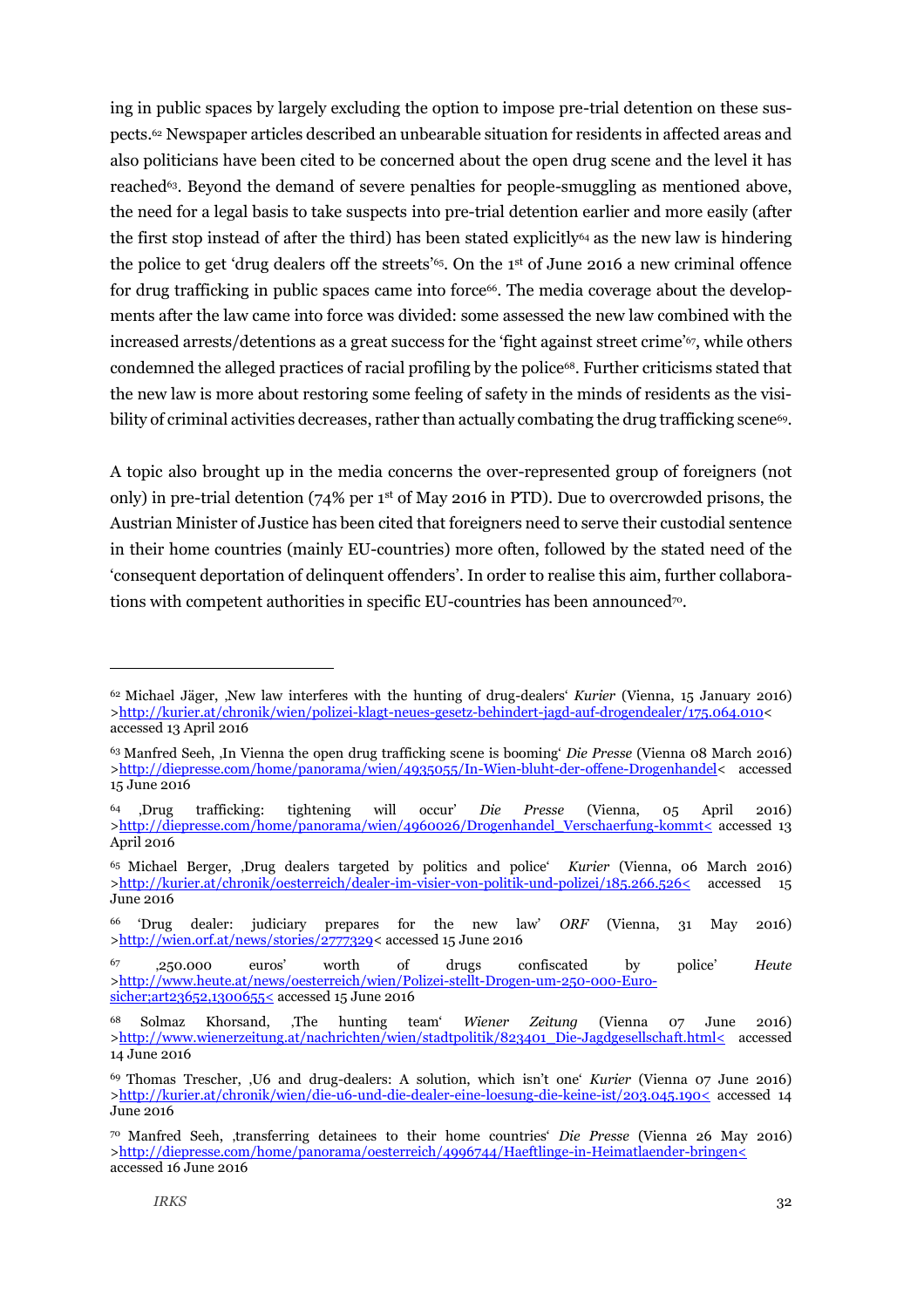In summary, media reports have stated that pre-trial detention of juveniles and young adults should be avoided and alternative solutions must be found. On the other hand, punitive tendencies can be observed in the coverage when it comes to specific offences or with respect to certain groups of offenders. They can be linked to more or less specific events and are sometimes combined with a call for severe penalties for particular offences (e.g. people-smuggling) or for the introduction of new offences (e.g. drug dealing in public spaces).

## <span id="page-32-0"></span>6. Alternatives/ non custodial supervision in practice

#### <span id="page-32-1"></span>6.1 Alternatives to PTD – existing measures and institutional support

An overview on alternatives to PTD was already provided in chapter 2.5. This chapter focuses on alternatives to PTD in practice and here again on the ones taking advantage of institutional support. The law allows the judges to develop individual orders open to all kinds of specific needs. Considering this we can't provide a full and exhaustive overview of social support services which may help to avoid PTD. We therefore present above all measures that appear to be most important as well as examples of measures that are so far restricted to certain groups which however may have the potential to be adapted also to others.

Ahead of time we have to stress that apart from juveniles and young adults alternatives ("gelindere Mittel") play a minor role in Austria. It will be part of the aims of this research to identify the reasons for this. If orders require suspects to get in contact with certain institutions, participate in counselling, in therapy or similar measures it is most often up to the client to organize those things. Then it is up to them to provide prove to the court that they did follow the order. Regularly this is done by providing confirmations issued by the respective institutions.

#### *Preparation for Preliminary Probation Service § 15 PAA (Probation Assistance Act)*

<span id="page-32-2"></span>The preparation for preliminary probation service may be used if the court is not sure to order preliminary probation service for a suspect. In such cases the court may request an assessment along with a statement of the probation services concerning the appropriateness of this measure. In practice, however, this option is hardly used. At this point in the research process we can only speculate about underlying reasons. In part, it may be that this legal option is hardly known among practitioners or it may be due to the fact that there is little time available for the decisions on PTD.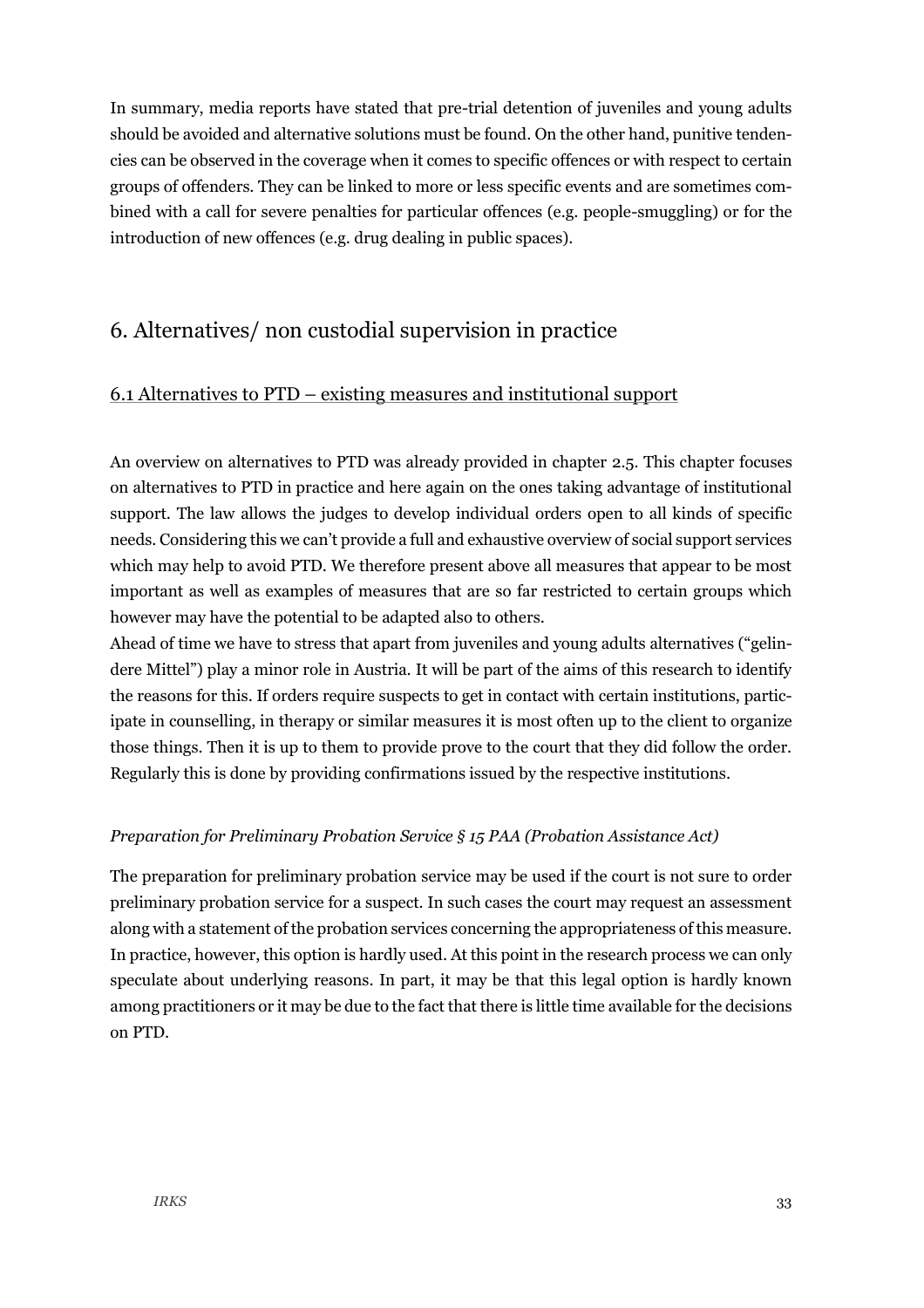#### *Preliminary Probation Service § 179 CCP*

Preliminary probation service can be seen as a traditional alternative to pre-trial detention offered by the probation services in Austria since its inception. It may be applied if the court comes to the conclusion that the support and control by a probations officer will suffice to secure proceedings. Probation officers support the suspect on all relevant issues (e.g. housing, employment and mediation to other public services) also applying a 'risk and resource management tool'. This tool helps to identify the main risks (including criminogenic risks) along with resources that possibly help to reduce the identified risks. In practice this measure is regularly applied with juveniles, while the courts appear hesitant to apply this measure to adults. This may be due to a prevailing view which considers probation above all a pedagogic tool and therefore less likely to succeed with adults.

#### *Orders with respect to residency*

In order to secure procedures the court needs to know where and how to get a hold of suspects not detained. Additionally orders to take up residency at a certain place may be directed at stabilizing the live of otherwise or lately "unstable" or socially vulnerable suspects. This may on the one hand include homeless people or ones who are threatened of homelessness. On the other hand this may also apply to suspects e.g. in cases of domestic violence (mainly men), who have been and will be ordered to stay away from certain places like the home up to then shared with the victim (§ 173 (5) CCP). Basically, social services (e.g.for homeless people) provide shelter for those in need (e.g. in Vienna the 'Service of Viennese Assistance to the Homeless' – Wiener Wohnungslosenhilfe). With respect to PTD this however often may not suffice, e.g. because most of these shelters are restricted to short periods of time which may not be long enough to secure the proceedings. Foreign suspects often lack a place of living in Austria. Just offering or organizing a place to stay however often will not suffice to prevent PTD, because housing is not equivalent to social integration.

For suspects ordered to stay away from (former) home there is an accompanying counselling available at the so called "Men's counselling Center" ('Männerberatung') which as well may be ordered by the judge for the suspect to stabilize but also to avoid further offenses in this respect and to start working on the personal reasons for the violence. (includes psychotherapy and specific trainings for the prevention of violence)

#### *Order, to abstain from alcohol or addictive substances*

With respect to offences that are linked to alcohol or substance abuse (e.g. acquisitive crime, violent offences) the court may apply the order to abstain from alcohol or addictive substances.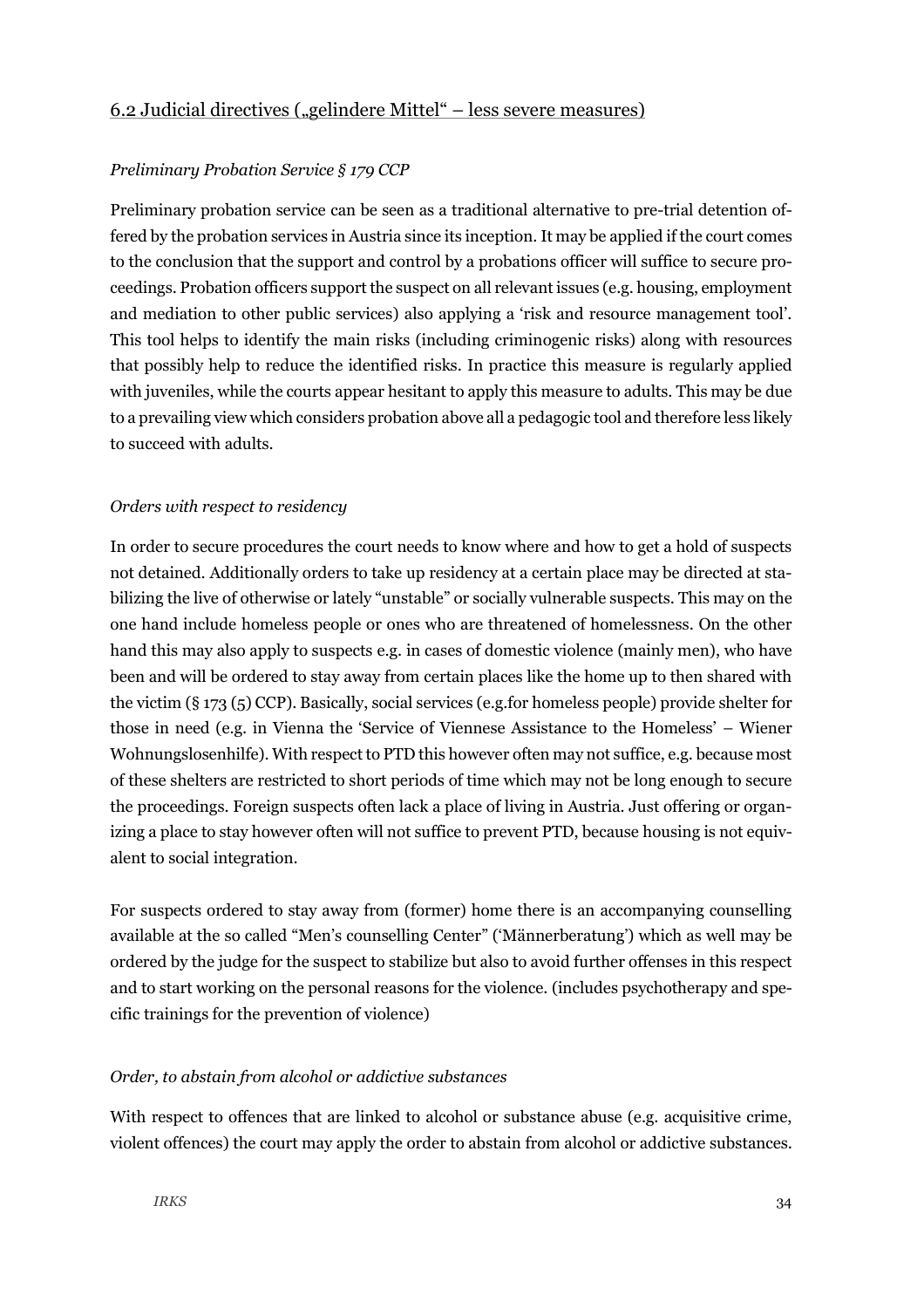Social institutions relevant to this specific order may not only control the abstinence of alcohol and addictive substances by offering blood and urine tests as well as written confirmations about their results. They regularly also assist with therapies and counselling like addressed in the following paragraph.

## *Order for a medical treatment, drug dependence treatment, psychotherapy, health-related measures*

Regarding drug dependence treatment, the social institution 'Grüner Kreis' for instance supports addicts in their rehabilitation and integration into society. Part of their treatment (which can be inpatient and outpatient care) covers also the development of a work structure and leisure activities with their clients71. This may be useful in cases, where suspects appear to have no daily structure and need support in stabilising a daily routine. For health-related measures and therapeutic offers, e.g. the so called 'Forensic-therapeutic Centre' ('forensisch-therapeutisches Zentrum Wien') in Vienna combines psychiatric (including pharmacological treatment) and psychotherapeutic support. After an assessment of the psycho-social situation of the client/patient, they may offer quick support in either way. Furthermore, psychotherapeutic/psychiatric treatment is not limited to social institutions and can be started in private practices as well, but treatments fully covered by health-insurance are limited.

Psychotherapy as well as psychiatric treatments normally pursue long-term aims. When no further order is issued by the court for specific treatments in the main hearing, there may be the risk that patients/clients drop out of treatment when it actually is still needed.

## *Order, to take up stable employment/to work regularly*

The aim of a judicial order to work regularly will often be directed at maintaining or introducing daily routines that may help the suspect to stay out of problems. It is regular practice that suspects or there counsellors offer confirmations of employers at detention hearings. On principal such orders may also be fulfilled by employment-programmes.

## <span id="page-34-0"></span>6.3 Measures for Juveniles

Traditionally Juvenile Justice plays a pioneering role for innovative approaches within the Austrian criminal law system. Therefore we also present measures that are so far restricted to juveniles and young adults, which however could also be valuable with respect to adults. Along with the reform on the Juvenile Justice Act, which came into force on 1st of January 2016 nationwide, new measures have been introduced to avoid PTD with juveniles and young adults. In general decisions on PTD for juveniles and young adults also have to consider the personal development as well as future perspectives of the youth (§ 35 JGG).

<sup>71</sup> https://www.gruenerkreis.at/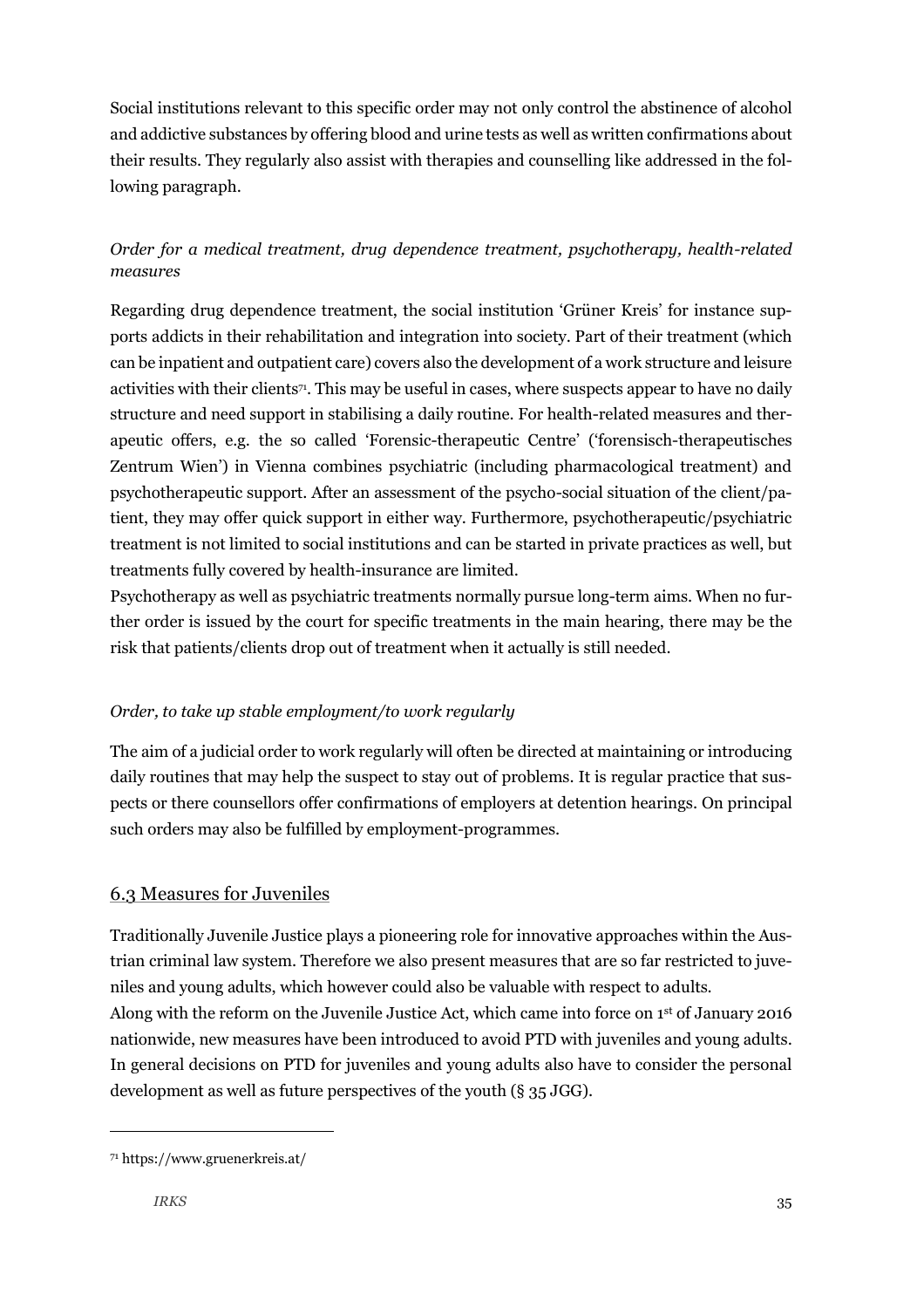*The so called social net conference* ("SONEKO") is supposed to empower the juveniles or young adults to build up social networks and take advantage of supportive people (family but also social institutions). At the conferences plans are elaborated for the future that may help the youths to stay out of problems. The participants take over tasks and responsibilities in this respect. A report on the outcomes of the SONEKO is provided to the judge who then may decide to terminate PTD.

Another supportive measure in this respect is the nationwide implementation of *court assistance* for juveniles and young adults ("Jugendgerichtshilfe"). Their tasks relevant for avoiding pre-trial detention cover a *comprehensive investigation* ("Jugenderhebungen" and "Haftentscheidungshilfe") on the socio-economic situation of the juvenile suspect (focusing on their resources and needs) which is forwarded to the court or the prosecutor. The aim is to get a broad and reliable picture about the juvenile/young adult as well as about relevant circumstances and needs. Furthermore, it points out specific measures which seem to be necessary either to solve specific problems or to reduce risks.

## <span id="page-35-0"></span>7. The "European Element"

The need for European cooperation in criminal matters is increasing. Today transnational aspects of crime are a daily matter in our legal systems. This is of course not restricted to European member states, but the European Union is an active player in this respect pursuing the aim to promote cooperation in criminal matters among member states. For Austria cooperation is an urgent matter not least also because of the high number of foreigners in Austrian prisons, with about a third of all prisoners coming from other EU member states.

Cooperation among European member states in criminal matters requires clear regulations, clear and functional organizational paths and not least mutual trust. Without doubt the huge differences with respect to the standards of detention in the member states are for instance a problem of practical relevance when it comes to extraditions and the execution of sentences in home countries of offenders. Although there is no empirical evidence available yet, it can be expected that the ECHR-decision in the case Aranyosi<sup>72</sup> will have effects on decisions of Austrian courts with respect to the execution of European Arrest Warrants (EAW).

The EAW appears to be of particular interest for the DETOUR-project since it can be assumed that some of the problems observed with respect to its' implementation may also hamper the practical implementation of the European Supervision Order (ESO - Framework Decision 2009/829/JI). Austria has implemented the ESO in 2013. Up to now however no single case has been reported with Austria asking another member state to take over the supervision of an alternative to PTD.

<sup>72</sup> ECHR C-404/15, April 5th, 2016: The ECHR decided that conditions of detention violating human rights can be a reason to deny the execution of an European Arrest Warrant.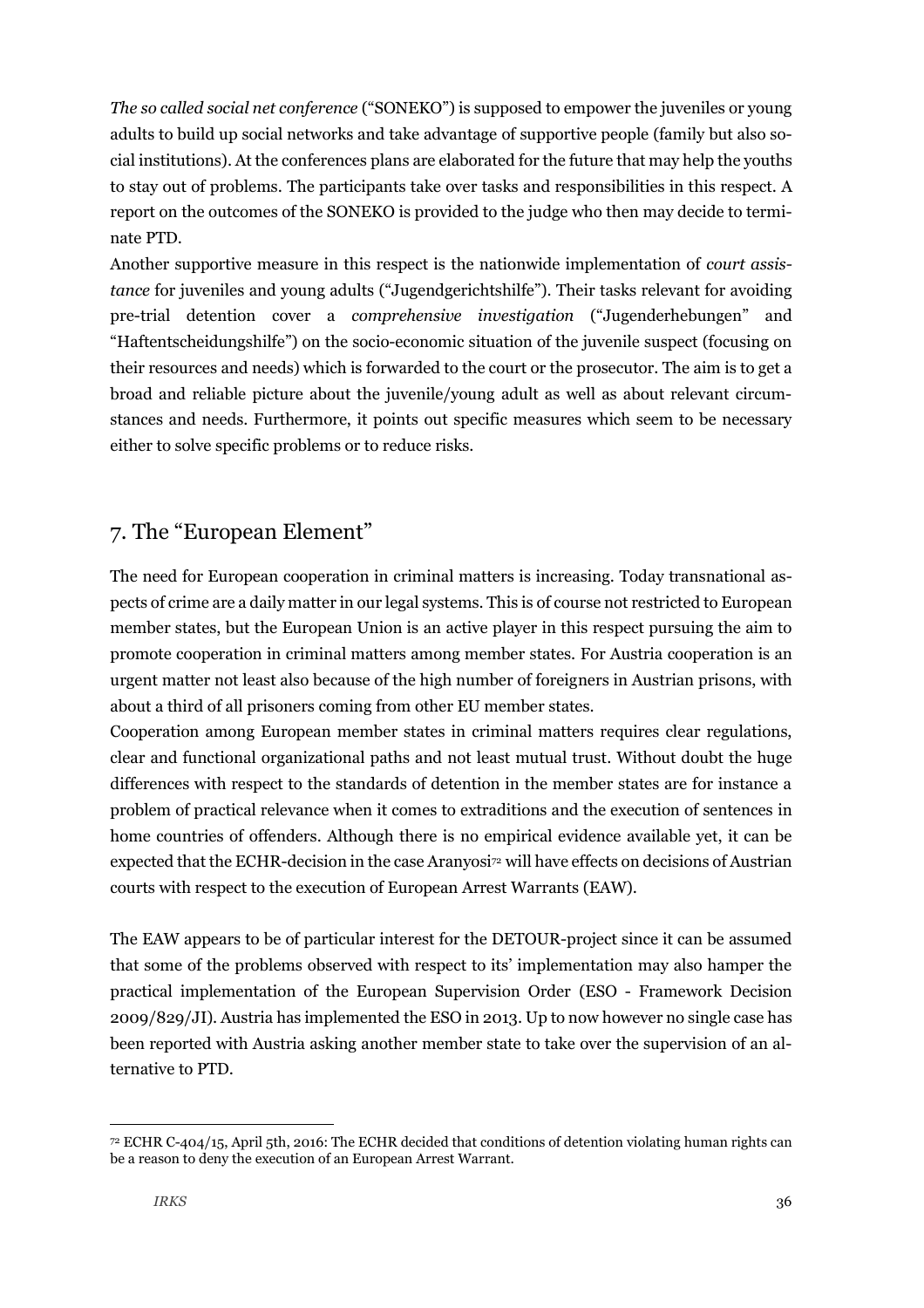For the year 2015 the Ministry of Justice reported 250 suspects to have been transferred to other EU-countries based on an EAW. 148 agreed on the transfer. The number of persons that have been transferred to Austria based on an EAW in 2015 was stated with 196. Both transfers to and from Austria have been rising constantly from 2008 to 2014. In 2015 a stagnation of the rise was to be observed. According to the Austrian Ministry of Justice the EAW considerably simplified and accelerated the transfer of suspects. The duration of the proceedings as well as the duration of the detention have been reduced significantly. On an average suspects spend 16 days in custody prior to the extradition on the basis of an EAW. In comparison, persons subject to formal extradition proceedings spend 43 days in detention prior to their extradition. 73

Difficulties with respect to the execution of national decisions become for instance visible with requests for the execution of prison sentences in the home countries off offenders. The Framework Decision with respect to such matters (2008/909/JI) was implemented in Austria in 2012. Since then the number of requests issued by Austrian authorities have increased considerably. 296 such requests were reported for the year 2015, 276 to other member states. However only 103 requests succeeded (102 in member states). A central reason for this is the fact that procedures in the countries asked regularly take much longer than the period of 90 days expressed in the Frame Work Decision.<sup>74</sup>

## <span id="page-36-0"></span>8. Conclusion – Questions to be addressed in the run of the empirical research

- In comparison to other EU countries for Austria rather high rates of pre-trial detainees are reported.
	- o What are the reasons for this?
	- o What can be done to change this?
- What grounds for detention are the ones most often applied? Why is this so?
- The considerable regional differences with respect to PTD-rates suggest, that there is a considerable margin of discretion. What are the reasons why this margin of discretion appears to be used differently?
- Why are alternatives to PTD rarely used in Austria?
	- o Is there a lack of suitable alternatives on the side of institutional offers? What additional offers on institutional support could help to secure the proceedings?
	- o Would a court assistance for adults support the decisions by the courts and help to decrease the numbers of pre-trial detainees? How is this assessed by relevant actors in the PTD-proceedings?

<sup>73</sup> Security Report 2015 (2016) 248-249

<sup>74</sup> Security Report 2015 (2016) 251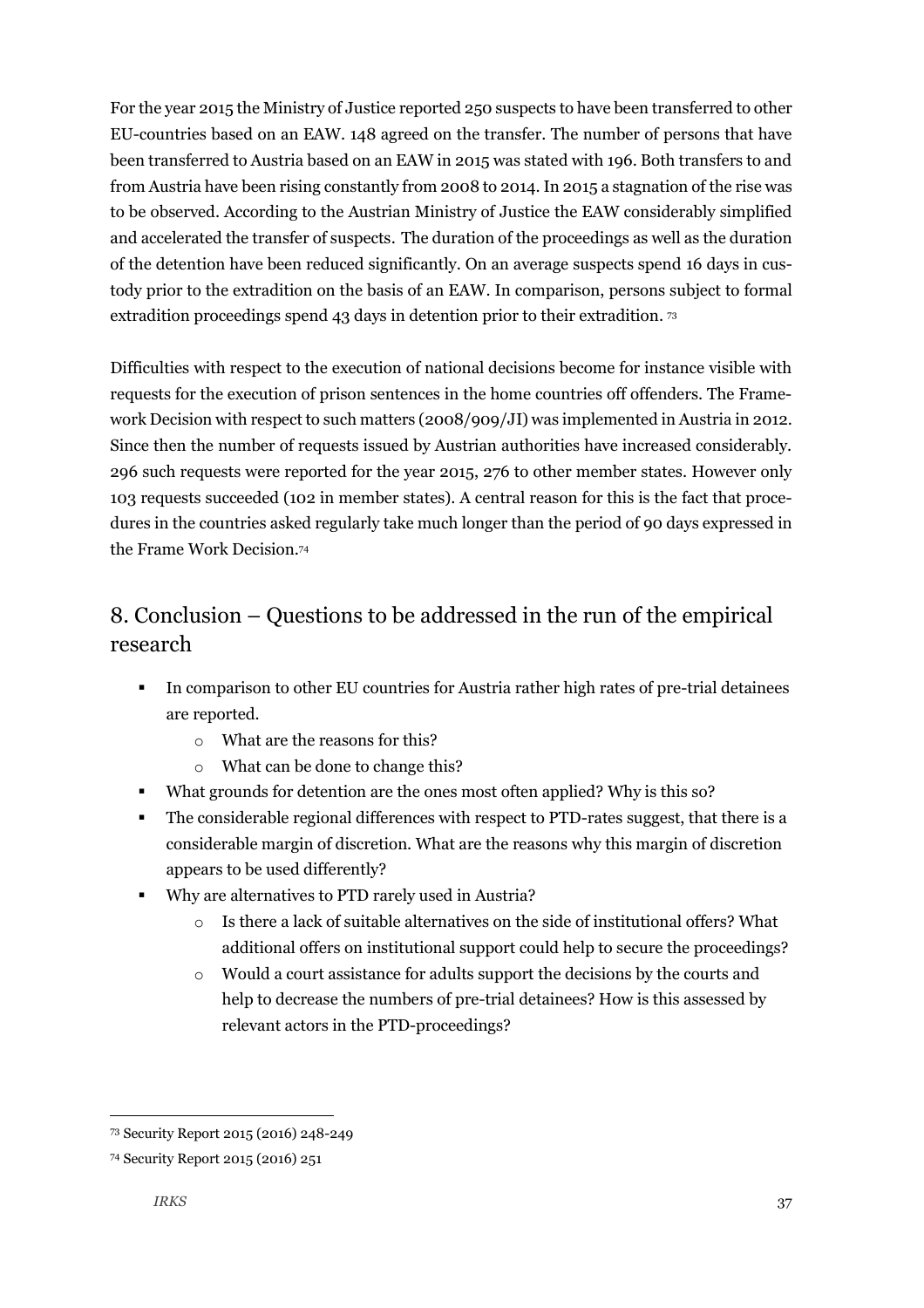- o Are the formal proceedings and the formal requirements "in favour" of PTD? <sup>75</sup>
- What are the underlying reasons for the high percentage of foreign nationals in pretrial detention?
	- o What challenges/problems/assessments are causal for this?
	- o Are the grounds on detention assessed differently with foreigners?
	- o Is the European Supervision Order a possible instrument to reduce the numbers of foreigners in pre-trial detention? What are conditions for the ESO to become effective?
- How is the role of defence lawyers assessed with respect to PTD?
	- o The law allows for legal assistance during the first hearing at the court. In practice attorneys are hardly present at these hearings. How could this be improved?
- Is there a way to extend the use of Electronic Monitoring and if yes, how?

<sup>75</sup> In Ireland for instance each suspect subject to PTD has a right for an alternative. If this is denied substantial reasons have to be provided. Irleand is reported to have a very low PTD-rate.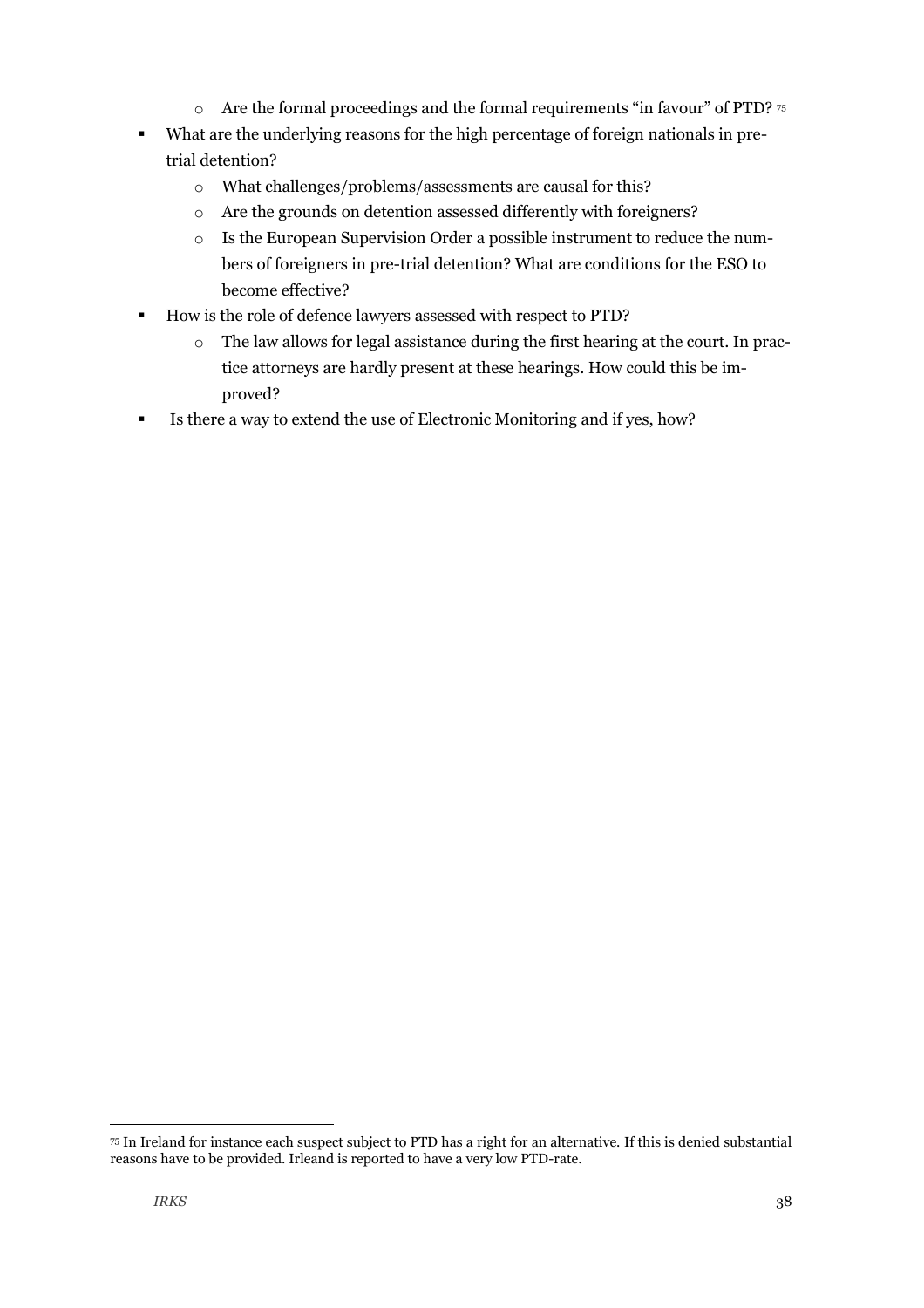## Glossary

| Untersuchungshaft             | literally: "investigation detention", but includes all stages of<br>the criminal proceedings. Translated as "pre-trial detention",<br>but also "remand detention" or "remand custody" are used                                                                                                                                                                                                                                                                    |
|-------------------------------|-------------------------------------------------------------------------------------------------------------------------------------------------------------------------------------------------------------------------------------------------------------------------------------------------------------------------------------------------------------------------------------------------------------------------------------------------------------------|
| Haft- und Rechtsschutzrichter | Literally translated "Judge in matters of detention and le-<br>gal protection": He/she is in charge of all decisions with re-<br>spect to coercive measures during the pre-trial stage.<br>After the indictment the presiding judge decides on the contin-<br>uation of detention                                                                                                                                                                                 |
| Staatsanwalt                  | Public Prosecutor: The PP leads the pre-trial phase. All deci-<br>sions of the judge during the pre-trial stage have to be initiated<br>by an application of the PP. The PP like all other authorities in-<br>volved in the proceedings are obliged to act in a way that deten-<br>tion lasts as short as possible. If he/she comes to the conclusion<br>that PTD has to be terminated, he/she applies with the judge to<br>do so (the judge then has to release) |
| Verdächtiger/Angeklagter      | Suspect/accused:                                                                                                                                                                                                                                                                                                                                                                                                                                                  |
|                               | Pre-trial detainees can be both, depending on the stage of the<br>criminal proceedings. "Suspect" of "defendant" are used here as<br>umbrella terms for both concepts.                                                                                                                                                                                                                                                                                            |
| Ermittlungsverfahren          | Investigation proceedings: The pre-trial phase or investiga-<br>tion phase until indictment                                                                                                                                                                                                                                                                                                                                                                       |
| Festnahme                     | "apprehension": The act when the police take a person into<br>(preliminary) arrest.                                                                                                                                                                                                                                                                                                                                                                               |
| Haftbefehl                    | <b>Arrest warrant</b> – the order to detain, applied for by the public<br>prosecutor and issued by the judge. The police may arrest a sus-<br>pect without a warrant only in cases of "imminent danger". Be-<br>fore transfer to prison the prosecutor has to be informed about<br>this arrest. If he/she declares not to apply for PTD, the suspect<br>hast to be released immediately                                                                           |
| Verwahrungshaft               | The (preliminary) "arrest" which starts with the apprehen-<br>sion. It may last up to two times 48 hours. Within the first<br>phase of 48 hours the suspect either has to be transferred to the<br>prison of the court in charge, or he/she has to be released. The                                                                                                                                                                                               |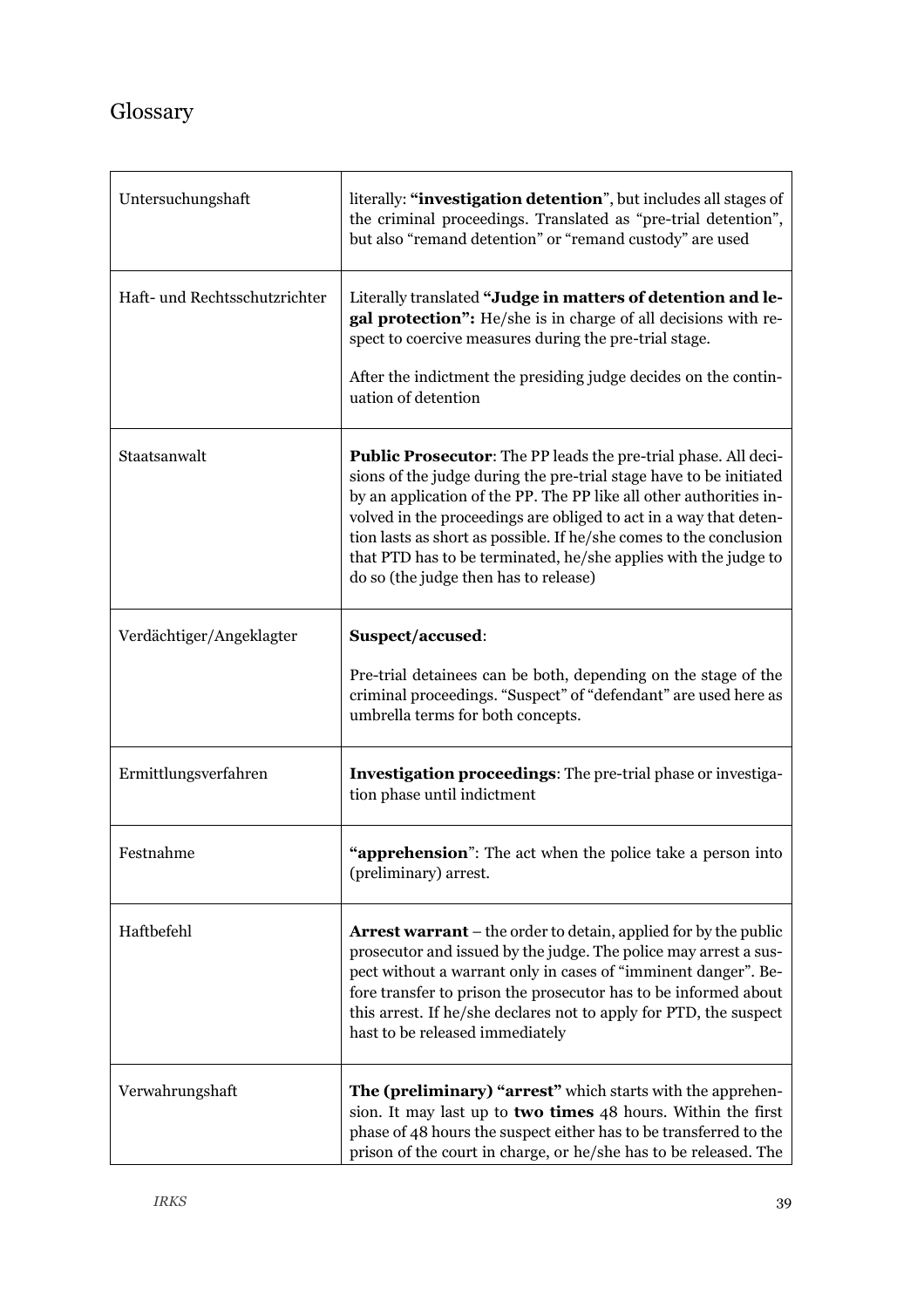|                     | second phase of 48 hours begins with the arrival of the suspect<br>at the prison. Within this time limit the judge has to decide<br>whether the suspect will be kept in PTD.                                                                                                                                                                    |
|---------------------|-------------------------------------------------------------------------------------------------------------------------------------------------------------------------------------------------------------------------------------------------------------------------------------------------------------------------------------------------|
| Fluchtgefahr        | Reason for detention - Risk of absconding or hiding:<br>Because of the kind and of the extent of the sanction probably to<br>be expected or also for other reasons there is a risk the suspect<br>will abscond or hide                                                                                                                          |
| Verdunklungsgefahr  | Reason for detention - Tampering with evidence: Be-<br>cause of certain reasons there is a risk the suspect will influence<br>witnesses, experts or accomplices, erase traces or he/she will try<br>to hinder the search for the truth.                                                                                                         |
| Tatbegehungsgefahr  | Reason for detention - Risk the suspect may carry out<br>or continue the offence he/she is charged with                                                                                                                                                                                                                                         |
| Wiederholungsgefahr | <b>Reason for detention - Prevention of new crimes: there</b><br>is a substantiated risk of reoffending                                                                                                                                                                                                                                         |
|                     | if the suspect is charged with a crime carrying a penalty<br>$\sim$<br>of more than six months and                                                                                                                                                                                                                                              |
|                     | with respect to an offence with serious consequences<br>٠<br>and against the same kind of legal value                                                                                                                                                                                                                                           |
|                     | with respect to an offence with more than slight con-<br>٠<br>sequences if the suspect was already convicted because<br>of such an offence before or if he is charges with sev-<br>eral facts or                                                                                                                                                |
|                     | • if already convicted because of such an offence twice it<br>is enough that the reoffending is punishable by at least<br>six months                                                                                                                                                                                                            |
| Gelindere Mittel    | <b>Alternatives to PTD:</b> Any measure that serves the purpose to<br>reach the aims detention would serve. Alternative may only be<br>ordered if otherwise PTD would be ordered. If the reasons for<br>PTD do not exist anymore, alternatives also have to be termi-<br>nated.                                                                 |
| Hausarrest          | <b>Electronic monitored house arrest:</b> Is no Alternative but a<br>way to execute PTD. Consequently, it has to be terminated if the<br>reasons for PTD no longer exist or if alternatives will suffice to<br>reach the aims of detention. The judge may allow the suspect to<br>leave the house for certain hours work or educational reasons |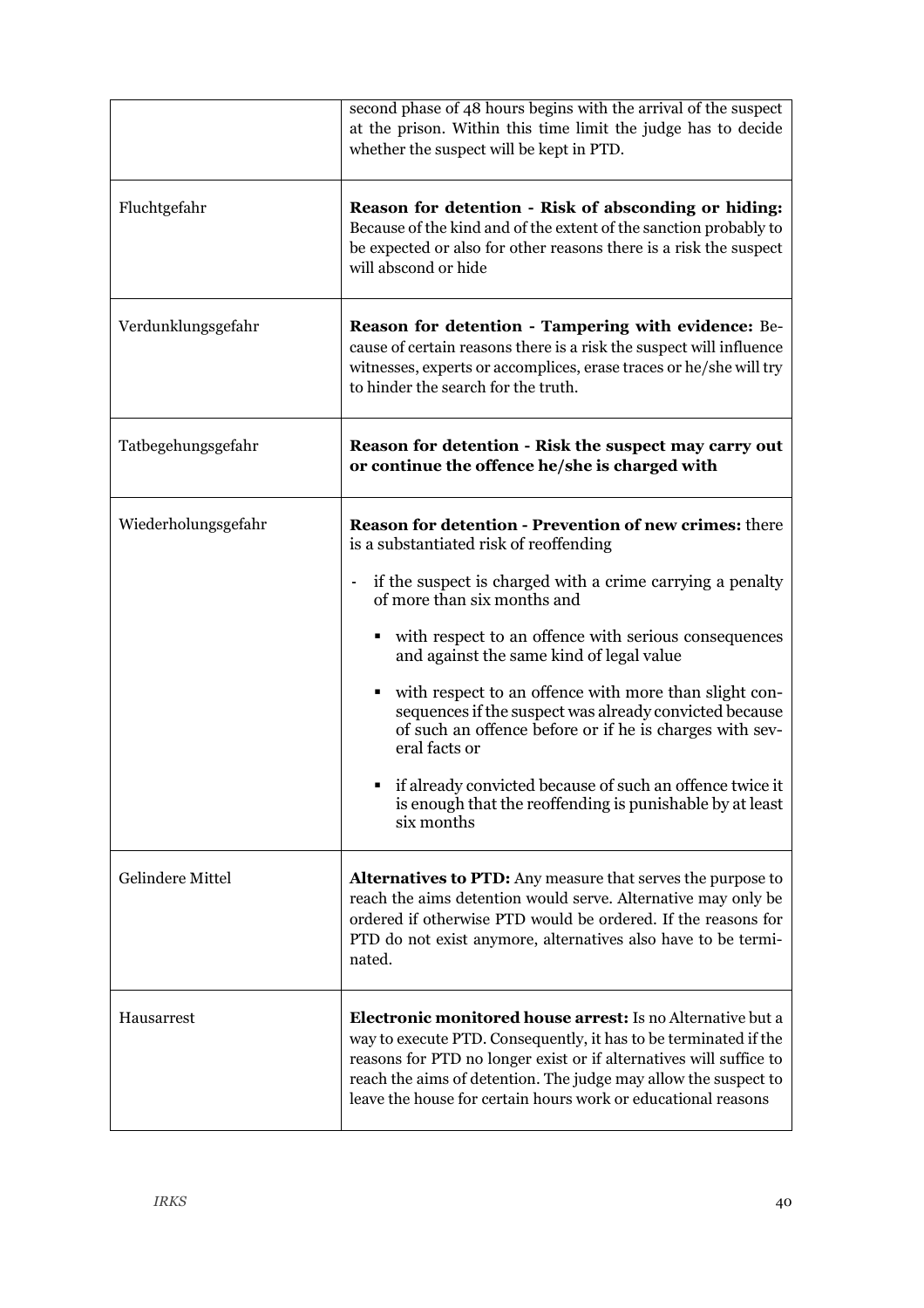| Entlassung gegen Kaution   | An alternative to PTD - a financial surety (bail) also pos-<br>sibly secured by another person. If granted and accepted and<br>provided by the suspect, he/she is released.                                                                                                                                                                                                                                                                                                                                                                                                                                                                   |
|----------------------------|-----------------------------------------------------------------------------------------------------------------------------------------------------------------------------------------------------------------------------------------------------------------------------------------------------------------------------------------------------------------------------------------------------------------------------------------------------------------------------------------------------------------------------------------------------------------------------------------------------------------------------------------------|
| Vorläufige Bewährungshilfe | <b>Preliminary Probation</b> carried out by probation "officers":<br>Actually mostly no officers anymore. Probation is in Austria pro-<br>vided by the privately organized institution "NEUSTART" which<br>is contracted by the ministry of Justice officer. They are mostly<br>social workers who supervise the execution of sentences and<br>measures in the community, but also preliminary probation as<br>an alternative to PTD and also to accompany other alternatives.<br>They may also be asked to prepare information with respect to<br>the question whether probation is suitable. This comes close to<br>social inquiry reports. |
| Haftprüfungsverhandlung    | <b>Detention hearing:</b> Nonpublic hearing which hast to take<br>place after certain periods of detention. If no hearing takes place<br>within the required period of time, the suspect has to be re-<br>leased. It is presided by a judge, who decides whether detention<br>will have to continue.                                                                                                                                                                                                                                                                                                                                          |
| Oberlandesgericht          | <b>Appellate court:</b> decides on appeals against decisions with re-<br>spect to PTD. This courts decides in senates of three judges                                                                                                                                                                                                                                                                                                                                                                                                                                                                                                         |
| Gerichtshilfe              | Court aid:<br>Criminal justice social workers within the court organisation. So<br>far this exists only for juveniles and young adults. Competent<br>also to provide information to help with the detention decision                                                                                                                                                                                                                                                                                                                                                                                                                          |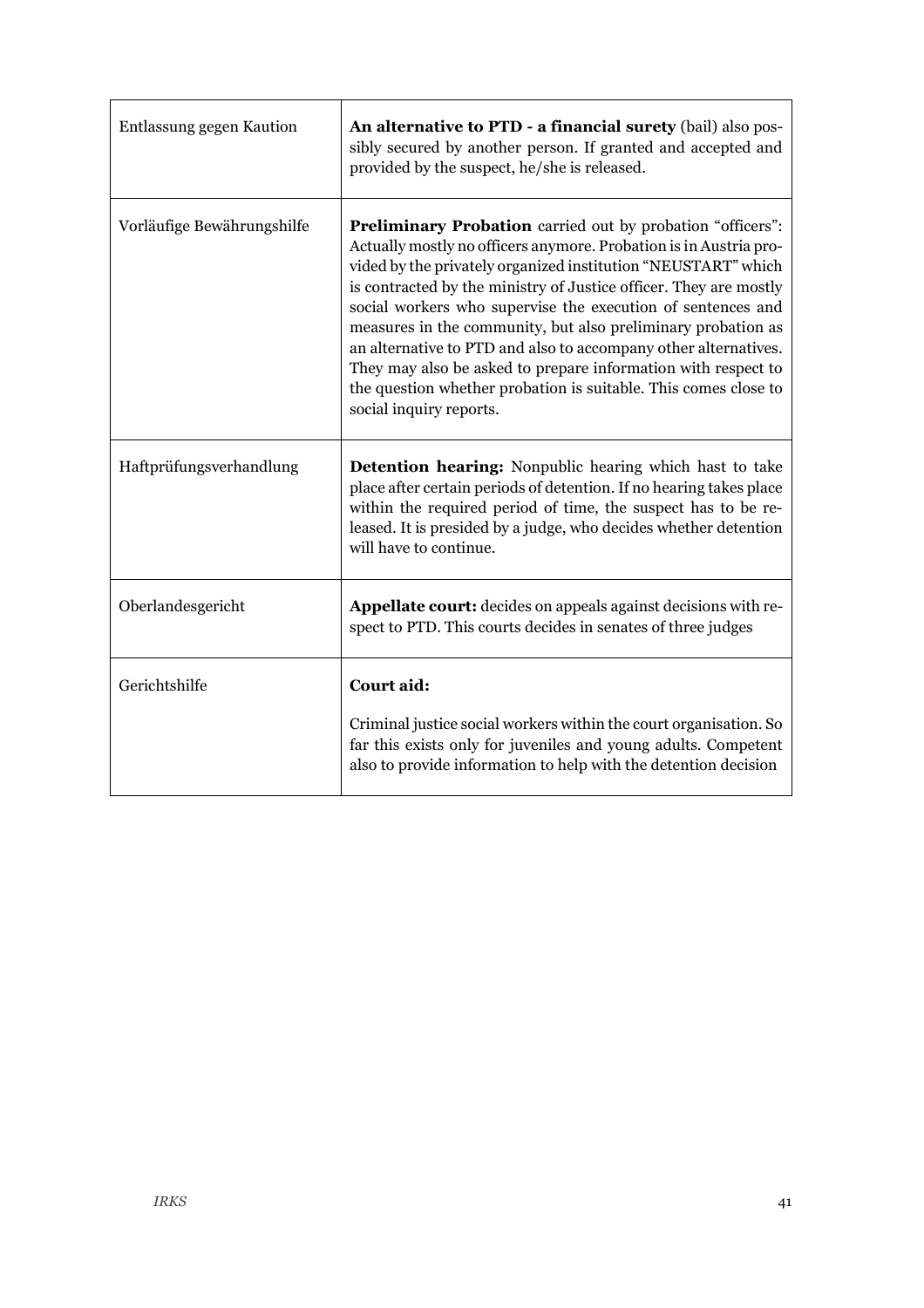## Bibliography

Aebi M.F. and Delgrande N., *SPACE I – Council of Europe Annual Penal Statistics: Prison Populations, Survey 2012* (Strasbourg, Council of Europe, 2014)

Aebi M.V. and Delgrande N., *SPACE I – Council of Europe Annual Penal Statistics: Prison Populations, Survey 2013* (Strasbourg, Council of Europe, 2015)

Aebi M.F. and Tiago M. M. and Burkhardt C., *SPACE I – Council of Europe Annual Penal Statistics: Prison Populations, Survey 2014* (Strasbourg, Council of Europe, 2015)

Bertel C., 'Das Strafprozessreformgesetz, das einmal fair sein wollte' (2004) (3) ÖIM-Newsletter

Bertel C. and Venier A., *Einführung in die neue Strafprozessordnung* (2nd edn, Springer 2006) -- *StPO: Strafprozessordnung* (Sramek 2012) -- *Strafprozessrecht* (8th edn, Manz 2015)

Birklbauer A. and Hirtenlehner H., Die Umsetzung des Haftentlastungspakets durch die Praxis. Eine erste Analyse' (2009) (5) Journal für Strafrecht 145

Birklbauer A. et. Alii, 'Projekt zur wissenschaftlichen Evaluation der Umsetzung des Strafprozessreformgesetzes' (unpublished Research Report, Graz-Linz-Vienna, 2010)

Boone M. and Herzog-Evans M., 'Decision-Making and Offender Supervision' in McNeill F. and Beyens K. (eds), *Offender supervision in Europe* (Palgrave Macmillan 2013)

Burgstaller, 'Grundrechtsverletzung durch mangelhafte Begründung des Haftbeschlusses' (2007) 129 (9) Juristische Blätter 264

Czech P., 'Recent Jurisprudence of the European Court of Human Rights Regarding Austria: Report for 2011' (2012) 67 (3) Zeitschrift für öffentliches Recht 443

Di Chiara G., The Protection oft he Right of Freedom on the European Union Level: The European Arrest Warrant and Non-custodial Pre Trial Measures. The Guideline of the Principle of Proportionality: An Interpretative Perspective' in Ruggeri S. (eds), *Transnational inquiries and the protection of fundamental rights in criminal proceedings: A study in memory of Vittorio Grevi and Giovanni Tranchina* (Springer 2013)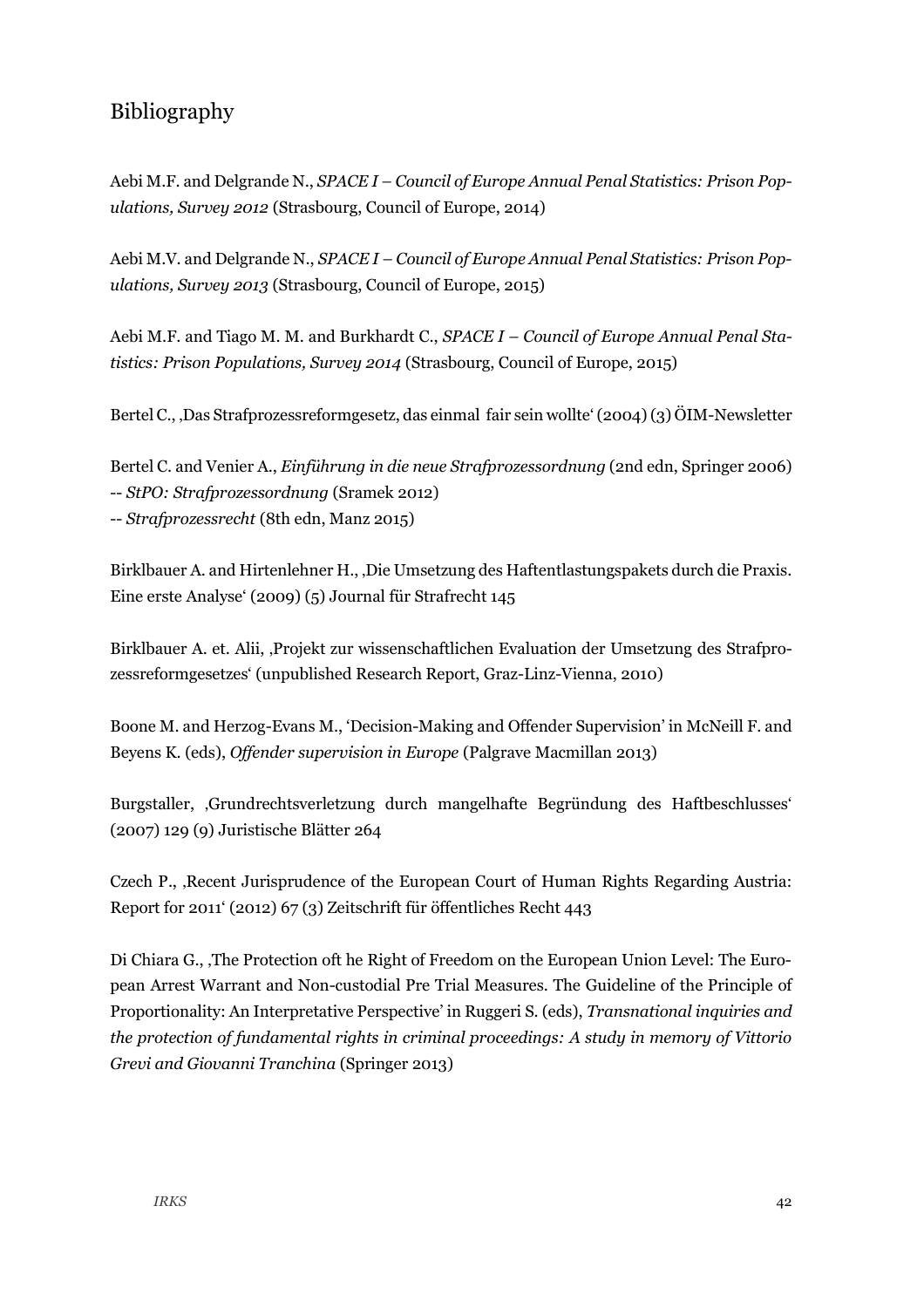Dünkel F. and Lappi-Sepälä T. and Morgenstern C. and val Zyl Smit D. (eds), *Kriminalität, Kriminalpolitik, strafrechtliche Sanktionspraxis und Gefangenenraten im europäischen Vergleich* (2nd edn, Godesberg 2010)

Echseneder, H. 'Verteidigungspraxis im Vorverfahren und Reformvorhaben' in R. Soyer (ed.), *Strafverteidigung – Realität und Vision* (1. Österreichischer StrafverteidigerInnentag Wien, 21./22. März 2003, Wien/Graz 2003)

Fuchs E., 'Gerichtliche Stoffsammlung im Ermittlungsverfahren' (2008) 12 (3) Österreichische Juristen-Zeitung 102

Hammerschick W. and Luef-Kölbl H. and Soyer R. and Stangl W., 'Projekt zur Implementierungsbegleitung des Strafprozessreformgesetzes' (Institute for the Sociology of Law and Criminology, Research Paper 2008) <http://www.irks.at/assets/irks/Publikationen/Forschungsbericht/Projekt%20zur%20ImplementierunImplementier%20der%20StPO-Reform.pdf> accessed 01 September 2016

Hanak G. and Karazman-Morawetz I. and Stangl W., 'Die Praxis der Untersuchungshaft im Jahr 1996: Eine empirische Studie zur regionalen Anwendung des Haftrechts in Österreich und zur Auswirkung der Haftrechtsreform durch das Strafprozeßänderungsgesetz 1993' (Institute fort he Sociology of Law and Criminology, Research Paper 1998)

Herrnhofer M., 'Strafprozessreformgesetz aus Richtersicht' (2009) Journal für Strafrecht (2) 41

Kalmthout van A.M. and Knapen M.M. and Morgenstern C. and Bahtiyar Z., *Pre-trial detention in the European Union: An analysis of minimum standards in pre-trial detention and the grounds for regular review in the member states of the EU* (Wolf Legal Publishers 2009)

Kalmthout van A.M. and Hofstee-van der Meulen F.B.A.M. and Dünkel F. (eds), *Foreigners in European prisons* (Wolf Legal Publishers 2014)

Killinger I.M., *Staatshaftung für rechtswidrige Untersuchungshaft in Deutschland und Österreich im Lichte von Art. 5 Abs. 5 EMRK* (C.F. Müller 2015)

Kirchbacher K., 'Das neue Haftrecht: Fahndung und Festnahme' (2008) 26 (6) Österreichische Juristen-Zeitung 224

Knauss P., 'Anerkennung und Überwachung von Bewährungsmaßnahmen und alternativen Sanktionen innerhalb der Europäischen Union' (2009) 56 (1) 73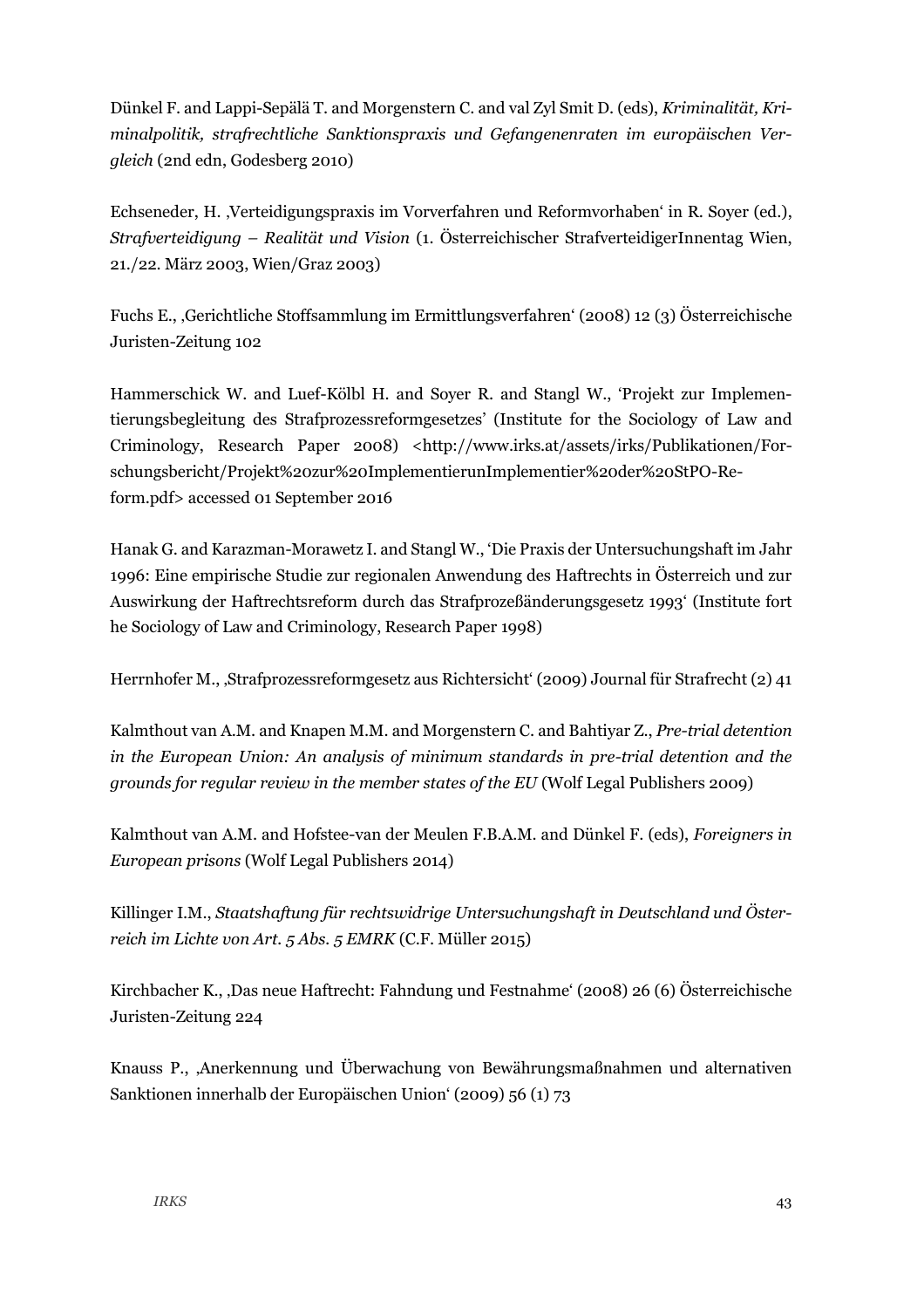Kravagna S., 'Der Faktor Hautfarbe in der quantitativen Analyse von Gerichtsurteilen gegen weiße und schwarze Straftäter in Wien' (2006) 30 (2) ÖZS 41

Morgenstern C., 'Pre-trial/remand detention in Europe: Facts and figures and the need for common minimum standards' (2009) 9 (4) ERA Forum 527

-- 'Europäische Standards für die Bewährungshilfe' (2012) 59 (3) Bewährungshilfe 213

-- 'Die Europäische Überwachungsanordnung: Überkomplexes Ungetüm oder sinnvolles Instrument zur Untersuchungshaftvermeidung von Ausländern?' (2014) 5 ZIS 215

Morgenstern C., 'Austria' in Kalmthout A.M. and Knapen M.M. and Morgenstern C. (eds), *Pretrial Detention in the European Union: An Analysis of Minimum Standards in Pre-trial Detention and the Ground for Regular Review in the Member States of the EU* (Wolf Legal Publishers, 2009)

Nimmervoll R., 'Zum Anwendungsbereich der vorläufigen Bewährungshilfe' (2015) (3) Journal für Strafrecht 277 -- *Haftrecht. Freiheitsentzug im Strafverfahren* (2nd edn, LexisNexis 2015)

Pilgram A. and Fuchs W. and Schwarzl C., 'Vorarbeiten für eine fortlaufende Beobachtung der Delinquenz ausländischer Staatsangehöriger in Wien und Pilotbeobachtung für das Jahr 2015' (Research Report, Institute for the Sociology of Law and Criminology, July 2016), [<http://www.irks.at/assets/irks/Publikationen/Forschungsbericht/Ausl%C3%A4nderkrimi](http://www.irks.at/assets/irks/Publikationen/Forschungsbericht/Ausl%C3%A4nderkriminalit%25%20C3%A4t%202015_Abschlussbericht.pdf)[nalit% C3%A4t%202015\\_Abschlussbericht.pdf>](http://www.irks.at/assets/irks/Publikationen/Forschungsbericht/Ausl%C3%A4nderkriminalit%25%20C3%A4t%202015_Abschlussbericht.pdf) accessed 24th October 2016

Pilgram A. and Hofinger V., 'Austria' in Kalmthout A.M. van and Hofstee-van der Meulen F.B.A.M. and Dünkel F. (eds), *Foreigners in European prisons* (Wolf Legal Publishers 2007)

Pilgram A., 'Österreich' in Dünkel F. and Lappi-Sepälä and Morgenstern C. and van Zyl Smit D. (eds), *Kriminalität, Kriminalpolitik, strafrechtliche Sanktionspraxis und Gefangenenraten im europäischen Vergleich* (Forum Verlag Godesberg 2010)

Ratz, E., 'Sinngemäße Anwendung der UHaftbestimmungen auch bei Auslieferung zum Strafvollzug: OGH 16.04.2013, 15 Os 42/13 k' (2013) (17) 794

--, Fluchtgefahr als Gegenstand einer Grundrechtsbeschwerde: OGH 28.05.2014, 11 Os 51/14f.  $(2014)(19)881$ 

-- 'Unvertretbare Überschreitung der UHaft-Höchstdauer: OGH 09.10.2013, 13 Os 91/13a' (2014) (3) 133

-- 'Haftfrist und Höchstdauer der UHaft nach UnzuständigkeitsU: OGH 30.07.2015, 14 Os 74/15m' (2015) (23-24) 1109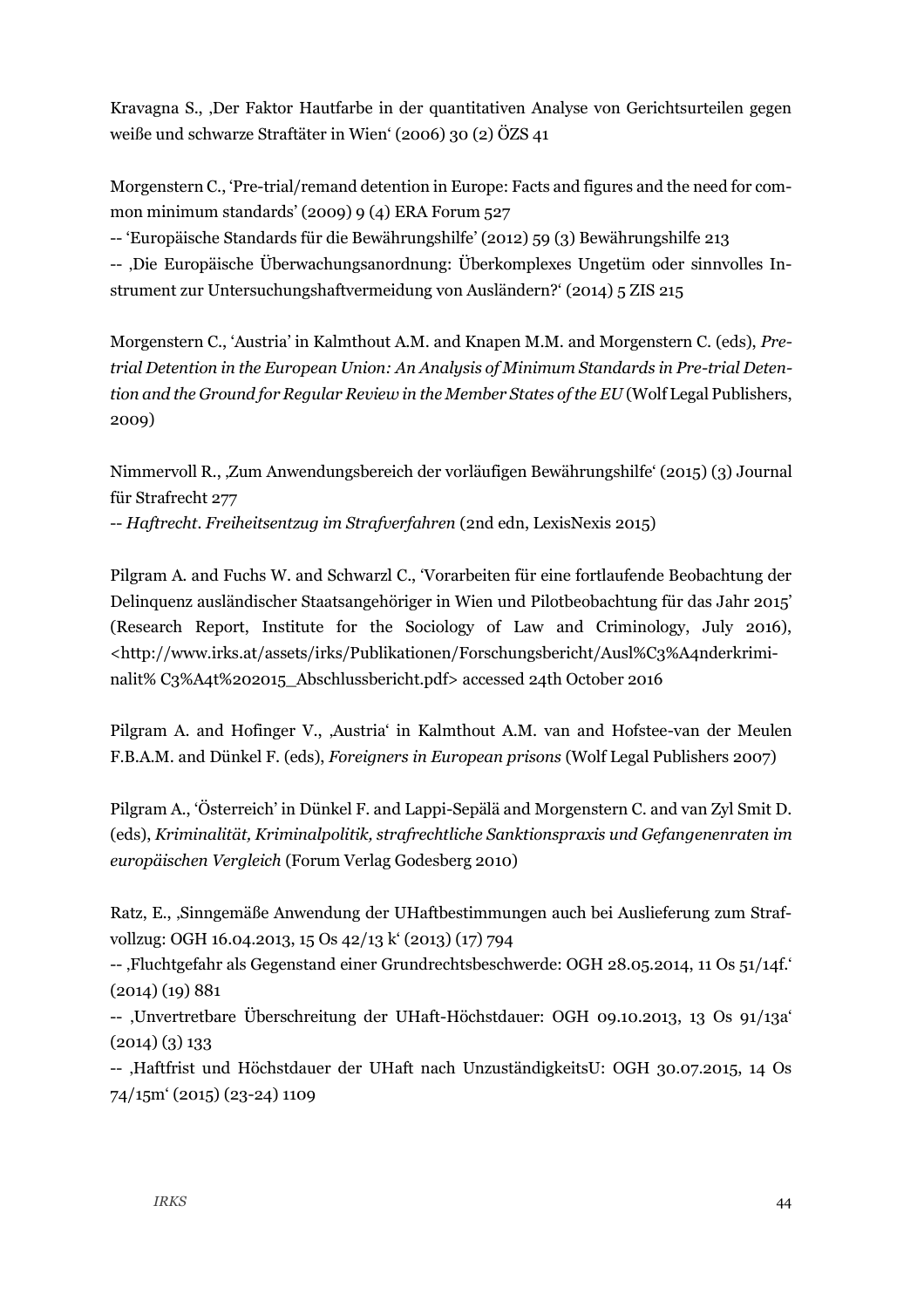Reindl-Krauskopf and Hoinkes-Wilfingseder B., 'Elektronisch überwachter Hausarrest als besondere Form der Untersuchungshaft' (2011) 133 (7) Juristische Blätter 427

Reindl-Krauskopf, 'Beschleunigungsgebot in Haftsachen' 133 (1) Juristische Blätter 133

Reindl-Krauskopf S., 'Haftfristen bei Beschwerde gegen die Verhängung der U-Haft' (2010) 132 (2) Juristische Blätter 131

Schumann S. and Bruckmüller K. and Soyer R., 'Anwaltlicher Beistand im Ermittlungsverfahren - Entscheidungsfaktoren für Inanspruchnahme oder Rechtsverzicht' (2011) (5) Journal für Strafrecht 175, 2011, Heft 5, S 175 - 183

Schweighofer K., '(Untersuchungs)haft und Verhältnismäßigkeit' in Matscher F. and Pernthaler P. and Raffeiner A. (eds), *Ein Leben für Recht und Gerechtigkeit: Festschrift für Hans R. Klecatsky zum 90. Geburtstag* (NWS 2010)

Soyer R. and Stangl W., 'Regionale Disparitäten in der Strafrechtsanwendung und die neue Stellung des Staatsanwaltes im Vorverfahren' in Moos R. and Jesionek U. and Müller O.F. (eds), *Strafprozessrecht im Wandel: Festschrift für Roland Miklau zum 65. Geburtstag* (Studienverlag 2006)

Strahwald, S., 'Die Anordnung gelinderer Mittel durch die Staatsanwaltschaft' (2010) (7) Österreichische Juristen-Zeitung 308

Stuefer A., 'Sind Gesetz und Rechtspraxis zur Beiziehung der Verteidigung bei der ersten polizeilichen Einvernahme der festgenommenen Person EMRK-konform?' (2011) (6) 214

Szabo, L., 'Das Vorverfahren im Spannungsfeld zwischen Allgemeininteressen und Grundrechten' in Soyer R. (eds), *Strafverteidigung – Neue Schwerpunkte* (6. Österr. StrafverteidigerInnentag Linz, Wien/Graz 2008)

Venier A., *Das Recht der Untersuchungshaft – Tatverdacht, Haftgründe, Verhältnismäßigkeit* (Springer Verlag Wien, 1999)

-- 'Strafprozessreform und Haftrecht' in Moos R. and Jesionek U. and Müller O.F. (eds), *Strafprozessrecht im Wandel: Festschrift für Roland Miklau zum 65. Geburtstag* (Studienverlag 2006)

-- 'Probleme der Strafprozessreform' (2008) (3) Juridikum 139

-- 'Die Kriminalpolizei und der Schutz der Grundrechte nach der Reform der StPO' (2010) (4) Journal für Strafrecht 121